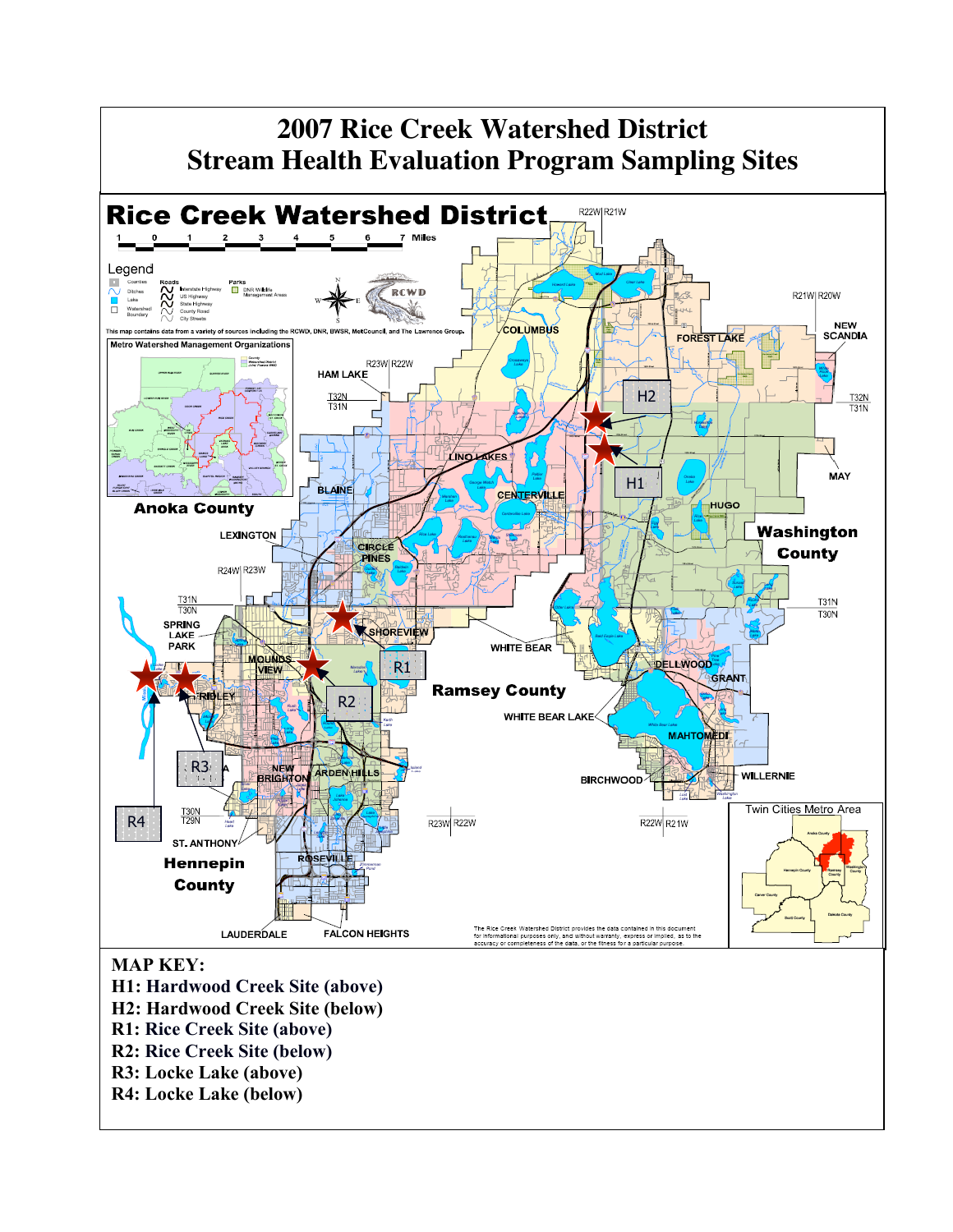#### **APPENDIX B: 2006 RCWD SHEP DATA WORKSHEETS**

Attached are sample data worksheets used by Rice Creek Watershed District SHEP volunteers in the 2006 / 2007 SHEP season. These data worksheets include the following:

- 1. Habitat Assessment Field Data Sheets (5 pages)
- 2. Biological Survey Lab Data Sheet (1 page)
- 3. Macroinvertebrate Identification Lab Data Sheet (5 pages)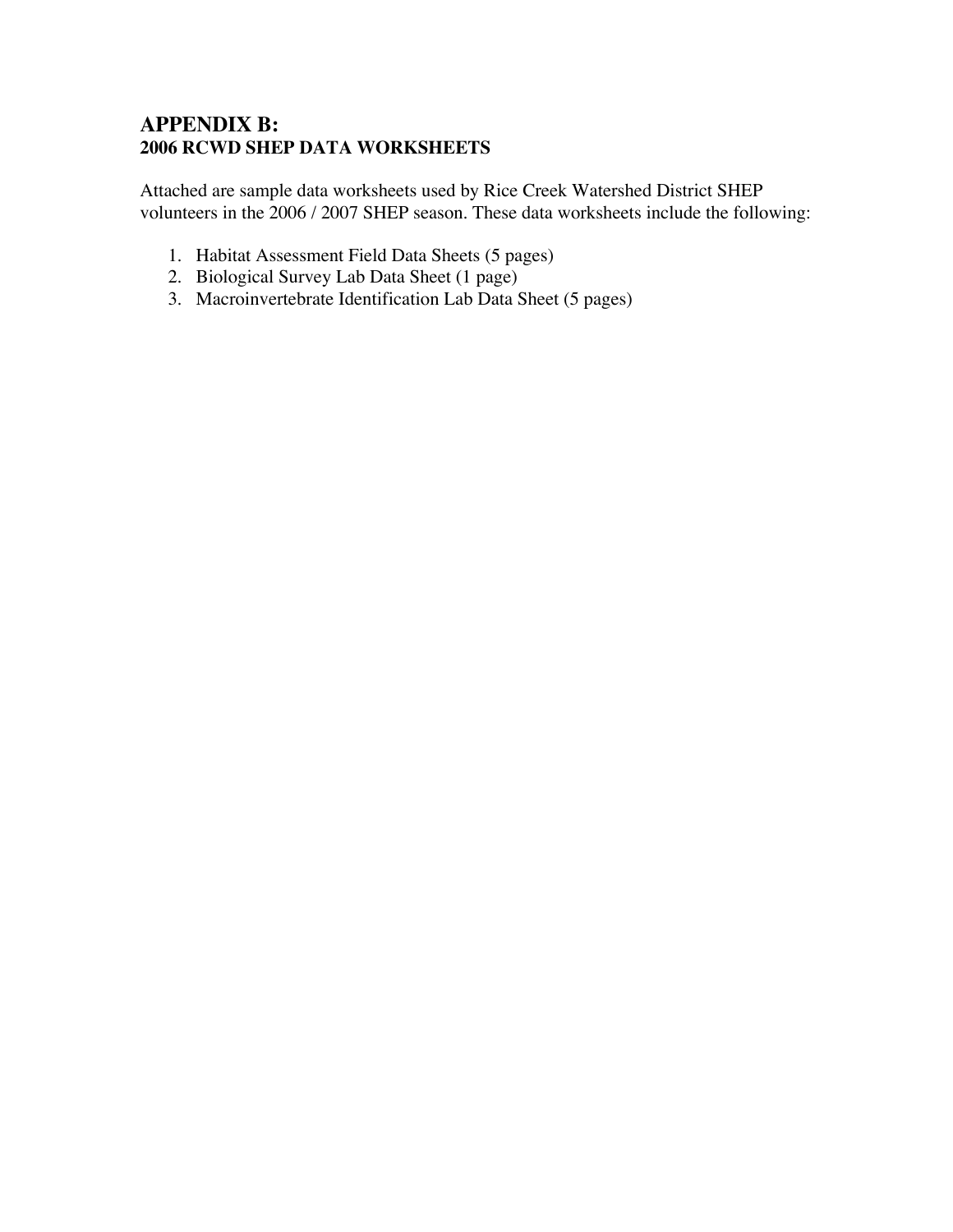## **Habitat Assessment** Field Data Sheet



| SITE (include county)                                                                                                                                                                                                                                                                                                                                                                |                                                                                                        | <b>SITE NUMBER</b>                                                                                                                                                                             |
|--------------------------------------------------------------------------------------------------------------------------------------------------------------------------------------------------------------------------------------------------------------------------------------------------------------------------------------------------------------------------------------|--------------------------------------------------------------------------------------------------------|------------------------------------------------------------------------------------------------------------------------------------------------------------------------------------------------|
| <b>INVESTIGATOR</b>                                                                                                                                                                                                                                                                                                                                                                  | <b>DATE</b>                                                                                            | <b>TIME</b>                                                                                                                                                                                    |
| <b>LOCAL COORDINATOR / ORGANIZATION</b>                                                                                                                                                                                                                                                                                                                                              | <b>GPS</b><br>$\Box$ YES $\Box$ NO                                                                     | <b>GPS COORDINATES</b>                                                                                                                                                                         |
| <b>WEATHER</b><br>In past 24 hours:<br>Now:<br>Storm (heavy rain)<br>Storm (heavy rain)<br>Rain (steady)<br>Rain (steady)<br>Showers (intermittent)<br>Showers (intermittent)<br>Overcast<br>Overcast<br>Clear/Sunny<br>Clear/Sunny<br>TEMPERATURE READINGS (Take in the shade)<br>Water temperature:<br>Air temperature:                                                            | ROCKY BOTTOM<br><b>MUDDY BOTTOM</b><br>type:<br>Snags and logs<br>STREAM WIDTH                         | TYPE OF SAMPLING (check one)<br>Record the number of jabs taken in each habitat<br>Vegetated bank margins<br>Aquatic vegetation beds<br>Silt/sand/gravel substrate<br>3 Measurements (in feet) |
| WATER APPEARANCE (check one)<br>Clear<br>Green<br><b>Brown</b><br>Yellow<br>Milky<br>Blue-green<br>WATER ODOR (check one)<br>Septic<br>None<br>Musty<br>Fishy<br>Rotten eggs                                                                                                                                                                                                         | $2 \overline{\phantom{a} \phantom{a} \phantom{a}}$<br>$3 \sim$<br><b>STREAM DEPTH</b><br>measurements. | Average Stream Width:<br>Minimum of 10 measurements (in feet)<br>Measure the depth across the stream, from right bank<br>to left bank in one-foot intervals for a minimum of 10                |
| <b>LOCAL LAND USE</b><br>Land use in the local watershed within approx.1/4 mile of<br>the site. Check all that apply. Circle the dominant feature.<br>Residential<br>Paved roads or bridges<br>Commercial<br>Unpaved roads<br>Agricultural<br>Construction<br>Natural/Preserve<br>Recreational use<br>Industry<br>Lawns<br>Wooded<br>Land fill<br>Crop land<br>Waste treatment plant |                                                                                                        | $1 \begin{array}{cccccccccccccc} 1 & 2 & 3 & 4 & \end{array}$                                                                                                                                  |
| Grazing land<br>Evidence of past alteration<br>Feed lot                                                                                                                                                                                                                                                                                                                              |                                                                                                        | $37 \underline{\hspace{1cm}} 38 \underline{\hspace{1cm}} 39 \underline{\hspace{1cm}} 40 \underline{\hspace{1cm}}$                                                                              |

NOTE: Conduct all habitat assessments IN THE FIELD. Complete all data sheets before leaving the site.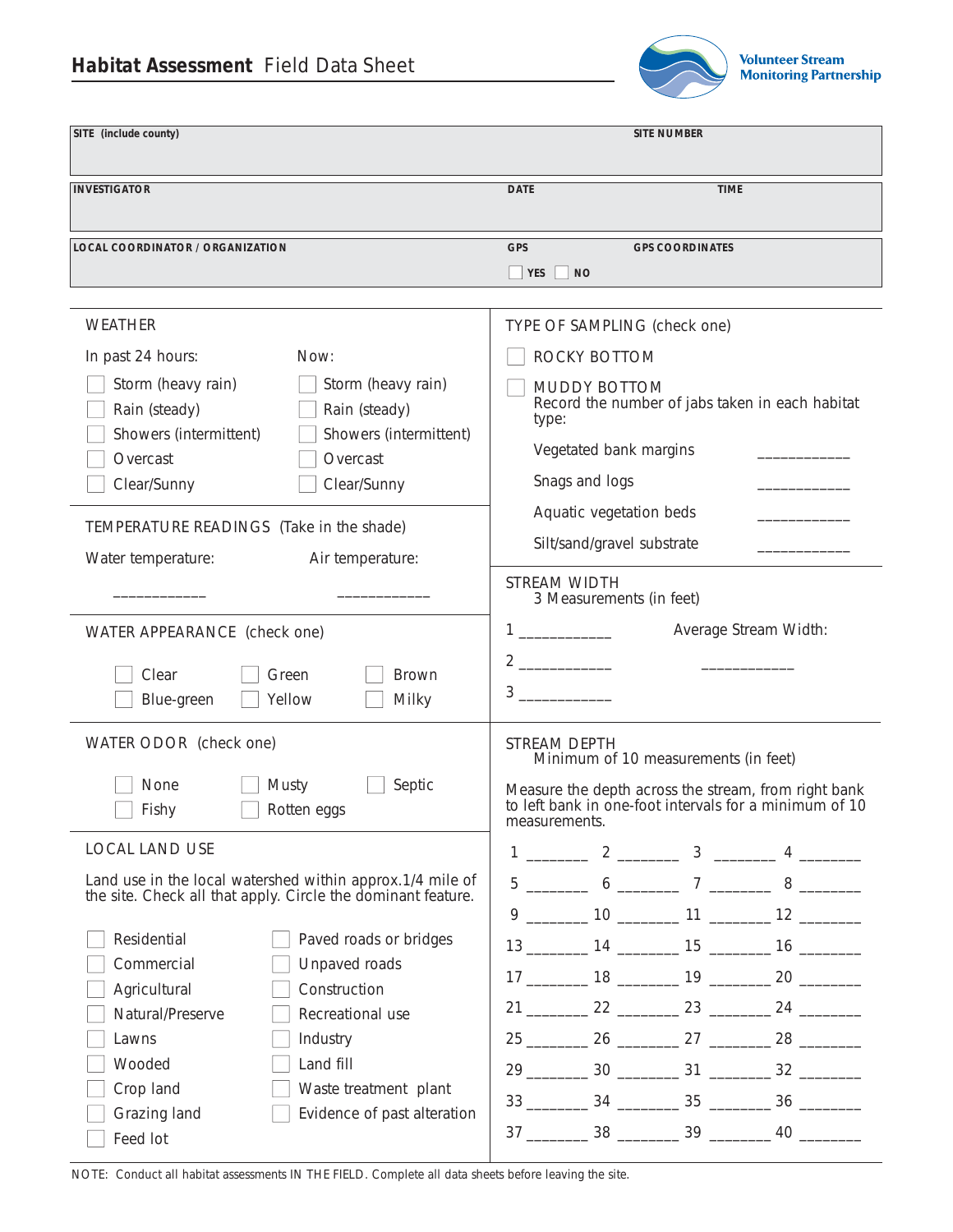#### SKETCH OF SITE

On your sketch, note features that affect stream habitat, such as: riffles, runs, pools, ditches, wetlands, dams, riprap, outfalls, tributaries, landscape features, vegetation, and roads. Include all pipes draining directly into the stream and indicate direction of flow.

Were photos taken?

#### FIELD NOTES

Include notable observations such as any major landscape changes (including construction projects, bridge projects, etc.) upstream or adjacent to your site.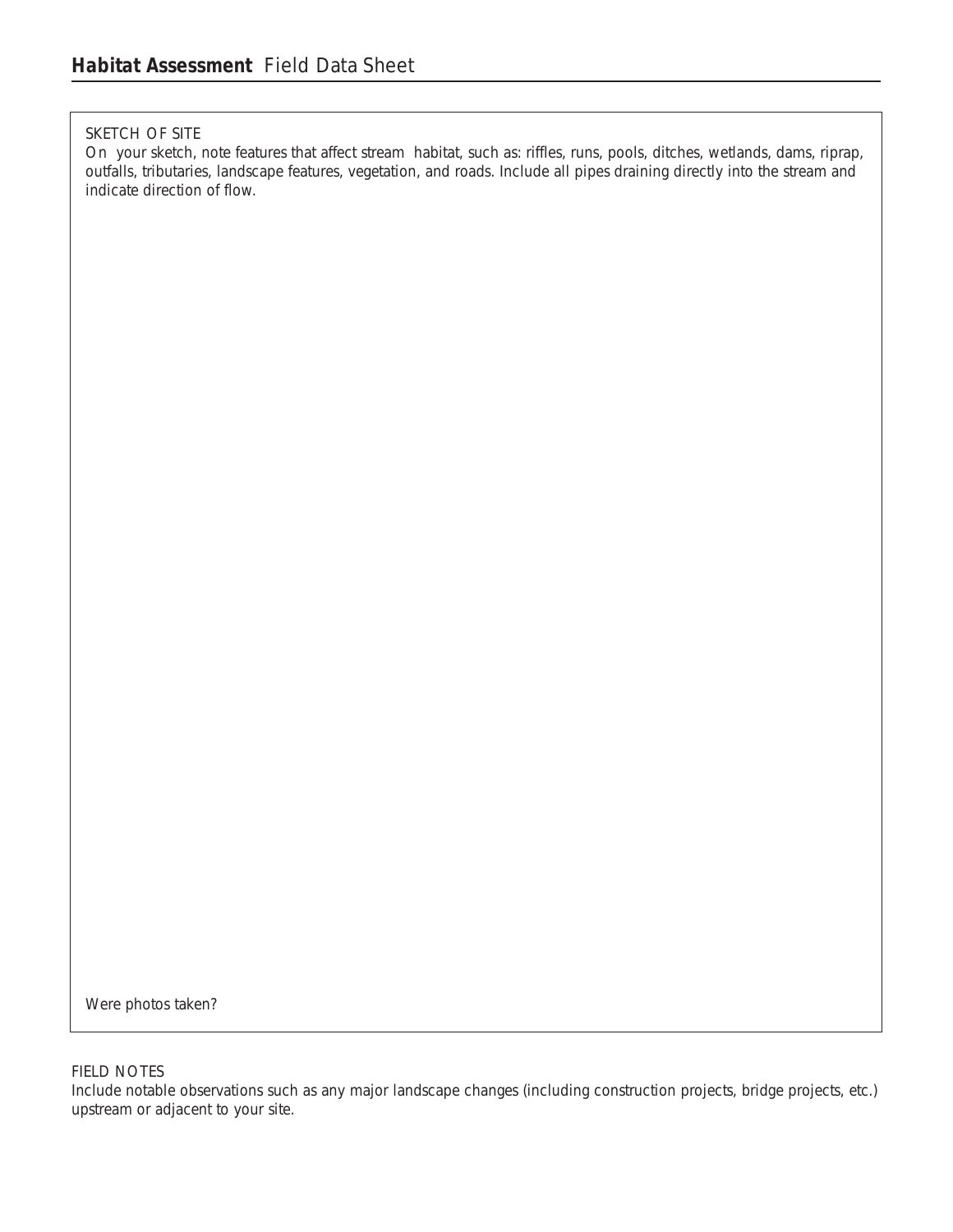## **Rocky Bottom Sampling**



**Volunteer Stream Monitoring Partnership** 

**SITE (include county) DATE**

| <b>HABITAT</b><br><b>PARAMETER</b>                                 | Optimal                                                                                                                                                                             | <b>CATEGORY</b><br>Suboptimal<br>Marginal<br>Poor                                                                                                                                          |                                                                                                                                                                                                              |                                                                                                                                                                                    |
|--------------------------------------------------------------------|-------------------------------------------------------------------------------------------------------------------------------------------------------------------------------------|--------------------------------------------------------------------------------------------------------------------------------------------------------------------------------------------|--------------------------------------------------------------------------------------------------------------------------------------------------------------------------------------------------------------|------------------------------------------------------------------------------------------------------------------------------------------------------------------------------------|
|                                                                    |                                                                                                                                                                                     |                                                                                                                                                                                            |                                                                                                                                                                                                              |                                                                                                                                                                                    |
| 1<br><b>ATTACHMENT SITES</b><br>FOR MACRO-<br><b>INVERTEBRATES</b> | Well-developed riffle<br>and run; riffle is as<br>wide as stream and<br>length extends 2 times<br>the width of the<br>stream; cobble<br>predominate; boulders<br>and gravel common. | Riffle is as wide as<br>stream but length is<br>less than 2 times<br>width; cobble less<br>abundant; boulders<br>and gravel common.                                                        | Run maybe be lacking;<br>riffle not as wide as<br>stream and its length is<br>less than 2 times the<br>stream width; gravel or<br>large boulders and<br>bedrock prevalent;<br>some cobble present.           | Riffle or run virtually<br>nonexistent; large<br>boulders and bedrock<br>prevalent; cobble<br>lacking.                                                                             |
| Score                                                              | 20 19 18 17 16                                                                                                                                                                      | 14 13 12 11<br>15                                                                                                                                                                          | 9<br>8<br>10<br>7<br>6                                                                                                                                                                                       | 5<br>3<br>2<br>4<br>1<br>$\overline{0}$                                                                                                                                            |
| $\overline{2}$<br><b>EMBEDDEDNESS</b>                              | Fine sediment<br>surrounds and fills in<br>0-25% of the living<br>spaces around and in<br>between the gravel,<br>cobble, and boulders.                                              | Fine sediment<br>surrounds and fills in<br>25-50% of the living<br>spaces around and in<br>between the gravel,<br>cobble, and boulders.                                                    | Fine sediment<br>surrounds and fills in<br>50-70% of the living<br>spaces around and in<br>between the gravel,<br>cobble, and boulders.                                                                      | Fine sediment<br>surrounds and fills in<br>more than 75% of the<br>living spaces around<br>and in between the<br>gravel, cobble, and<br>boulders.                                  |
| Score                                                              | 20 19 18 17 16                                                                                                                                                                      | 15 14 13 12 11                                                                                                                                                                             | 10 <sup>°</sup><br>- 9<br>8 7<br>6                                                                                                                                                                           | 3<br>2 1 0<br>5<br>4                                                                                                                                                               |
| 3<br><b>SHELTER FOR FISH</b>                                       | Snags and submerged<br>logs, undercut banks,<br>cobble and large rocks<br>or other stable habitat<br>are found in over 50%<br>of the site.                                          | Snags and submerged<br>logs, undercut banks,<br>cobble and large rocks<br>or other stable habitat<br>are found in over 30-<br>50% of the site.                                             | Snags and submerged<br>logs, undercut banks,<br>cobble and large rocks<br>or other stable habitat<br>are found in over 10-<br>30% of the site.                                                               | Snags and submerged<br>logs, undercut banks,<br>cobble and large rocks<br>or other stable habitat<br>are found in less than<br>10% of the site.                                    |
| Score                                                              | 20 19 18 17 16                                                                                                                                                                      | 15 14 13 12 11                                                                                                                                                                             | 9<br>8<br>10<br>$7^{\circ}$<br>6                                                                                                                                                                             | 5<br>4<br>3<br>2<br>$\mathbf{1}$<br>$\overline{0}$                                                                                                                                 |
| 4<br>CHANNEL<br><b>ALTERATION</b>                                  | Stream straightening,<br>dredging, artificial<br>embankments, dams or<br>bridge abutments<br>absent or minimal;<br>stream with<br>meandering pattern.                               | Some stream<br>straightening, dredging,<br>artificial embankments<br>or dams present, usually<br>in areas of bridge<br>abutments; no evidence<br>of recent channel<br>alteration activity. | Artificial embankments<br>present to some extent<br>on both banks; and 40-<br>80% of stream site<br>straightened, dredged,<br>or otherwise altered.                                                          | Banks shored with<br>gabion or cement; over<br>80% of the stream site<br>straightened and<br>disrupted.                                                                            |
| Score                                                              | 19 18 17 16<br>20                                                                                                                                                                   | 15 14 13 12 11                                                                                                                                                                             | 9<br>8<br>7 6<br>10                                                                                                                                                                                          | 5<br>2<br>3<br>$\mathbf{1}$<br>$\Omega$<br>4                                                                                                                                       |
| 5<br>SEDIMENT<br><b>DEPOSITION</b>                                 | Little or no<br>enlargement of islands<br>or point bars and less<br>than 5% of the bottom<br>affected by sediment<br>deposition.                                                    | Some new increase in<br>bar formation, mostly<br>from coarse gravel; 5-<br>30% of the bottom<br>affected, slight<br>deposition in pools.                                                   | Moderate deposition of<br>new gravel, coarse<br>sand on old and new<br>bars; 30-50% of the<br>bottom affected;<br>sediment deposits at<br>stream obstructions<br>and bends; moderate<br>deposition in pools. | Heavy deposits of fine<br>material, increased bar<br>development; more<br>than 50% of the<br>bottom affected; pools<br>almost absent due to<br>substantial sediment<br>deposition. |
| Score                                                              | 20 19 18 17 16                                                                                                                                                                      | 15 14 13 12 11                                                                                                                                                                             | 10 <sup>°</sup><br>9<br>8<br>7 6                                                                                                                                                                             | 5<br>3<br>2<br>$\overline{1}$<br>$\overline{0}$<br>4                                                                                                                               |

NOTE: Conduct all habitat assessments IN THE FIELD. Complete all data sheets before leaving the site. For complete directions and definitions, refer to the EPA, *Volunteer Stream Monitoring: A Methods Manual,* Section 4.3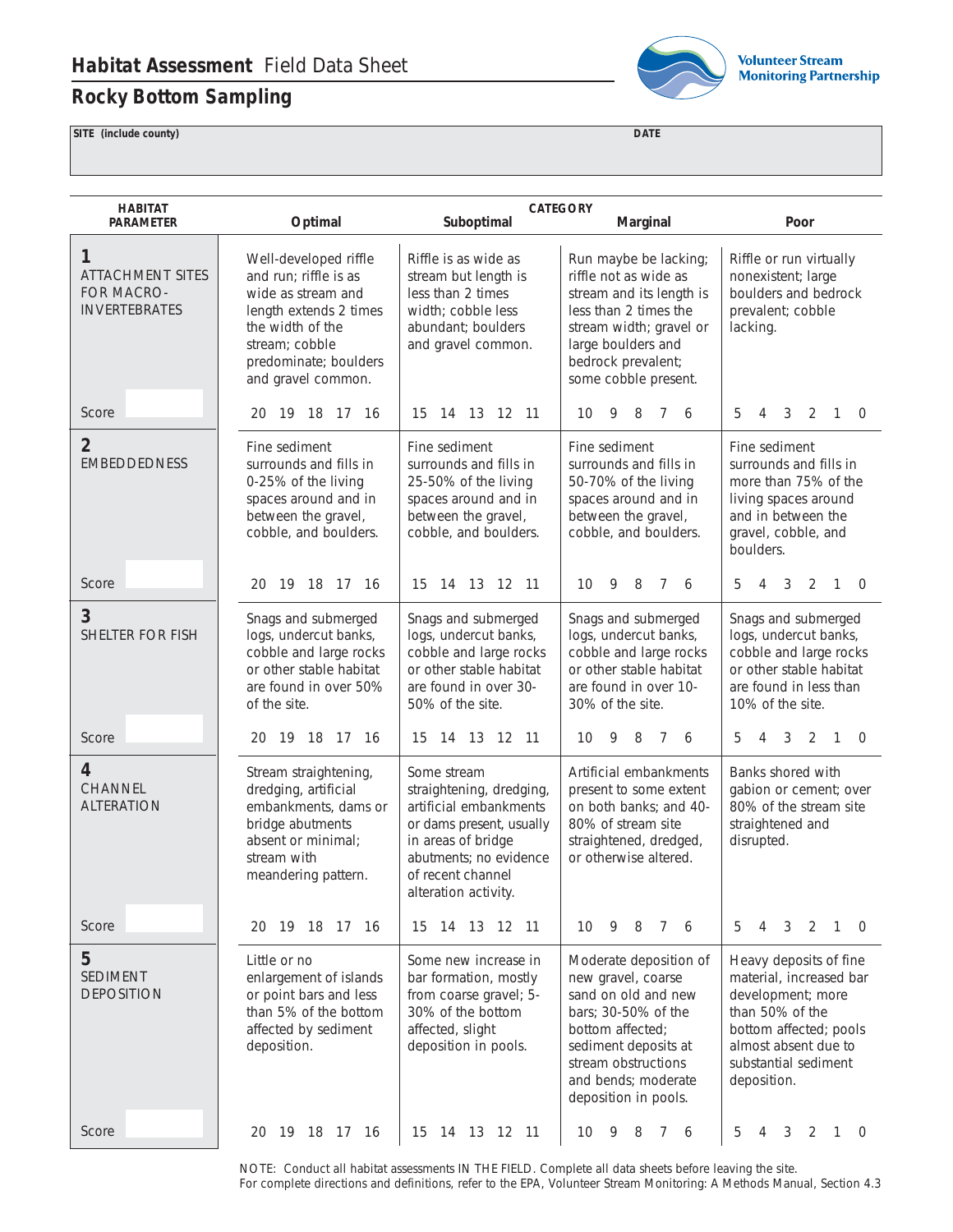## **Rocky Bottom Sampling**

| <b>HABITAT</b><br><b>PARAMETER</b>                                                                                                      | Optimal                                                                                                                                                                                                                                                                   | Suboptimal                                                                                                                                                                                       | <b>CATEGORY</b><br>Marginal                                                                                                                                                                                        | Poor                                                                                                                                                                                                                 |
|-----------------------------------------------------------------------------------------------------------------------------------------|---------------------------------------------------------------------------------------------------------------------------------------------------------------------------------------------------------------------------------------------------------------------------|--------------------------------------------------------------------------------------------------------------------------------------------------------------------------------------------------|--------------------------------------------------------------------------------------------------------------------------------------------------------------------------------------------------------------------|----------------------------------------------------------------------------------------------------------------------------------------------------------------------------------------------------------------------|
| 6<br><b>STREAM VELOCITY</b><br><b>AND DEPTH</b><br><b>COMBINATION</b>                                                                   | Slow (<1 ft/s)/deep<br>(>1.5 ft); slow/shallow;<br>fast/shallow; fast/deep;<br>combinations all<br>present.                                                                                                                                                               | 3 of the 4 velocity/depth<br>combinations are<br>present; fast current<br>areas generally<br>dominate.                                                                                           | Only 2 of the 4<br>velocity/depth<br>combinations present.<br>Score lower if fast<br>current areas missing.                                                                                                        | Dominated by 1<br>velocity/depth category<br>(usually slow/shallow<br>areas)                                                                                                                                         |
| Score                                                                                                                                   | 19 18 17 16<br>20                                                                                                                                                                                                                                                         | 15 14 13 12 11                                                                                                                                                                                   | - 9<br>8<br>10<br>$7\phantom{0}$<br>-6                                                                                                                                                                             | 3<br>2<br>5<br>$\overline{1}$<br>$\overline{0}$<br>4                                                                                                                                                                 |
| 7<br><b>CHANNEL FLOW</b><br><b>STATUS</b>                                                                                               | Water reaches base of<br>both lower banks and<br>minimal amount of<br>channel substrate is<br>exposed.                                                                                                                                                                    | Water fills >75% of the<br>available channel;<br><25% of channel<br>substrate is exposed.                                                                                                        | Water fills 25-75% of<br>the available channel<br>and/or riffle substrates<br>are mostly exposed.                                                                                                                  | Very little water in<br>channel and mostly<br>present as standing<br>pools.                                                                                                                                          |
| Score                                                                                                                                   | 19 18 17 16<br>20                                                                                                                                                                                                                                                         | 14 13 12 11<br>15                                                                                                                                                                                | 9<br>10<br>8<br>7<br>6                                                                                                                                                                                             | 5<br>3<br>2<br>$\mathbf{1}$<br>$\overline{0}$<br>4                                                                                                                                                                   |
| 8<br><b>BANK VEGETATIVE</b><br><b>PROTECTION</b><br>(score each bank)<br>Note: Determine left<br>or right side by<br>facing downstream) | More than 90% of the<br>streambank surfaces<br>covered by natural<br>vegetation, including<br>trees, shrubs, or other<br>plants; vegetative<br>disruption, through<br>grazing or mowing,<br>minimal or not evident;<br>almost all plants<br>allowed to grow<br>naturally. | 75-90% of the<br>streambank surfaces<br>covered by natural<br>vegetation; some<br>vegetative disruption<br>evident; more than<br>one-half of the<br>potential plant stubble<br>height remaining. | 50-75% of the<br>streambank surfaces<br>covered by vegetation;<br>patches of bare soil or<br>closely cropped<br>vegetation common;<br>less than one-half of<br>the potential plant<br>stubble height<br>remaining. | Less than 50% of the<br>streambank surfaces<br>covered by vegetation;<br>disruption of<br>streambank vegetation<br>is very high; vegetation<br>has been removed to 2<br>inches or less in<br>average stubble height. |
| Score (LB)<br>Score (RB)                                                                                                                | 16<br>-19<br>18<br>-17<br>20<br>19 18 17<br>16<br>20                                                                                                                                                                                                                      | 12<br>15<br>14<br>13<br>11<br>14 13 12 11<br>15                                                                                                                                                  | 9<br>8<br>10<br>7<br>6<br>$\overline{7}$<br>9<br>8<br>10<br>6                                                                                                                                                      | 3<br>$\overline{2}$<br>5<br>1<br>4<br>0<br>5<br>$\mathfrak{Z}$<br>$\overline{2}$<br>4<br>$\mathbf{1}$<br>$\Omega$                                                                                                    |
| 9<br><b>CONDITION OF</b><br><b>BANKS</b><br>(score each bank)<br>Note: Determine left<br>or right side by<br>facing downstream)         | Banks stable: no<br>evidence of erosion or<br>bank failure; little<br>potential for future<br>problems.                                                                                                                                                                   | Moderately stable;<br>infrequent, small areas<br>of erosion mostly<br>healed over.                                                                                                               | Moderately unstable;<br>up to 60% of banks in<br>site have areas of<br>erosion; high erosion<br>potential during floods.                                                                                           | Unstable; many eroded<br>areas; "raw" areas<br>frequent along straight<br>sections and bends;<br>obvious bank collapse<br>or failure; 60-100% of<br>bank has erosional scars.                                        |
| Score (LB)<br>Score (RB)                                                                                                                | 18 17<br>20<br>-19<br>16<br>19 18 17<br>16<br>20                                                                                                                                                                                                                          | 12<br>15<br>14<br>13<br>-11<br>15<br>13 12 11<br>14                                                                                                                                              | 9<br>10<br>8<br>7<br>6<br>10<br>9<br>$\overline{7}$<br>8<br>6                                                                                                                                                      | 5<br>3<br>2<br>4<br>1<br>$\cup$<br>3<br>5<br>$\overline{2}$<br>4<br>$\mathbf{1}$<br>0                                                                                                                                |
| 10<br><b>RIPARIAN</b><br><b>VEGETATIVE ZONE</b><br><b>WIDTH</b><br>(Score each bank<br>riparian zone)                                   | Width of riparian zone<br>>50 feet; no evidence<br>of human activities (i.e.<br>parking lots, road beds,<br>clear-outs, mowed<br>areas, or crops) within<br>the riparian zone.                                                                                            | Width of riparian zone<br>35-50 feet.                                                                                                                                                            | Width of riparian zone<br>20-35 feet                                                                                                                                                                               | Width of riparian zone<br>$<$ 20 feet.                                                                                                                                                                               |
| Score (LB)<br>Score (RB)                                                                                                                | 20 19 18 17<br>16<br>20<br>19<br>18<br>- 17<br>16                                                                                                                                                                                                                         | 12<br>15<br>- 13<br>-11<br>14<br>15<br>14<br>13 12<br>11                                                                                                                                         | 10<br>9<br>8<br>7<br>6<br>9<br>10<br>7<br>8<br>6                                                                                                                                                                   | 5<br>4<br>3<br>2<br>$\cup$<br>3<br>5<br>2<br>4<br>1<br>$\Omega$                                                                                                                                                      |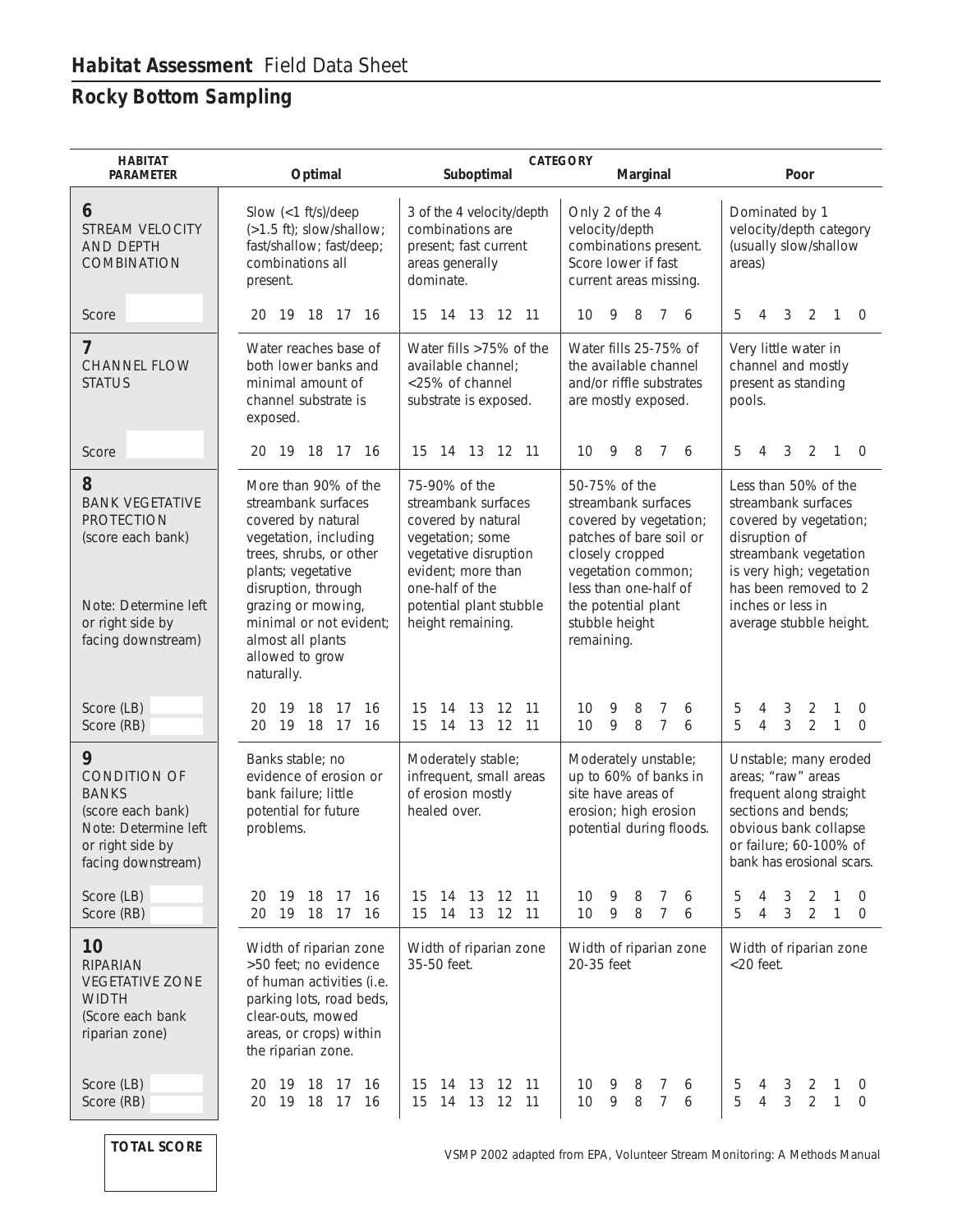## **Muddy Bottom Sampling**



**Volunteer Stream Monitoring Partnership** 

**SITE (include county) DATE**

| <b>HABITAT</b><br><b>PARAMETER</b>                                 | Optimal                                                                                                                                                                                                                                   | Suboptimal                                                                                                                                                                                                   | <b>CATEGORY</b><br>Marginal                                                                                                                                                                                                               | Poor                                                                                                                                                                                                                      |
|--------------------------------------------------------------------|-------------------------------------------------------------------------------------------------------------------------------------------------------------------------------------------------------------------------------------------|--------------------------------------------------------------------------------------------------------------------------------------------------------------------------------------------------------------|-------------------------------------------------------------------------------------------------------------------------------------------------------------------------------------------------------------------------------------------|---------------------------------------------------------------------------------------------------------------------------------------------------------------------------------------------------------------------------|
| 1<br><b>SHELTER FOR FISH</b><br>AND MACRO-<br><b>INVERTEBRATES</b> | Snags, submerged logs,<br>undercut banks, rubble<br>or other stable habitat<br>found over 50% of the<br>site; logs/snags are old<br>fall.                                                                                                 | Snags, submerged logs,<br>undercut banks, rubble<br>or other stable habitat<br>found over 30-50 % of<br>the site; some old fall,<br>but preponderance of<br>new fall.                                        | Snags, submerged logs,<br>undercut banks, rubble<br>or other stable habitat<br>found over 10-30 % of<br>the site; appears<br>unstable; some new<br>fall.                                                                                  | Snags, submerged logs,<br>undercut banks, rubble<br>or other stable habitat<br>found less than 10% of<br>the site; appears<br>unstable; no old or<br>new fall.                                                            |
| Score                                                              | 19 18 17 16<br>20                                                                                                                                                                                                                         | 13 12 11<br>15<br>- 14                                                                                                                                                                                       | 8<br>10<br>9<br>$\overline{7}$<br>6                                                                                                                                                                                                       | 3<br>$\overline{2}$<br>5<br>1<br>$\Omega$<br>4                                                                                                                                                                            |
| $\overline{2}$<br><b>POOL SUBSTRATE</b><br>CHARACTERIZATION        | Pools have mixture of<br>substrate materials,<br>with gravel and firm<br>sand prevalent; root<br>mats and submerged<br>vegetation common.                                                                                                 | Pools have mixture of<br>soft sand, mud, or clay<br>substrate; mud may be<br>dominant; some root<br>mats and submerged<br>vegetation present.                                                                | Pools have all mud or<br>clay or sand substrate;<br>little or no root mat; no<br>submerged vegetation.                                                                                                                                    | Pools have hard-pan<br>clay or bedrock<br>substrate; no root mat<br>or vegetation.                                                                                                                                        |
| Score                                                              | 20 19 18 17 16                                                                                                                                                                                                                            | 15 14 13 12 11                                                                                                                                                                                               | 10<br>9<br>8<br>$\overline{7}$<br>6                                                                                                                                                                                                       | 5<br>3<br>2<br>4<br>1<br>$\Omega$                                                                                                                                                                                         |
| 3<br>POOL VARIABILITY                                              | Even mix of large-<br>shallow, large-deep,<br>small-shallow, small-<br>deep pools.                                                                                                                                                        | Majority of pools large-<br>deep; very few<br>shallow.                                                                                                                                                       | Shallow pools much<br>more prevalent than<br>deep pools.                                                                                                                                                                                  | Majority of pools<br>small-shallow or pools<br>absent.                                                                                                                                                                    |
| Score                                                              | 19 18 17 16<br>20                                                                                                                                                                                                                         | 14 13 12 11<br>15                                                                                                                                                                                            | 10<br>9<br>8<br>$\overline{7}$<br>6                                                                                                                                                                                                       | $\overline{2}$<br>5<br>3<br>1<br>$\overline{0}$<br>4                                                                                                                                                                      |
| 4<br><b>CHANNEL</b><br><b>ALTERATION</b>                           | Stream straightening,<br>dredging, artificial<br>embankments, dams or<br>bridge abutments<br>absent or minimal;<br>stream with<br>meandering pattern.                                                                                     | Some stream<br>straightening, dredging,<br>artificial embankments<br>or dams present,<br>usually in areas of<br>bridge abutments; no<br>evidence of recent<br>channel alteration<br>activity.                | Artificial embankments<br>present to some extent<br>on both banks; and 40-<br>80% of stream site<br>straightened, dredged,<br>or otherwise altered.                                                                                       | Banks shored with<br>gabion or cement; over<br>80% of the stream site<br>straightened and<br>disrupted.                                                                                                                   |
| Score                                                              | 19 18 17 16<br>20                                                                                                                                                                                                                         | 13 12 11<br>15<br>14                                                                                                                                                                                         | 10<br>9<br>8<br>7<br>6                                                                                                                                                                                                                    | 5<br>4<br>3<br>2<br>1<br>$\mathbf 0$                                                                                                                                                                                      |
| 5<br><b>SEDIMENT</b><br><b>DEPOSITION</b>                          | Less than 20% of<br>stream bottom affected<br>by extensive sediment<br>deposition; minor<br>accumulation of fine<br>and coarse material at<br>snags and submerged<br>vegetation; little or no<br>enlargement of islands<br>or point bars. | 20-50% of stream<br>bottom affected by<br>extensive sediment<br>deposition; moderate<br>accumulation;<br>substantial sediment<br>movement only during<br>major storm event;<br>increase in bar<br>formation. | 50-80% of stream<br>bottom affected by<br>extensive sediment<br>deposition; pools<br>shallow, heavily silted;<br>embankments may be<br>present on both banks;<br>frequent and<br>substantial sediment<br>movement during<br>storm events. | Greater than 80% of<br>stream bottom affected<br>by extensive sediment<br>deposition; heavy<br>deposits; mud, silt,<br>and/or sand in braided<br>or non-braided<br>channels; pools almost<br>absent due to<br>deposition. |
| Score                                                              | 20 19 18 17 16                                                                                                                                                                                                                            | 15 14 13 12 11                                                                                                                                                                                               | 10<br>9<br>8<br>7 6                                                                                                                                                                                                                       | 5<br>3<br>2<br>4<br>1<br>$\overline{0}$                                                                                                                                                                                   |

NOTE: Conduct all habitat assessments IN THE FIELD. Complete all data sheets before leaving the site. For complete directions and definitions, refer to the EPA, *Volunteer Stream Monitoring: A Methods Manual,* Section 4.3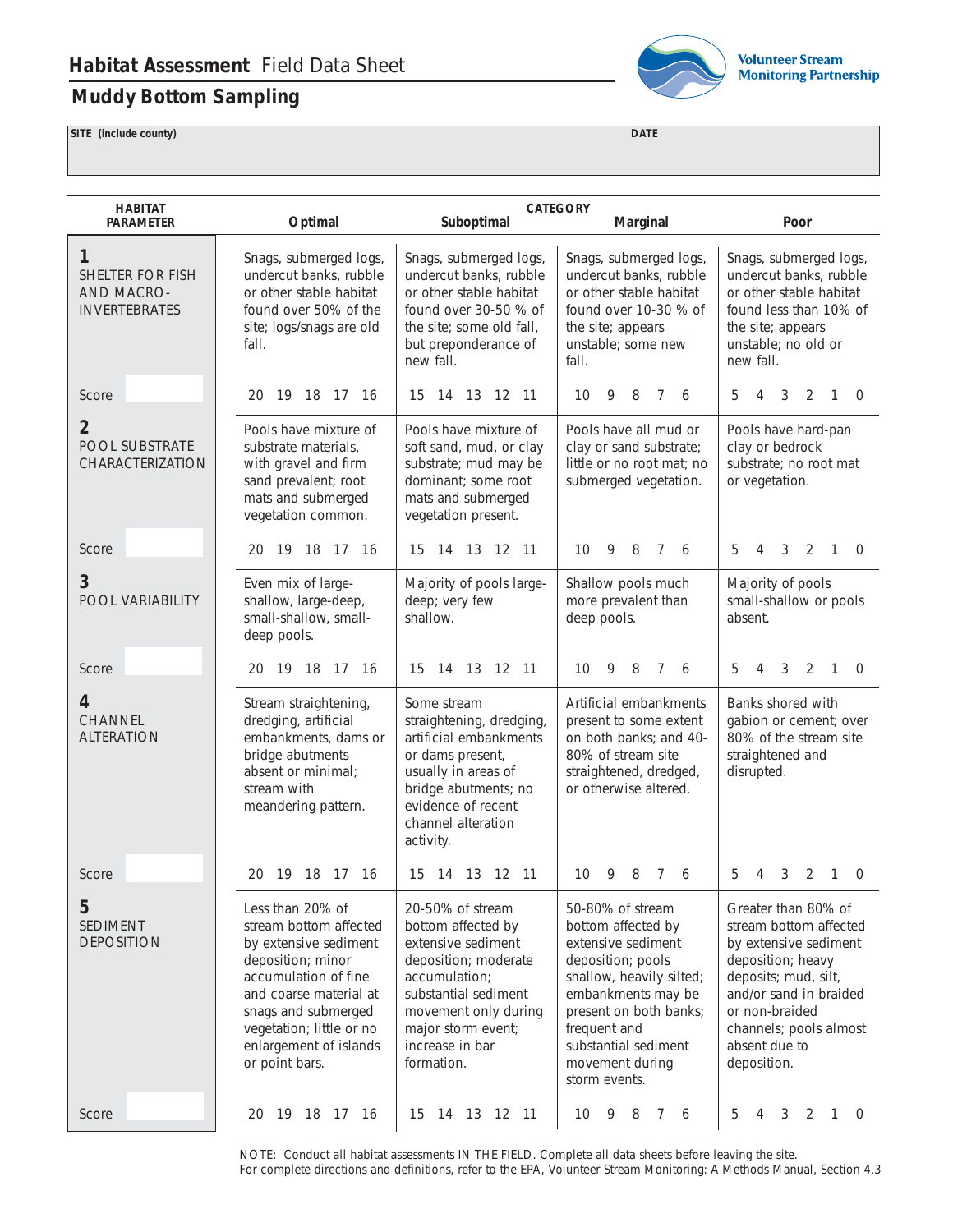## **Muddy Bottom Sampling**

| <b>HABITAT</b><br><b>PARAMETER</b>                                                                                                      | Optimal                                                                                                                                                                                                                                                                   | Suboptimal                                                                                                                                                                                                                                             | <b>CATEGORY</b><br>Marginal                                                                                                                                                                                        | Poor                                                                                                                                                                                                                 |
|-----------------------------------------------------------------------------------------------------------------------------------------|---------------------------------------------------------------------------------------------------------------------------------------------------------------------------------------------------------------------------------------------------------------------------|--------------------------------------------------------------------------------------------------------------------------------------------------------------------------------------------------------------------------------------------------------|--------------------------------------------------------------------------------------------------------------------------------------------------------------------------------------------------------------------|----------------------------------------------------------------------------------------------------------------------------------------------------------------------------------------------------------------------|
| 6<br>CHANNEL<br><b>SINUOSITY</b>                                                                                                        | The bends in the<br>stream would increase<br>the stream length 3 to<br>4 times longer than if it<br>was in a straight line.                                                                                                                                               | The bends in the<br>stream would increase<br>the stream length 2 to<br>3 times longer than if it<br>was in a straight line.                                                                                                                            | The bends in the<br>stream would increase<br>the stream length 1 to<br>2 times longer than if it<br>was in a straight line.                                                                                        | Channel straight;<br>waterway has been<br>channelized.                                                                                                                                                               |
| Score                                                                                                                                   | 20 19 18 17 16                                                                                                                                                                                                                                                            | 15 14 13 12 11                                                                                                                                                                                                                                         | - 9<br>8 7 6<br>10                                                                                                                                                                                                 | 5<br>3<br>2<br>4<br>$\mathbf{1}$<br>$\overline{0}$                                                                                                                                                                   |
| 7<br><b>CHANNEL FLOW</b><br><b>STATUS</b>                                                                                               | Water reaches base of<br>both lower banks and<br>minimal amount of<br>channel substrate is<br>exposed.                                                                                                                                                                    | Water fills >75% of the<br>available channel;<br><25% of channel<br>substrate is exposed.                                                                                                                                                              | Water fills 25-75% of<br>the available channel<br>and/or riffle substrates<br>are mostly exposed.                                                                                                                  | Very little water in<br>channel and mostly<br>present as standing<br>pools.                                                                                                                                          |
| Score                                                                                                                                   | 20 19 18 17 16                                                                                                                                                                                                                                                            | 15 14 13 12 11                                                                                                                                                                                                                                         | 10<br>9<br>8<br>7<br>6                                                                                                                                                                                             | 2<br>5<br>3<br>$\mathbf{1}$<br>$\overline{0}$<br>4                                                                                                                                                                   |
| 8<br><b>BANK VEGETATIVE</b><br><b>PROTECTION</b><br>(score each bank)<br>Note: Determine left<br>or right side by<br>facing downstream) | More than 90% of the<br>streambank surfaces<br>covered by natural<br>vegetation, including<br>trees, shrubs, or other<br>plants; vegetative<br>disruption, through<br>grazing or mowing,<br>minimal or not<br>evident; almost all<br>plants allowed to grow<br>naturally. | 75-90% of the<br>streambank surfaces<br>covered by natural<br>vegetation, but one<br>class of plant is not<br>well represented; some<br>vegetative disruption<br>evident; more than<br>one-half of the<br>potential plant stubble<br>height remaining. | 50-75% of the<br>streambank surfaces<br>covered by vegetation;<br>patches of bare soil or<br>closely cropped<br>vegetation common;<br>less than one-half of<br>the potential plant<br>stubble height<br>remaining. | Less than 50% of the<br>streambank surfaces<br>covered by vegetation;<br>disruption of<br>streambank vegetation<br>is very high; vegetation<br>has been removed to 2<br>inches or less in<br>average stubble height. |
| Score (LB)<br>Score (RB)                                                                                                                | 19 18<br>-17<br>16<br>20<br>19 18 17<br>20<br>16                                                                                                                                                                                                                          | 13<br>12<br>- 11<br>15<br>14<br>15<br>14 13 12 11                                                                                                                                                                                                      | 9<br>8<br>7<br>10<br>6<br>$\overline{7}$<br>10<br>9<br>8<br>6                                                                                                                                                      | 5<br>3<br>2<br>1<br>$\mathbf 0$<br>4<br>5<br>3<br>$\overline{2}$<br>$\overline{4}$<br>$\mathbf{1}$<br>$\overline{0}$                                                                                                 |
| 8<br><b>CONDITION OF</b><br><b>BANKS</b><br>(score each bank)<br>Note: Determine left<br>or right side by<br>facing downstream)         | Banks stable; no<br>evidence of erosion or<br>bank failure; little<br>potential for future<br>problems.                                                                                                                                                                   | Moderately stable;<br>infrequent, small areas<br>of erosion mostly<br>healed over.                                                                                                                                                                     | Moderately unstable;<br>up to 60% of banks in<br>site have areas of<br>erosion; high erosion<br>potential during floods.                                                                                           | Unstable; many eroded<br>areas; "raw" areas<br>frequent along straight<br>sections and bends;<br>obvious bank collapse<br>or failure; 60-100% of<br>bank has erosional scars.                                        |
| Score (LB)<br>Score (RB)                                                                                                                | 18<br>16<br>20<br>19<br>-17<br>19 18<br>20<br>- 17<br>16                                                                                                                                                                                                                  | 12<br>-11<br>15<br>14<br>13<br>15<br>13<br>12 11<br>14                                                                                                                                                                                                 | 10<br>9<br>8<br>7<br>6<br>9<br>8<br>7<br>10<br>6                                                                                                                                                                   | 5<br>3<br>2<br>1<br>4<br>0<br>3<br>$\overline{2}$<br>5<br>1<br>4<br>0                                                                                                                                                |
| 10<br><b>RIPARIAN</b><br><b>VEGETATIVE ZONE</b><br><b>WIDTH</b><br>(Score each bank<br>riparian zone)                                   | Width of riparian zone<br>>50 feet; no evidence<br>of human activities (i.e.<br>parking lots, road beds,<br>clear-outs, mowed<br>areas, or crops) within<br>the riparian zone.                                                                                            | Width of riparian zone<br>35-50 feet.                                                                                                                                                                                                                  | Width of riparian zone<br>20-35 feet                                                                                                                                                                               | Width of riparian zone<br>$<$ 20 feet.                                                                                                                                                                               |
| Score (LB)<br>Score (RB)                                                                                                                | 19 18 17<br>16<br>20<br>19<br>18 17<br>16<br>20                                                                                                                                                                                                                           | 12<br>-11<br>15<br>14<br>13<br>15<br>13<br>12<br>$-11$<br>14                                                                                                                                                                                           | 10<br>9<br>8<br>7<br>6<br>9<br>10<br>8<br>7<br>6                                                                                                                                                                   | 5<br>3<br>2<br>4<br>O<br>3<br>5<br>2<br>4<br>1<br>$\mathbf 0$                                                                                                                                                        |

**TOTAL SCORE**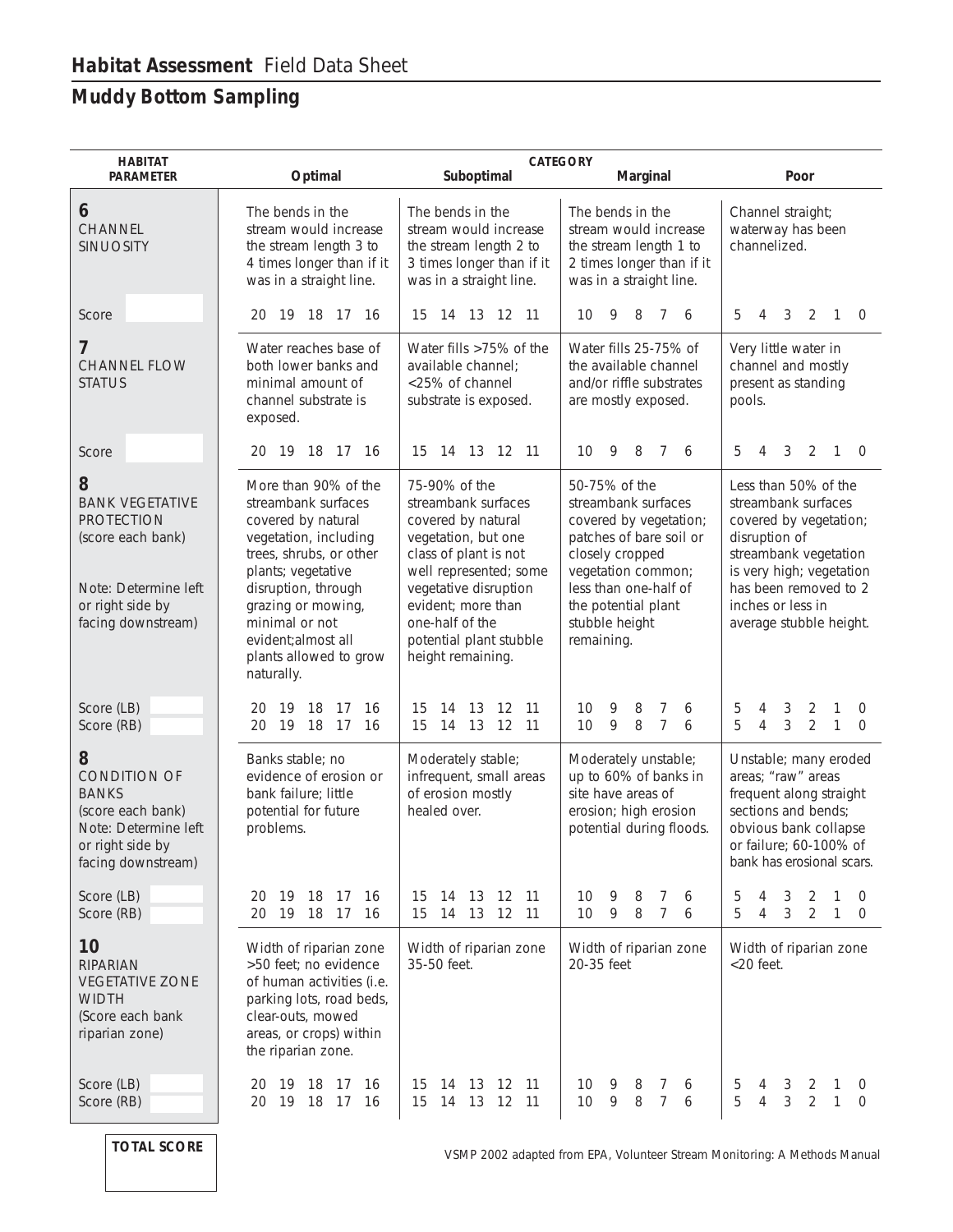

| SITE (include county)                   |                                |                                    | <b>SITE NUMBER</b>                    |
|-----------------------------------------|--------------------------------|------------------------------------|---------------------------------------|
| <b>INVESTIGATOR</b>                     |                                | <b>DATE</b>                        | <b>TIME</b>                           |
| <b>LOCAL COORDINATOR / ORGANIZATION</b> |                                | <b>GPS</b><br>$\Box$ YES $\Box$ NO | <b>GPS COORDINATES</b>                |
| <b>PROTOCOL USED:</b>                   | $\Box$ Multi-Habitat (Dip net) | Riffles (Net)<br>$\mathbf{I}$      | $\Box$ Artificial Multi-Plate Sampler |

#### **Subsampling Procedure**

Randomly sample a square making sure ALL organisms have been picked from that square before you move to the next. Mark the estimated total number of individual organisms taken from each square. DO NOT STOP UNTIL YOU HAVE AT LEAST 100 INDIVIDUALS.

|   |        | 1 $\cap$ |
|---|--------|----------|
|   |        |          |
|   | o<br>0 | -11      |
|   |        |          |
| n |        | $\sim$   |
|   |        |          |

- A. Total number of organisms picked: \_\_\_\_\_\_\_\_\_\_\_\_\_\_\_
- B. Number of squares selected: \_\_\_\_\_\_\_\_\_\_\_\_\_\_\_\_\_\_\_\_
- C. Average organisms per square: \_\_\_\_\_\_\_\_\_\_\_\_\_\_\_\_\_\_ (# of organisms / # of squares)
- D. Estimated organisms in tray  $(C \times 12)$ :  $(organisms / tray)$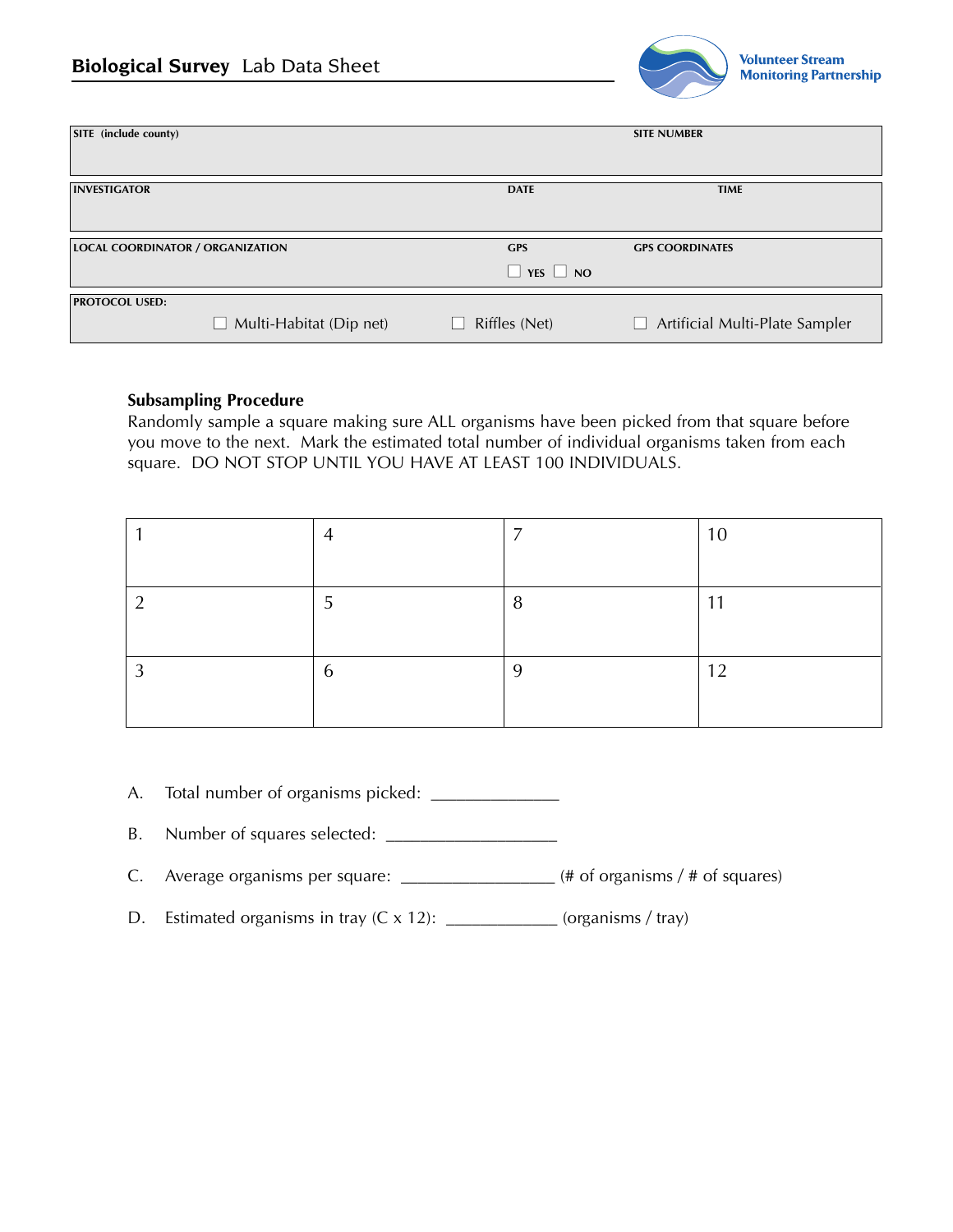

| SITE (include county)                   |                                    | <b>SITE NUMBER</b>     |
|-----------------------------------------|------------------------------------|------------------------|
| <b>INVESTIGATOR</b>                     | <b>DATE</b>                        | <b>TIME</b>            |
| <b>LOCAL COORDINATOR / ORGANIZATION</b> | <b>GPS</b><br>$\Box$ YES $\Box$ NO | <b>GPS COORDINATES</b> |

| <b>Order Ephemeroptera (Mayflies)</b> |                 |       |  |
|---------------------------------------|-----------------|-------|--|
| Family                                | Tolerance Value | Total |  |
| Baetidae                              | $\overline{4}$  |       |  |
| Baetiscidae                           | 3               |       |  |
| Caenidae                              | $\overline{7}$  |       |  |
| Ephemerellidae                        | $\mathbf{1}$    |       |  |
| Ephemeridae                           | $\overline{4}$  |       |  |
| Heptageniidae                         | $\overline{4}$  |       |  |
| Isonychiidae                          | $\overline{2}$  |       |  |
| Leptohyphidae (Tricorythidae)         | $\overline{4}$  |       |  |
| Leptophlebiidae                       | $\overline{2}$  |       |  |
| Metretopodidae                        | $\overline{2}$  |       |  |
| Oligoneuriidae                        | $\overline{2}$  |       |  |
| Polymitarcyidae                       | $\overline{2}$  |       |  |
| Potamanthidae                         | $\overline{4}$  |       |  |
| Siphlonuridae                         | $\overline{7}$  |       |  |
| Tricorythidae                         | $\overline{4}$  |       |  |
| Unidentified                          |                 |       |  |
| Unidentified                          |                 |       |  |
| Unidentified                          |                 |       |  |

## **Order Megaloptera (Fishflies, Dobsonflies, Alderflies)**

| Family       | Tolerance Value | Total |
|--------------|-----------------|-------|
| Corydalidae  |                 |       |
| Sialidae     | 4               |       |
| Unidentified |                 |       |
| Unidentified |                 |       |
| Unidentified |                 |       |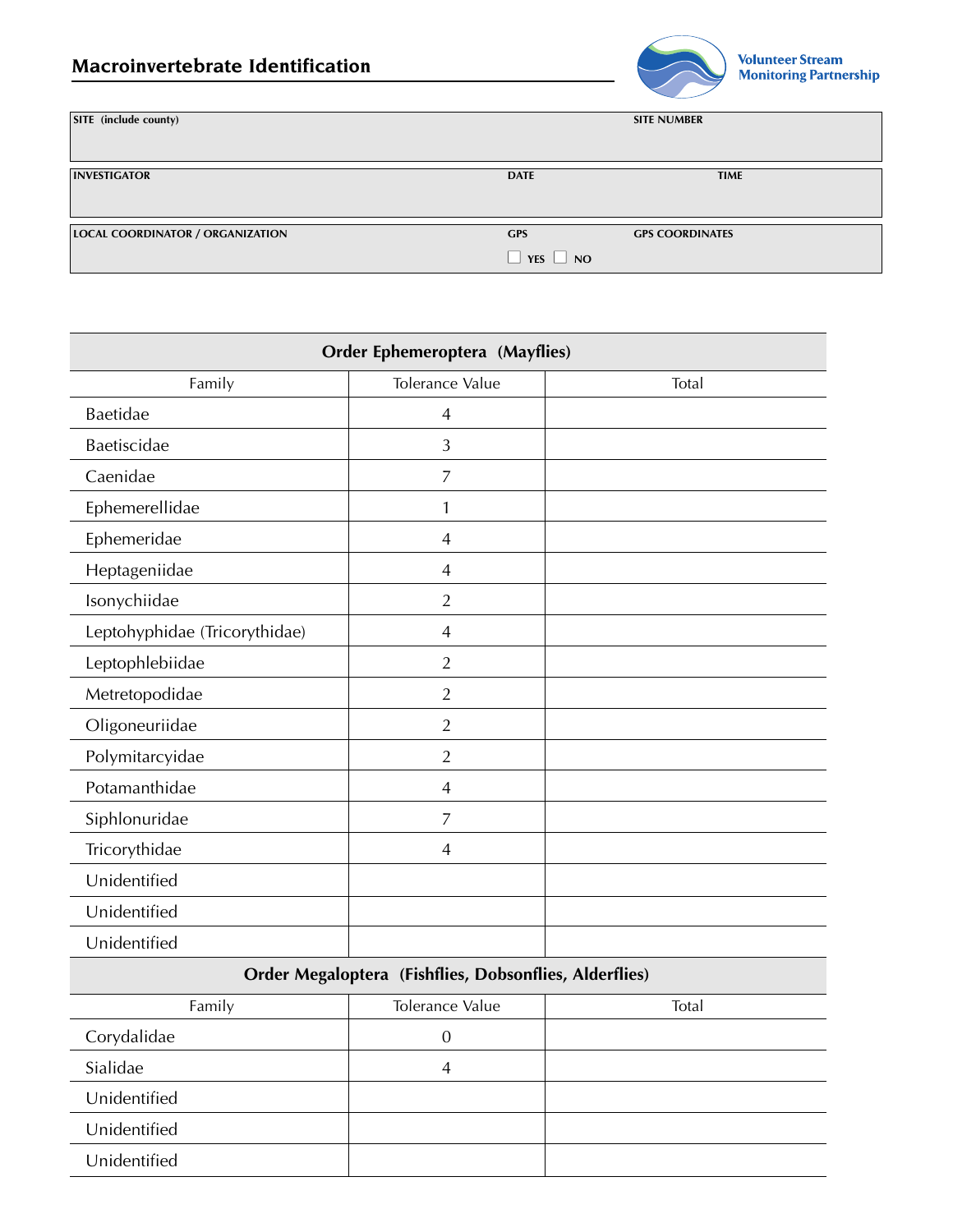## **Macroinvertebrate Identification**

| <b>Order Odonata (Dragonflies, Damselflies)</b> |                                         |       |
|-------------------------------------------------|-----------------------------------------|-------|
| Family                                          | Tolerance Value                         | Total |
| Aeshnidae                                       | 3                                       |       |
| Calopterygidae                                  | 5                                       |       |
| Coenagrionidae                                  | 9                                       |       |
| Cordulergastridae                               | 3                                       |       |
| Corduliidae                                     | 5                                       |       |
| Gomphidae                                       | 1                                       |       |
| Lestidae                                        | 9                                       |       |
| Libellulidae                                    | 9                                       |       |
| Macromiidae                                     | 3                                       |       |
| Unidentified                                    |                                         |       |
|                                                 | <b>Order Plecoptera (Stoneflies)</b>    |       |
| Family                                          | Tolerance Value                         | Total |
| Capniidae                                       | $\mathbf{1}$                            |       |
| Chloroperlidae                                  | 1                                       |       |
| Leutridae                                       | $\theta$                                |       |
| Nemouridae                                      | $\overline{2}$                          |       |
| Perlidae                                        | 1                                       |       |
| Perlodidae                                      | $\overline{2}$                          |       |
| Pteronarcidae                                   | $\boldsymbol{0}$                        |       |
| Taeniopterygidae                                | $\overline{2}$                          |       |
| Unidentified                                    |                                         |       |
|                                                 | <b>Order Coleoptera (Water Beetles)</b> |       |
| Family                                          | Tolerance Value                         | Total |
| Dryopidae                                       | $\sqrt{5}$                              |       |
| Dytiscidae                                      | 5                                       |       |
| Elmidae (adults and larvae)                     | $\overline{4}$                          |       |
| Gyrinidae                                       | $\overline{4}$                          |       |
| Haliplidae                                      | $\overline{7}$                          |       |
| Hydrophilidae                                   | $\sqrt{5}$                              |       |
| Psephenidae                                     | $\overline{4}$                          |       |
| Scirtidae                                       | $\overline{7}$                          |       |
| Unidentified                                    |                                         |       |
| Unidentified                                    |                                         |       |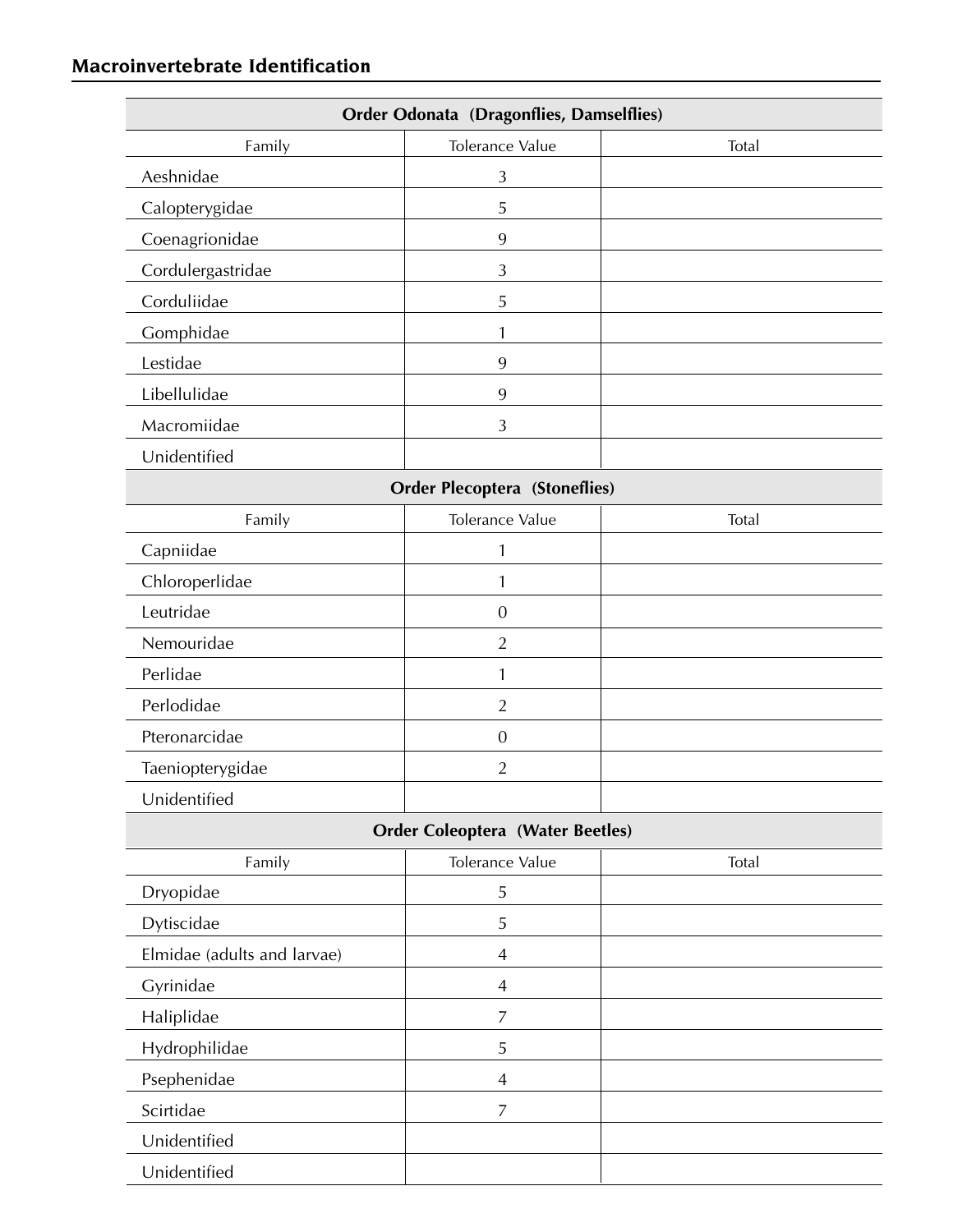## **Macroinvertebrate Identification**

| <b>Order Hemiptera</b> |                                        |       |
|------------------------|----------------------------------------|-------|
| Family                 | Tolerance Value                        | Total |
| Belostomatidae         | 10                                     |       |
| Corixidae              | 9                                      |       |
| Gelastocoridae         | $***$                                  |       |
| Gerridae               | $***$                                  |       |
| Hebridae               | $***$                                  |       |
| Hydrometridae          | $***$                                  |       |
| Mesoveliidae           | $***$                                  |       |
| Naucoridae             | 5                                      |       |
| Notonectidae           | $**$                                   |       |
| Pleidae                | $***$                                  |       |
| Saldidae               | $***$                                  |       |
| Veliidae               | 6                                      |       |
| Unidentified           |                                        |       |
|                        | <b>Order Trichoptera (Caddisflies)</b> |       |
| Family                 | Tolerance Value                        | Total |
| Brachycentridae        | 1                                      |       |
| Glossosomatidae        | $\boldsymbol{0}$                       |       |
| Helicopsychidae        | 3                                      |       |
| Hydropsychidae         | $\overline{4}$                         |       |
| Hydroptilidae          | $\overline{4}$                         |       |
| Lepidosomatidae        | 1                                      |       |
| Leptoceridae           | $\overline{4}$                         |       |
| Limnephilidae          | $\overline{4}$                         |       |
| Molannidae             | 6                                      |       |
| Odontoceridae          | $\overline{0}$                         |       |
| Philopotamidae         | $\mathfrak{Z}$                         |       |
| Phryganeidae           | $\overline{4}$                         |       |
| Polycentropodidae      | 6                                      |       |
| Psychomyiidae          | $\overline{2}$                         |       |
| Rhyacophilidae         | $\boldsymbol{0}$                       |       |
| Sericostomatidae       | 3                                      |       |
| Uenoidae               | $\mathfrak{Z}$                         |       |
| Unidentified           |                                        |       |

\*\* Tolerance values have not been determined. These should NOT be included in calculations and do not count toward the 100 count needed for a usable sample.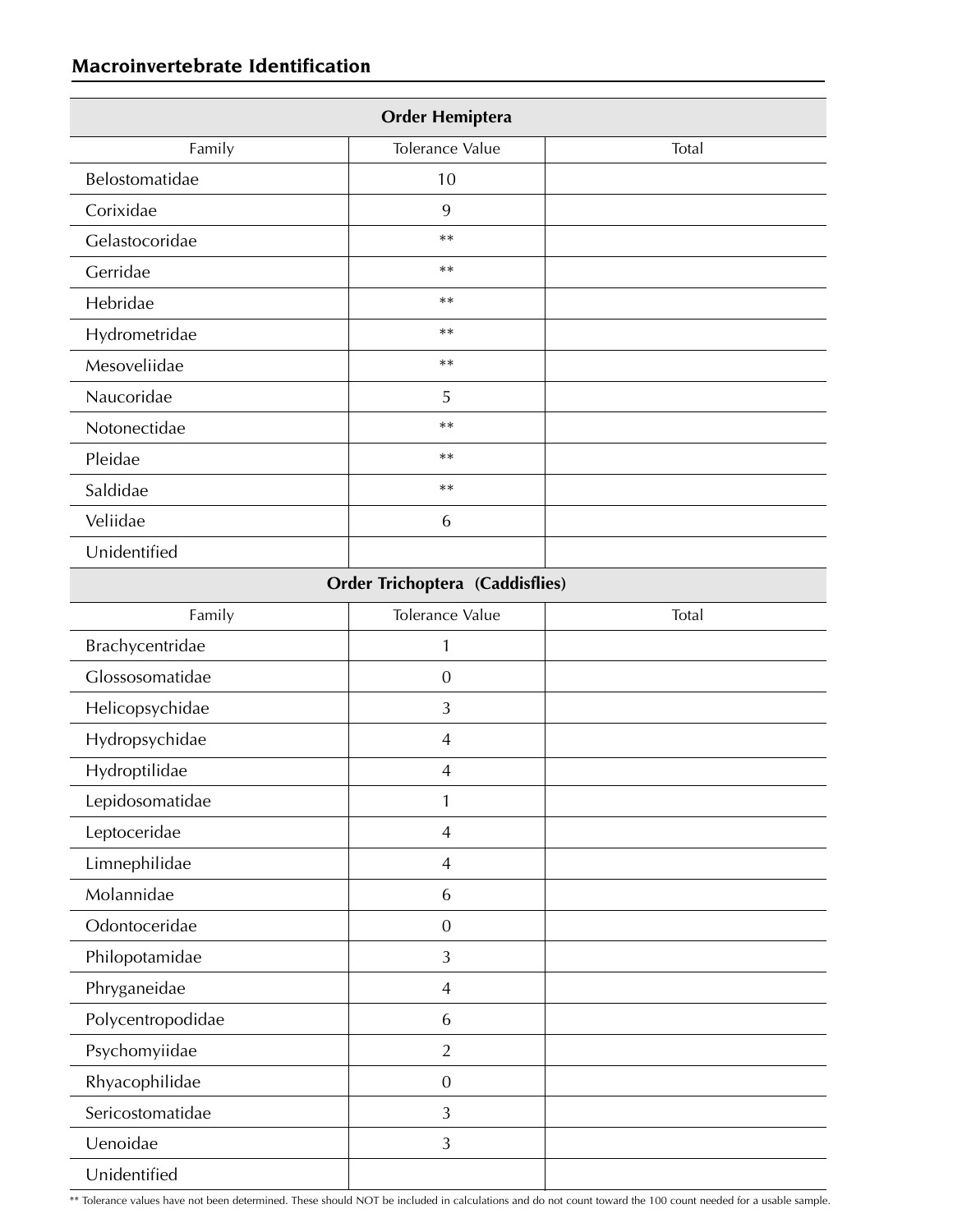| <b>Order Diptera (Midges, Gnats, Mosquitoes, and Flies)</b> |                                          |       |  |  |
|-------------------------------------------------------------|------------------------------------------|-------|--|--|
| Family                                                      | Tolerance Value                          | Total |  |  |
| Athericidae                                                 | $\overline{2}$                           |       |  |  |
| Blephariceridae                                             | $\mathbf{0}$                             |       |  |  |
| Ceratopogonidae                                             | 6                                        |       |  |  |
| Chaoboridae                                                 | 8                                        |       |  |  |
| Chironomidae (Red)                                          | 8                                        |       |  |  |
| Chironomidae (Other)                                        | 6                                        |       |  |  |
| Culicidae                                                   | 8                                        |       |  |  |
| Dixidae                                                     | 1                                        |       |  |  |
| Dolichopodidae                                              | $\overline{4}$                           |       |  |  |
| Empididae                                                   | 6                                        |       |  |  |
| Ephydridae                                                  | 6                                        |       |  |  |
| Muscidae                                                    | 6                                        |       |  |  |
| Psychodidae                                                 | 10                                       |       |  |  |
| Ptychopteridae                                              | 8                                        |       |  |  |
| Sciomyzidae                                                 | 6                                        |       |  |  |
| Simuliidae                                                  | 6                                        |       |  |  |
| Stratiomyidae                                               | $\, 8$                                   |       |  |  |
| Syrphidae                                                   | 10                                       |       |  |  |
| Tabanidae                                                   | 6                                        |       |  |  |
| Tipulidae                                                   | 3                                        |       |  |  |
| Unidentified                                                |                                          |       |  |  |
| Unidentified                                                |                                          |       |  |  |
|                                                             | <b>Order Lepidoptera (Aquatic Moths)</b> |       |  |  |
| Family                                                      | Tolerance Value                          | Total |  |  |
| Pyralidae                                                   | 5                                        |       |  |  |
| Unidentified                                                |                                          |       |  |  |
| Unidentified                                                |                                          |       |  |  |
| <b>Order Amphipoda (Scuds)</b>                              |                                          |       |  |  |
| Family                                                      | Tolerance Value                          | Total |  |  |
| Gammaridae                                                  | $\overline{4}$                           |       |  |  |
| Hyaliellidae                                                | 8                                        |       |  |  |
| Unidentified                                                |                                          |       |  |  |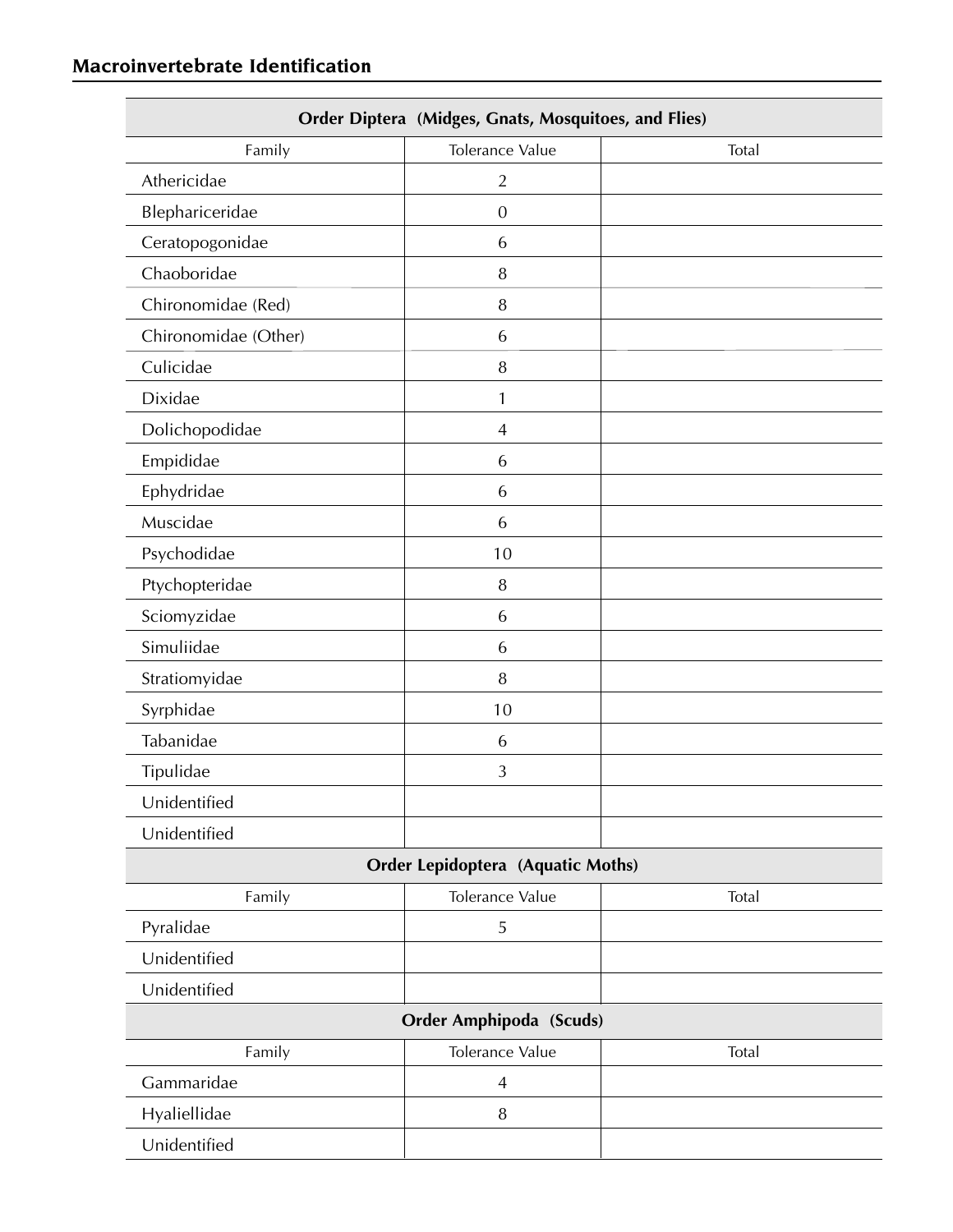| Order Isopoda (Aquatic Sowbugs)   |                 |              |  |  |  |
|-----------------------------------|-----------------|--------------|--|--|--|
| Family                            | Tolerance Value | Total        |  |  |  |
| Asellidae                         | 8               |              |  |  |  |
| Unidentified                      |                 |              |  |  |  |
| Unidentified                      |                 |              |  |  |  |
| Other                             |                 |              |  |  |  |
| Family                            | Tolerance Value | Total        |  |  |  |
| Decapoda - Cambaridae (Crayfish)  | 6               |              |  |  |  |
| Class Oligochaeta (Aquatic Worms) | 8               |              |  |  |  |
| Class Hirundinea (Leeches)        | 10              |              |  |  |  |
| Class Gastropoda (Snails)         | $\overline{7}$  |              |  |  |  |
| Class Pelecypoda (Clams)          | $\overline{7}$  |              |  |  |  |
| Family Hydracarina                |                 |              |  |  |  |
| Class Arachnida                   |                 |              |  |  |  |
| Phylum Nematoda                   |                 |              |  |  |  |
| Unidentified                      |                 |              |  |  |  |
| Unidentified                      |                 |              |  |  |  |
| Unidentified                      |                 |              |  |  |  |
| Unidentified                      |                 |              |  |  |  |
| Unidentified                      |                 |              |  |  |  |
| Unidentified                      |                 |              |  |  |  |
|                                   |                 | <b>TOTAL</b> |  |  |  |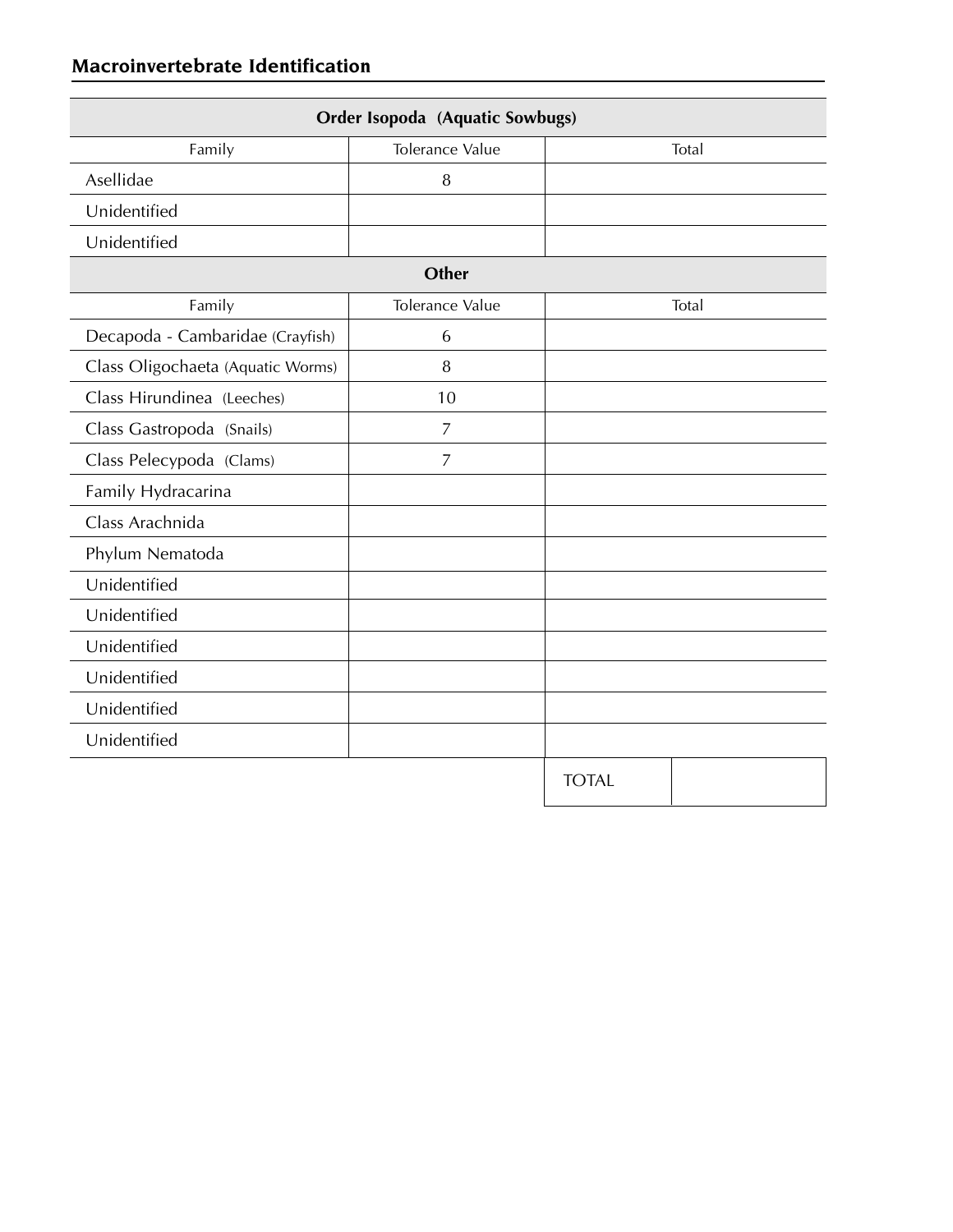**APPENDIX C:**

# AN ANALYSIS OF THE STREAM HEALTH EVALUATION PROGRAM'S FIRST SEASON:

## **SUCCESSES AND RECOMMENDATIONS**

Final Report

May 2007

Julia Frost Nerbonne Eleonore Wesserle

Higher Education Consortium for Urban Affairs 2233 University Avenue West Suite 210 Saint Paul, Minnesota 55114 (651) 646-8831

#### **A Collaborative Effort**

The Stream Health Evaluation Program partners (Minnesota Pollution Control Agency, Friends of the Mississippi River, Minnesota Waters, Rice Creek Watershed District, Anoka Conservation District, University of Minnesota, City of Lino Lakes, Anoka Parks, Volunteer Stream Monitoring Partnership), the Higher Education Consortium for Urban Affairs, and Friends of the Mississippi River

For more information contact the Friends of the Mississippi River, 360 North Robert Street, Saint Paul, Minnesota, 55101, (651) 222-2193, www.fmr.org.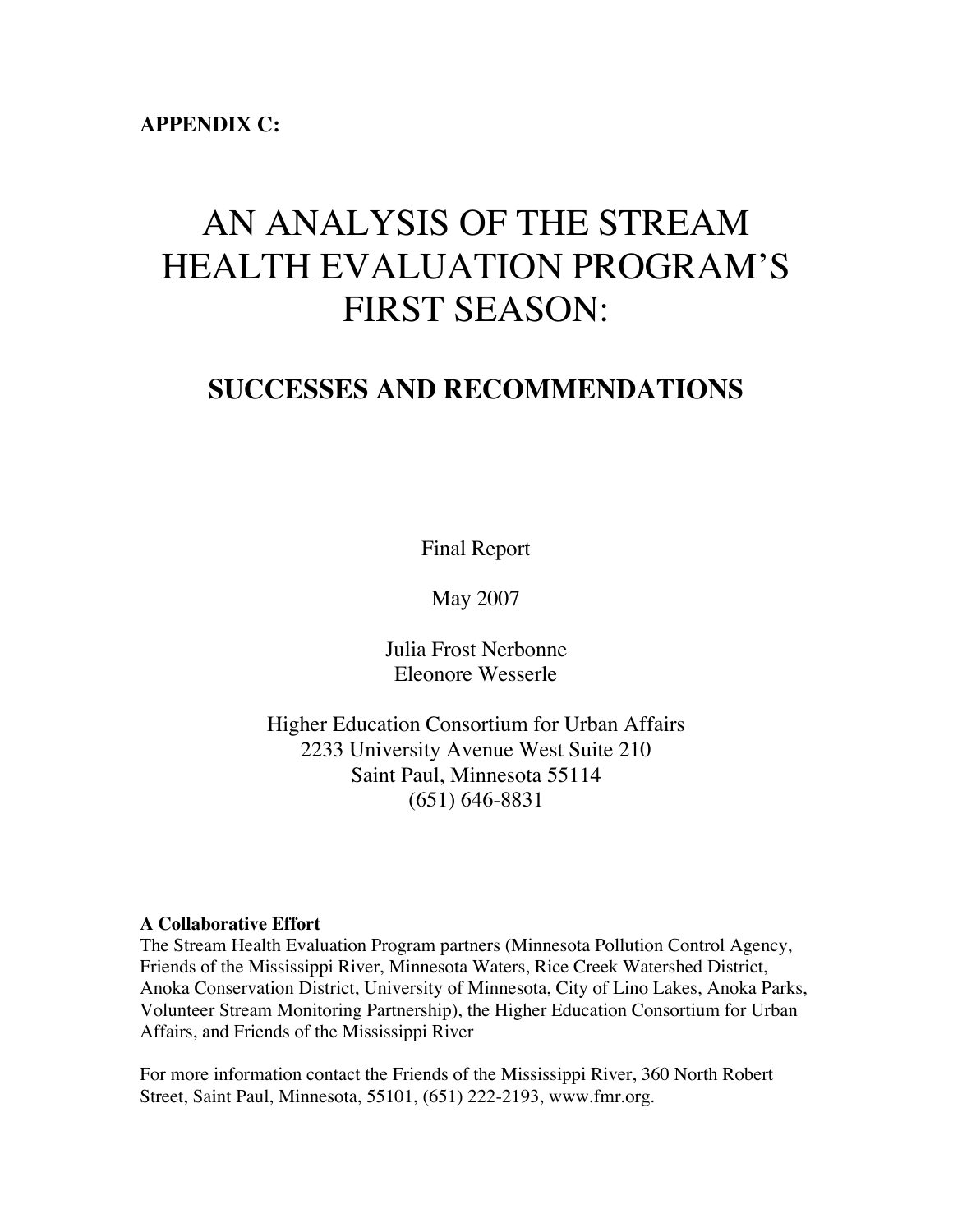# *Executive Summary*

Population growth and land development in peri-urban areas can strongly affect water quality. Construction of impervious surfaces concomitant with development increases storm water runoff to nearby bodies of water. Recent population growth trends in the seven-county metropolitan area of Minneapolis/St. Paul indicate the fastest population growth and resulting development is largely in the Rice Creek Watershed District (RCWD). The RCWD holds numerous lakes, chains of lakes, rivers, and streams across three counties and twenty-seven cities. This concern over local water resources has increased in the face of current and future development.

In response to this concern, the Friends of the Mississippi River (FMR) in partnership with the RCWD, the Anoka Conservation District, a number of local cities, Minnesota Waters and the Minnesota Pollution Control Agency (MPCA), began a pilot project in 2006 to monitor water quality in Rice Creek Watershed using adult volunteers. The project, called Stream Health Evaluation Program (SHEP) used 28 adult volunteers organized in three teams to monitor a total of six sites in the fall of 2006, two sites each at Hardwood Creek, Rice Creek, and the inlet of Locke Lake. Locations were chosen to study the effects of recent restorations on these streams, with one site being upstream of the restoration site and ones below the restoration site at each location.

The SHEP monitoring protocol was adapted from similar methods used by the Volunteer Stream Monitoring Partnership and the MPCA. The protocol was divided into two sections: a physical habitat assessment and a biological assessment of aquatic macroinvertebrates. Volunteers participated in 1.5 days of training, covering the instream physical assessment and macroinvertebrate collection methods, and laboratory macroinvertebrate identification procedure. Each volunteer group collected data at one site and cross-checked a separate site. After macroinvertebrate collection was completed, volunteers spent one day in the lab identifying samples. The samples were later crosschecked by professionals.

SHEP held three main goals for the first year of the program: accurate and useful data collection, cultivation of a volunteer base to perpetuate the program in the future, and motivating citizen engagement in the quality of the water in the area. SHEP organizers partnered with the Higher Education Consortium for Urban Affairs (HECUA) Environmental Sustainability program to evaluate SHEP's first year in relation to these goals.

Guided by Dr. Julia Frost Nerbonne and Robby Schreiber, one graduate student and thirteen undergraduate students in the HECUA Environmental Sustainability program completed an evaluation of SHEP's first season. The class split into three groups to evaluate each of SHEP's goals: the *technical group* researched the efficacy of the data that SHEP groups collected, the *volunteer group* evaluated the experience of the SHEP volunteers to better understand volunteer interests and motivations, and the *broader context group* studied the value of the SHEP program as it relates to public policy.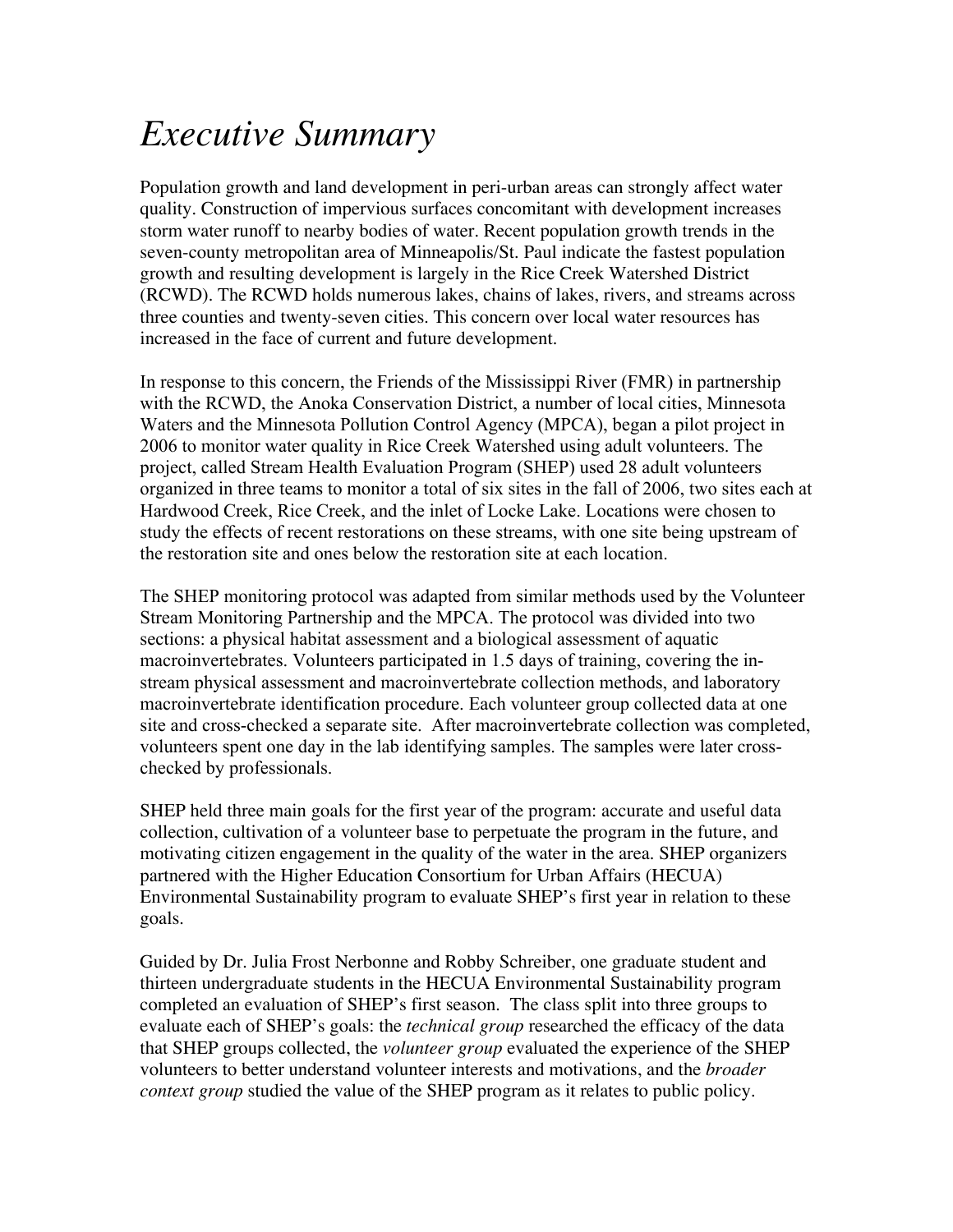#### *Methods*

The technical evaluation assessed both the accuracy and utility of data collected by SHEP volunteers. Was the data collected in 2006 able to help SHEP meet the goals of accurate and useful data? This group performed a literature review of both professional and volunteer macroinvertebrate monitoring techniques and examined three case studies of successful macroinvertebrate monitoring programs in California, Michigan, and Washington State. Semi-structured in person, phone, and email interviews of seven Twin Cities water resources professionals were conducted. Interviews were transcribed and coded for emerging themes. Students observed four of the six in-stream monitoring days, examining volunteer field monitoring for replicability and accuracy.

The volunteer evaluation assessed what motivated SHEP volunteers to participate in the program, what might motivate them to continue, and examined the program for successes and potential areas of improvement. This group conducted a mail survey sent to all 28 volunteers who participated in the SHEP program. The survey consisted of 17 multi-part questions, both scaled and open-ended. Questions focused on the broad categories of motivation and program success/improvement. All 28 surveys were returned.

To understand the context of survey results, semi-structured phone and in-person interviews were conducted of three volunteer group leaders and seven volunteers. Interviews were recorded, transcribed and coded for emerging themes.

The broader context evaluation focused on how the SHEP program could influence public policy in a way that contributes to an overall increase in the quality of watershed stewardship. This group conducted a focus group of the volunteer group leaders, interviewed eight decision-makers related to the RCWD, and reviewed the decisionmaking structures that existed within the local area.

#### *Findings*

#### *Technical Efficacy*

From literature and case study review, macroinvertebrate monitoring programs across the country commonly include three components: macroinvertebrate assessment, habitat assessment (including substrate classification, describing surrounding vegetation, and taking a picture or drawing the site), and water chemistry testing (including temperature, pH, turbidity, conductivity, and nutrient tests.) The case studies were shown to be successful in providing baseline stream quality data, as well as identifying potential restoration sites, mapping floodplains, and tracking the effects of development.

Observations of SHEP's in-stream monitoring protocol showed consistent and confident macroinvertebrate collection methods. During collection, volunteers paid close attention to detail, randomness, and replicability, a great success and positive indicator for the SHEP protocol. However, methodological consistency of the physical habitat assessment varied widely from group to group. While some volunteers were more systematic and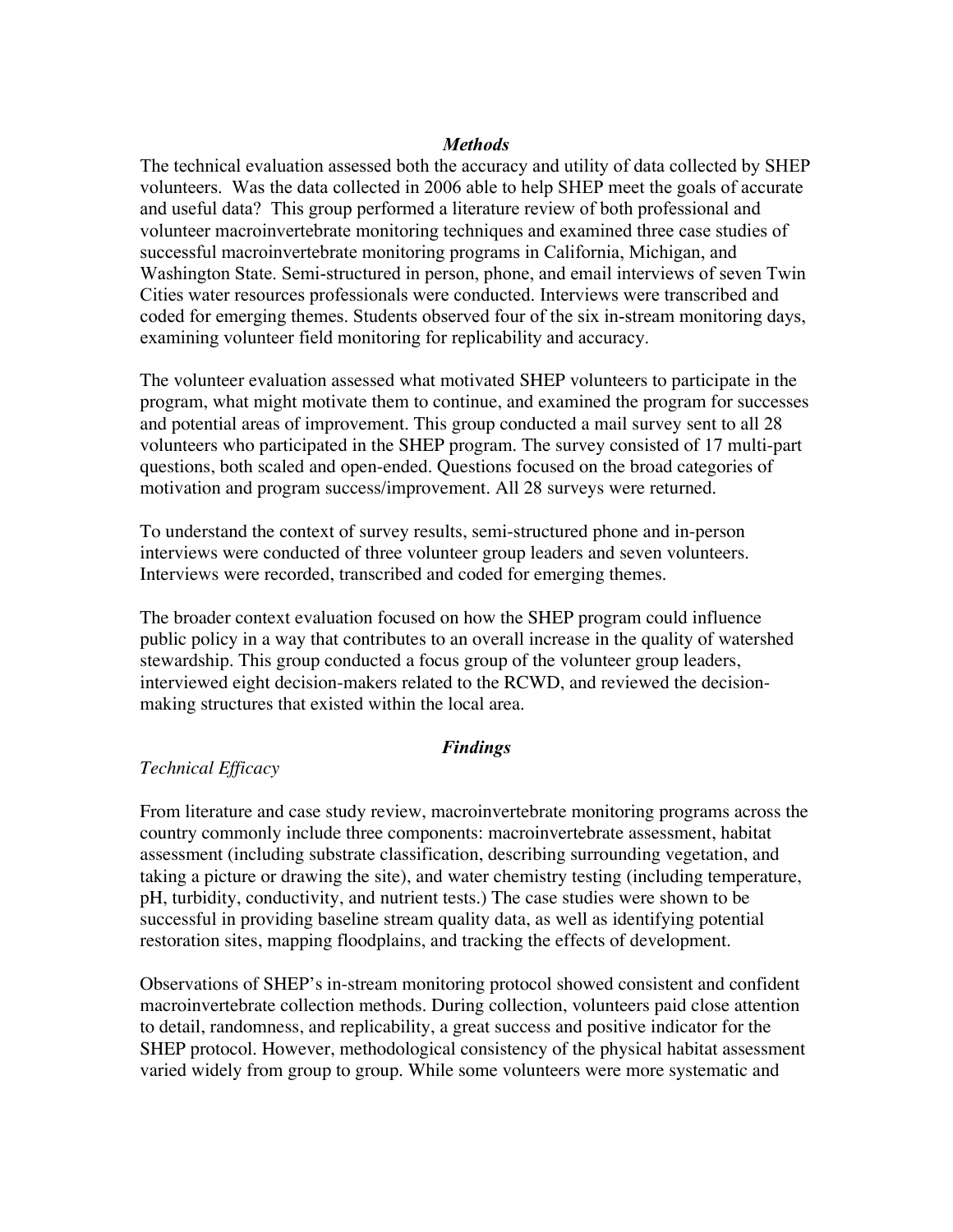technical, others demonstrated broader estimation and guesswork, indicating that this portion of the monitoring would benefit from greater focus.

The accuracy of the macroinvertebrate identification by the volunteers was extremely high: quality control by professionals showed greater than 95% of 1,477 samples were correctly identified to family by the volunteers. This is a remarkable accuracy rate for a pilot program and a great success.

|                | <b>Above Restoration</b> | <b>Below Restoration</b> |
|----------------|--------------------------|--------------------------|
| Rice Creek     | 88                       | 83                       |
| Locke Lake     | 5 O                      | 5.3                      |
| Hardwood Creek | 76                       | 51                       |

The Family Biotic Index (FBI) for each site is summarized in the Table 1:

*Table 1: FBIs for each location above and below restoration sites.*

As illustrated, Rice Creek and Locke Lake show little difference this season, while Hardwood Creek demonstrates some positive change. Water resources professionals indicated that differences between above and below restoration sites may take several seasons to demonstrate change in the biotic community, and it is likely that SHEP methods will track those changes.

Interviews with water resource professionals indicated that we can expect SHEP to provide baseline data on stream quality. Whether the program will be able to expand from this data use remains to be seen. Water resource professionals expressed that the higher the accuracy, replicability, and variety of the data, the more useful, and likely to be used, it will be. As stated, the accuracy of the macroinvertebrate identification was extremely high. Water resource professionals expressed some doubt over the replicability of the habitat assessment, echoed by the volunteers themselves in interviews and the survey, and observed by the technical evaluation group. The professionals also commented that adding water chemistry information to a more standardized habitat assessment would make the macroinvertebrate data more robust, echoed by comments from decision-makers in the broader context interviews. A greater variety of analysis methods allows for a more specific explanation of biotic index results, as well as providing opportunities for more immediate data.

#### *The Volunteer Experience*

From the survey, the volunteer group found the following demographic results: 11 of the SHEP volunteers live in the RCWD, while 16 live in other areas of the metro; and 9 of the volunteers are retirees while 16 are not. In a scaled, multi-part question on volunteer motivation, the most popular motivation for volunteers to participate in SHEP was educational (26/28), followed closely by a desire to help protect water quality (25/28), building naturalist skills (23/28), getting outdoors (23/28), and having fun (22/28). 14/27 volunteers chose educational experience as the most important reason for getting involved in SHEP, 9/27 chose collecting data, and 4/27 chose fighting pollution.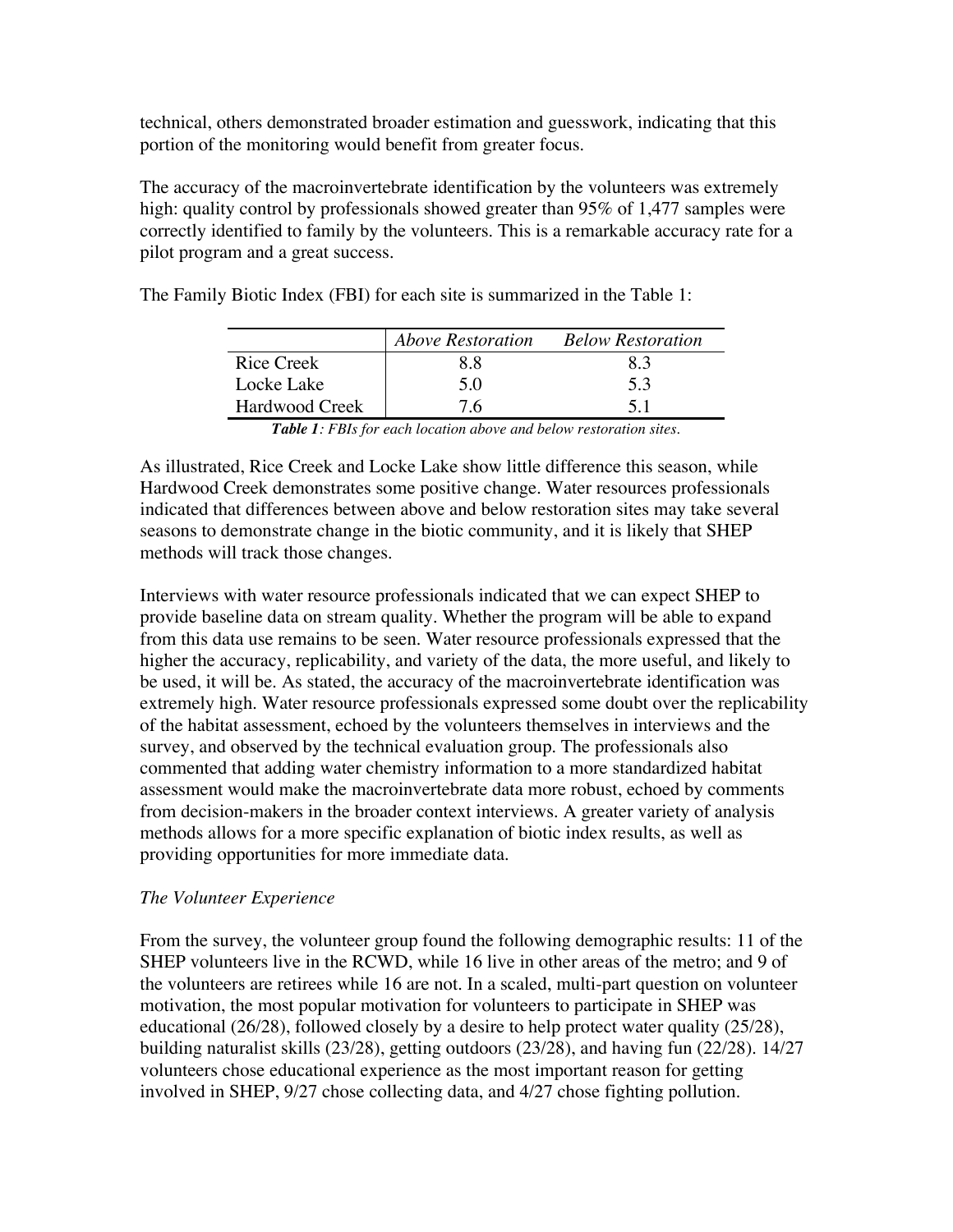In interviews and open-ended survey comments, volunteers expressed comfort with the macroinvertebrate collection training, but felt they could use more training on habitat assessment and macroinvertebrate identification. Group leaders also felt that they could benefit from a separate training.

Volunteers expressed confidence in the in-stream macroinvertebrate collection, but would like to see the habitat assessment more systematized. Interestingly, volunteers also expressed uncertainty on their identification process, though the quality control proved their skills to be more than adequate.

In interviews and open-ended survey comments, volunteers made several comments on the organization of the program. Two people dropped out of the program due to scheduling conflicts, and nine other volunteers mentioned they would like to see the groups matched by schedule. The volunteers also suggested improving the organization of equipment, as well as double-checking to ensure that all private landowners receive prior notice of monitoring on their property. Group leaders mentioned a desire for more organization around their roles, as well.

28/28 volunteers expressed that they enjoyed their SHEP experience. The majority of volunteers agreed that they had fun, learned a lot of interesting information, and met new people whose company they enjoyed. The majority of volunteers would like to participate in SHEP next year, a great success for the program. The main reason cited for this enthusiasm was fun, stemming from the educational and social opportunity the program presented.

The majority of volunteers also reported that their SHEP experience made them more aware of and engaged in local watershed politics, that they would be more likely to participate in those politics, and that they would be willing to help present their data to local decision-makers. Interviews and open-ended answers indicated an overwhelming amount of enthusiasm and support for SHEP from the volunteers, with a broad interest in learning about ways they could support and present SHEP in watershed decision-making.

#### *Utility of SHEP Data in the Broader Public Policy Arena*

The broader context group found that decision-makers were most influenced by watershed data when data demonstrates impacts on health, recreation, valued wildlife, or finances. Hard, visual evidence such as changes in water clarity and visible pollution are also seriously considered. Decision-makers also consider citizen concern about water quality. This concern tends to be two-fold in relation to development: during construction, soil displacement, compaction and erosion can affect water clarity, impacting wildlife and recreational enjoyment; after development is completed, new impervious surfaces increase storm water runoff, disrupting stream flow and adding contaminants from roads and stressed sewer drainage. Though decision-makers value both data and citizen concern, they expressed that an engaged, educated citizenry has a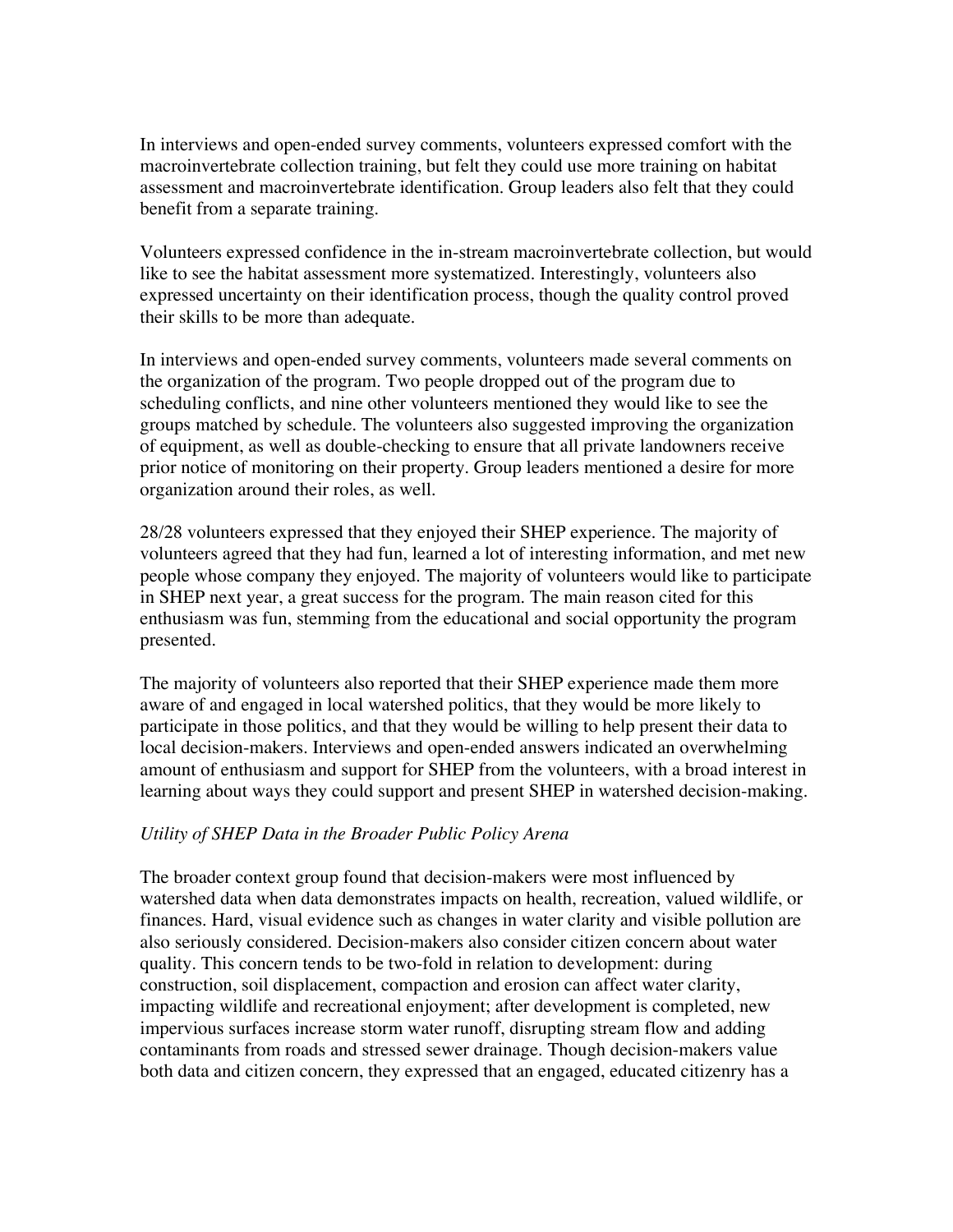much greater influence than data alone, and that they believed a program such as SHEP would produce such a group of educated citizen advocates.

#### *Recommendations*

From these findings, we identified several areas of potential growth for SHEP, as well as several areas of success.

First, we recommend **increasing targeted portions of the training**. From both volunteer and technical results, deeper understanding and stricter methodology on the physical habitat assessment would be useful for all volunteers, giving better data for professionals and decision-makers. Though volunteers were outstanding at macroinvertebrate collection, their survey and interview responses showed that they were less confident about collecting quality physical habitat data. In addition, adding an optional identification training would allow those less confident to feel more comfortable in this area, giving volunteers a better experience. Finally, providing an extra training specifically for group leaders would give those leaders more confidence and information to enforce the scientific method and answer questions when needed.

Second, we recommend an **expansion of the monitoring focus** to include simple water quality and physical habitat parameters that would keep volunteers active year round and give the SHEP program data that can be more immediately related to the expansion of development in the watershed. Both the technical and broader context results support broadening SHEP protocols to include the collection of more data that can be used to assess the immediate impact of development on in-stream water quality and public health. Volunteer leaders also expressed an interest in expanding monitoring activities so that they can keep their group active throughout the year. Adding a component to the SHEP program that is simple, inexpensive, and enhances the immediacy of the biotic data would be valuable across all areas of interest. For example, turbidity tubes are an inexpensive and simple way to measure water clarity, and taking a photo of the physical habitat in addition to the assessment ensures more consistent results.

Finally, we recommend **greater communication and organization between all audiences**: SHEP organizers, volunteers, water resources professionals, decision-makers, and the broader community. Greater communication and organization can avoid equipment confusion, landowner conflicts, and scheduling difficulties. Greater communication between SHEP organizers, water resource professionals, and local decision-makers can help SHEP choose whether and how to grow their data collection. Finally, facilitating communication between SHEP volunteers and the broader community can keep the enthusiastic momentum of the program going strong even outside of the field season, and can harness the deeper feelings of engagement that volunteers feel because of SHEP.

**Overall,** we feel that this first year of SHEP was a great success. We find the outstanding macroinvertebrate identification accuracy to be a reflection of the commitment and interest of the 28 volunteers participating. The enormous volunteer enthusiasm and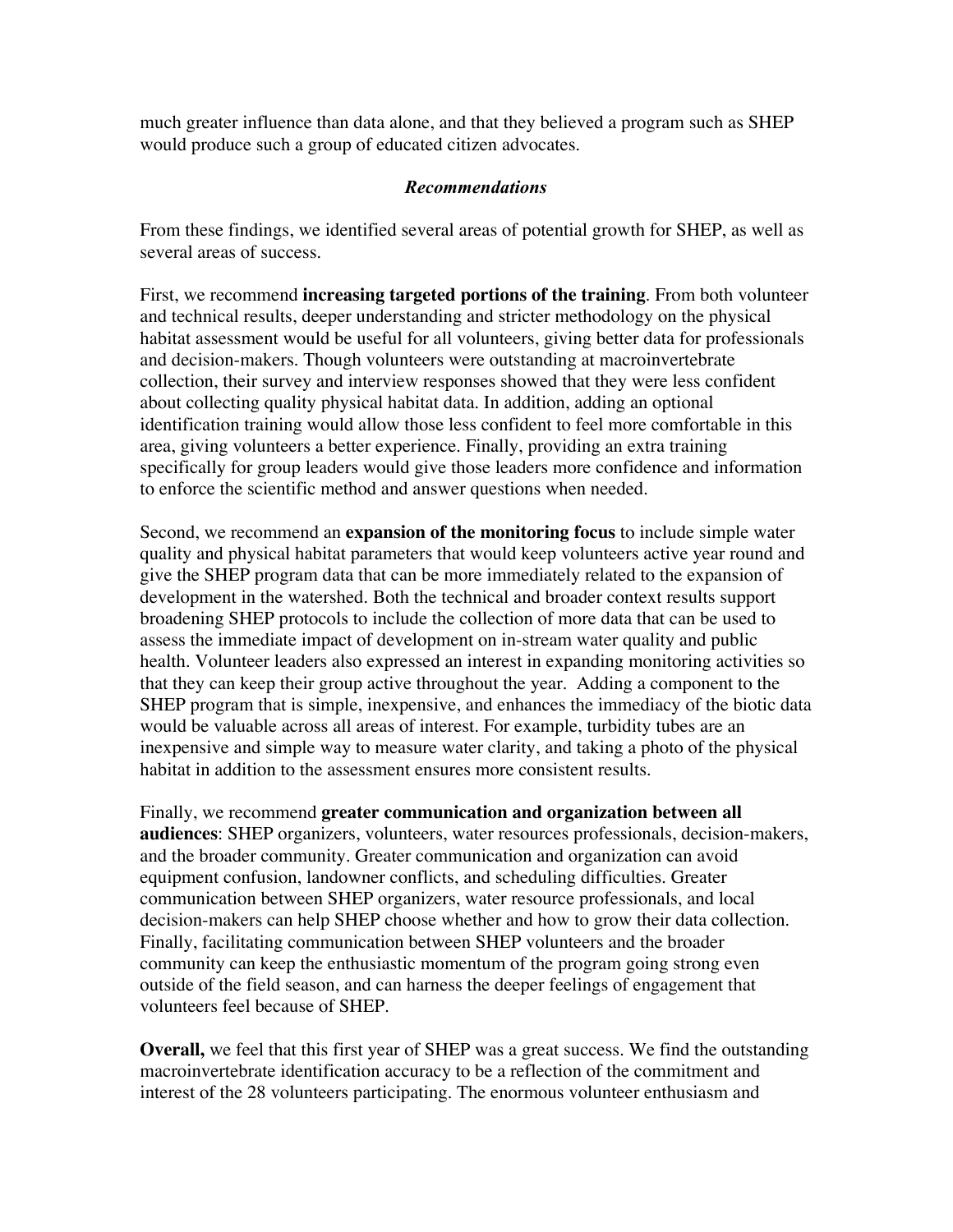support this program fostered is outstanding. Volunteers made it very clear that they had lots of fun and a very enjoyable experience, and indicated a strong desire for future participation. Not only did this program provide baseline data on streams, but it also developed a great group of volunteers, who came back with a deeper appreciation for the watershed and a willingness to let others know about it.

This first year is a valuable and fortuitous foundation on which SHEP can build an even better season than the first. Something great happened, and it can also be used to effect change in and engage the broader community.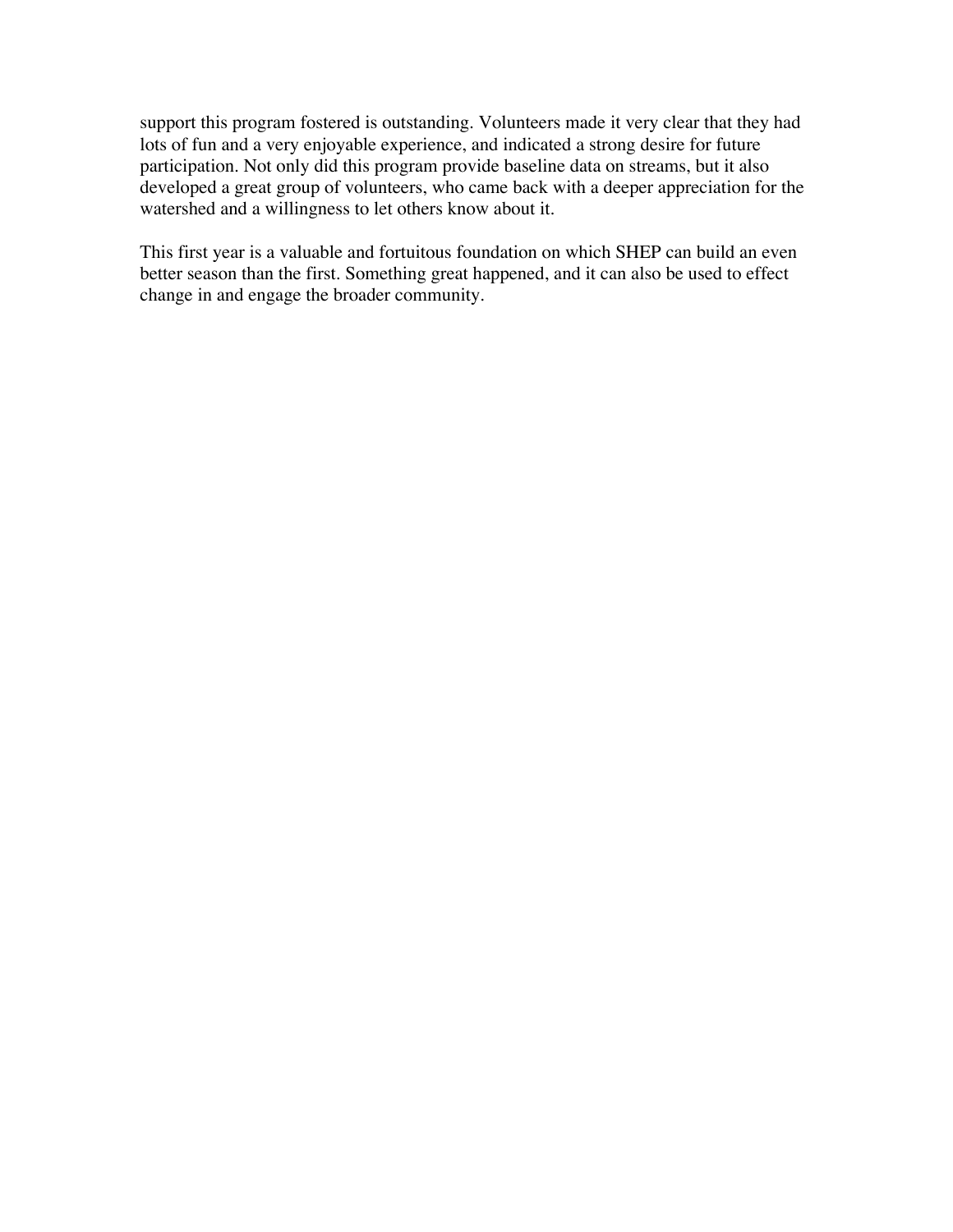## Final Report

## *Introduction*

Stream monitoring plays an important role in tracking changes and trends in water quality over time. Information gathered in stream monitoring can be used to implement restoration programs, prevent pollution and assess the execution of in stream programs.

Using volunteers to do stream monitoring has many benefits, one of the foremost being the wide availability of volunteers compared to specialists. Because volunteer programs can provide training to their volunteers, it is possible to find a large number of volunteers and monitor a large number of water bodies. This leads to a considerable amount of collected data. Other benefits of volunteer monitoring include increased awareness of water quality problems in citizens, increased citizen involvement in watershed health and increased availability of data to governments.

Population growth and land development in peri-urban areas can strongly affect water quality. According to the Metropolitan Council, recent population growth trends in the seven-county metropolitan area of Minneapolis/St. Paul indicate the fastest population growth and resulting development is largely in the Rice Creek Watershed District (RCWD). The RCWD holds numerous lakes, chains of lakes, rivers, and streams across three counties and twenty-seven cities. This concern over local water resources has increased in the face of current and future development. Construction of impervious surfaces concomitant with development increases storm water runoff to nearby bodies of water, but water bodies in the area need to be monitored in order to properly assess impact.

To respond to this need, the Friends of the Mississippi River (FMR) in partnership with the RCWD, the Anoka Conservation District, a number of local cities, Minnesota Waters and the Minnesota Pollution Control Agency (MPCA), began a pilot project in 2006 to monitor water quality in Rice Creek Watershed using adult volunteers. The project, called Stream Health Evaluation Program (SHEP) used 28 adult volunteers organized in three teams to monitor a total of six sites in the fall of 2006, two sites each at Hardwood Creek, Rice Creek, and the inlet of Locke Lake. Locations were chosen to study the effects of recent restorations on these streams, with one site being upstream of the restoration site and ones below the restoration site at each location.

The SHEP monitoring protocol was adapted from similar methods used by the Volunteer Stream Monitoring Partnership and the MPCA. The protocol was divided into two sections: a physical habitat assessment and a biological assessment of aquatic macroinvertebrates. The habitat assessment consists of volunteers recording habitat data including vegetation cover, plant life, bank erosion and stream depth.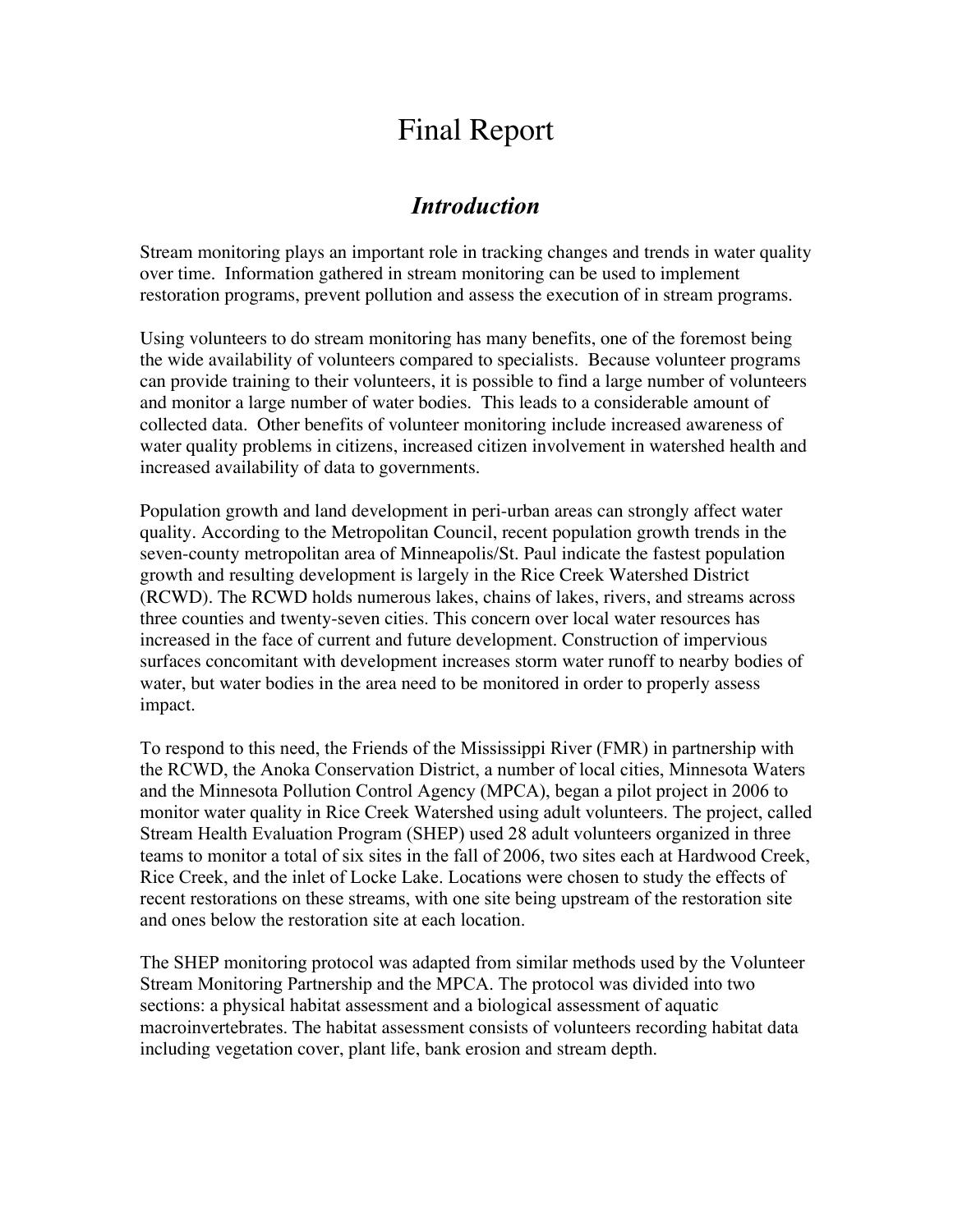Volunteers participated in 1.5 days of training, covering the in-stream physical assessment and macroinvertebrate collection methods, and laboratory macroinvertebrate identification procedure. Each volunteer group collected data at one site and crosschecked a separate site. After macroinvertebrate collection was completed, volunteers spent one day in the lab identifying samples. The samples were later cross-checked by professionals.

SHEP held three main goals for the first year of the program: accurate and useful data collection, cultivation of a volunteer base to perpetuate the program in the future, and motivating citizen engagement in the quality of the water in the area. SHEP organizers partnered with the Higher Education Consortium for Urban Affairs (HECUA) Environmental Sustainability program to evaluate SHEP's first year in relation to these goals.

Guided by Dr. Julia Frost Nerbonne and Robby Schreiber, one graduate student and thirteen undergraduate students in the HECUA Environmental Sustainability program completed an evaluation of SHEP's first season. The class split into three groups to evaluate each of SHEP's goals: the *technical group* researched the efficacy of the data that SHEP groups collected, the *volunteer group* evaluated the experience of the SHEP volunteers to better understand volunteer interests and motivations, and the *broader context group* studied the value of the SHEP program as it relates to public policy.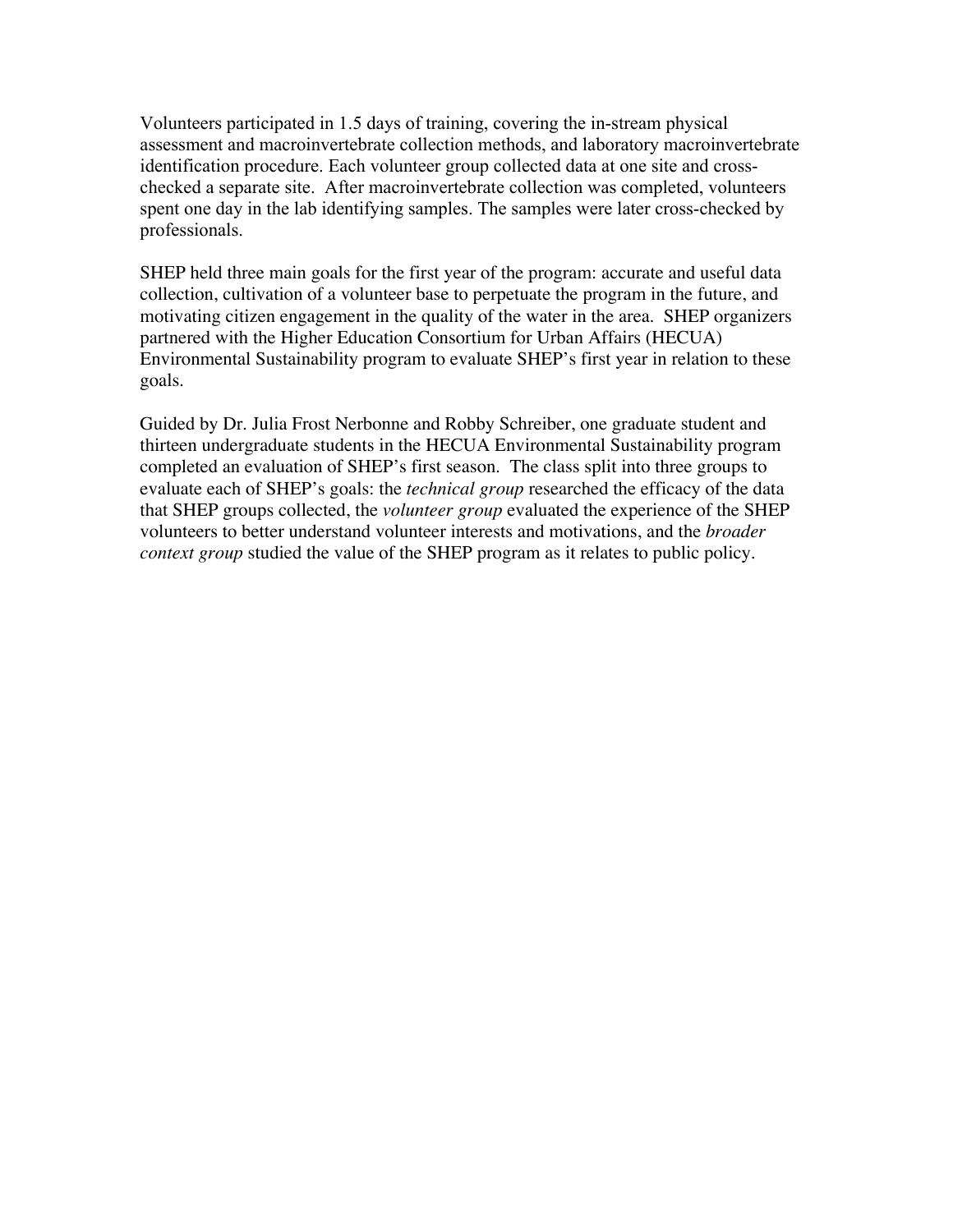#### *Understanding the Volunteer Experience*

#### **Methods**

In this section of the project we were interested in understanding what motivated SHEP volunteers to participate in the program, what might motivate them to continue, and what they thought were both the successes and failures of the current program. To do this we administered a pre-program, we conducted semi-structured interviews with select volunteers and group leaders, and we conducted a mail survey of all the volunteers after the closing of the first season of monitoring.

On the  $26<sup>th</sup>$  of August, 2006, we administered an open ended survey (the presurvey)during the orientation session. The pre-survey consisted of eight open-ended questions designed to assess their experience prior to the monitoring that asked volunteers to explain who they were, how they had heard of SHEP, and what they hoped to gain from the experience.. Twenty-five of the original 30 volunteers filled out presurveys.

In November, 2006 we conducted a mail survey of the 28 volunteers after they completed their monitoring experience. The survey consisted of 17 questions: 9 fully or partially open-ended, 3 multi-part questions using a 0-4 Likert scale, 3 yes/no questions, and one multiple choice and one ranking question. (See Appendix A for the full survey instrument.) Questions focused on the broad categories of motivation and program success/improvement. \$2 bills were enclosed with the surveys as incentive. All 28 surveys were returned.

To understand the deeper context of survey results, semi-structured phone and in-person interviews were conducted, consisting of eleven open-ended questions with prepared probes. One leader from each volunteer group, three volunteers from group 1, and 2 volunteers each from groups 2 and 3 were interviewed. Interviews were recorded, transcribed and coded for emerging themes.

#### *Volunteer Results*

#### Demographics and Background

Eleven of 27 volunteers live in the Rice Creek Watershed, whereas 16 of 27 of volunteers came from other watersheds in the metropolitan area. Nine of 27 volunteers are retired while eighteen are not retired. Only nine out of the twenty-eight volunteers had participated in citizen stream monitoring before. These demographics illustrate that the majority of volunteers have not necessarily joined SHEP because of a compelling local issue.

Pre-survey results showed that volunteers found out about SHEP in a variety of ways (see Figure 1).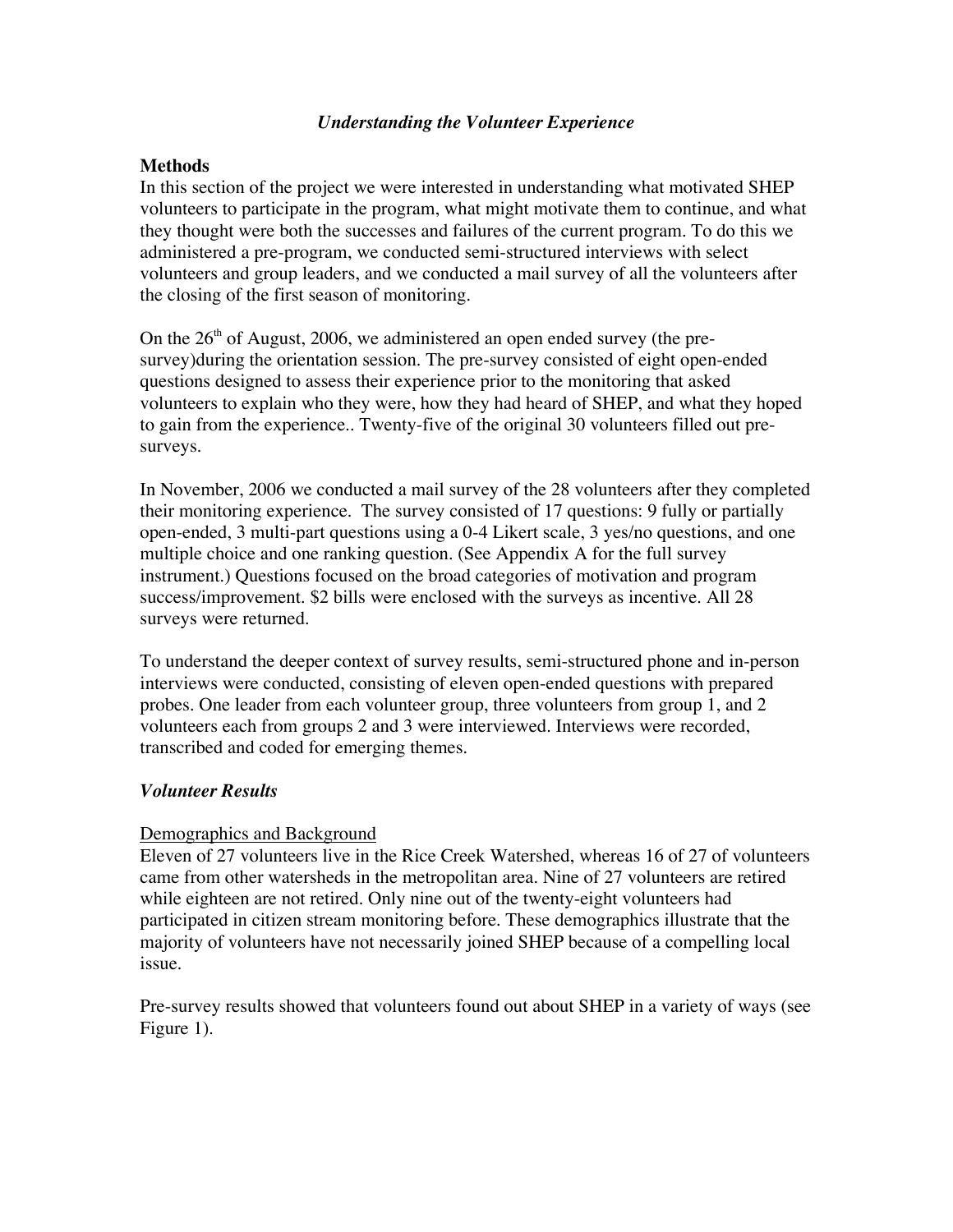

**Figure 1.** *Chart of how respondents found out about SHEP.*

#### Motivation

In a scaled, multi-part question on volunteer motivation, respondents rated their reason for participating in SHEP based on a Likert scale from 0 (not true) to 4 (very true.) Figure 2 reflects the number of volunteers that selected a 3 for true or 4 for very true in response to each statement. The most popular motivation for volunteers to participate in SHEP was educational (26/28), followed closely by a desire to help protect water quality (25/28). Building naturalist skills, getting outdoors, having fun, and building political skills followed, while meeting people and fighting development lagged behind other reasons.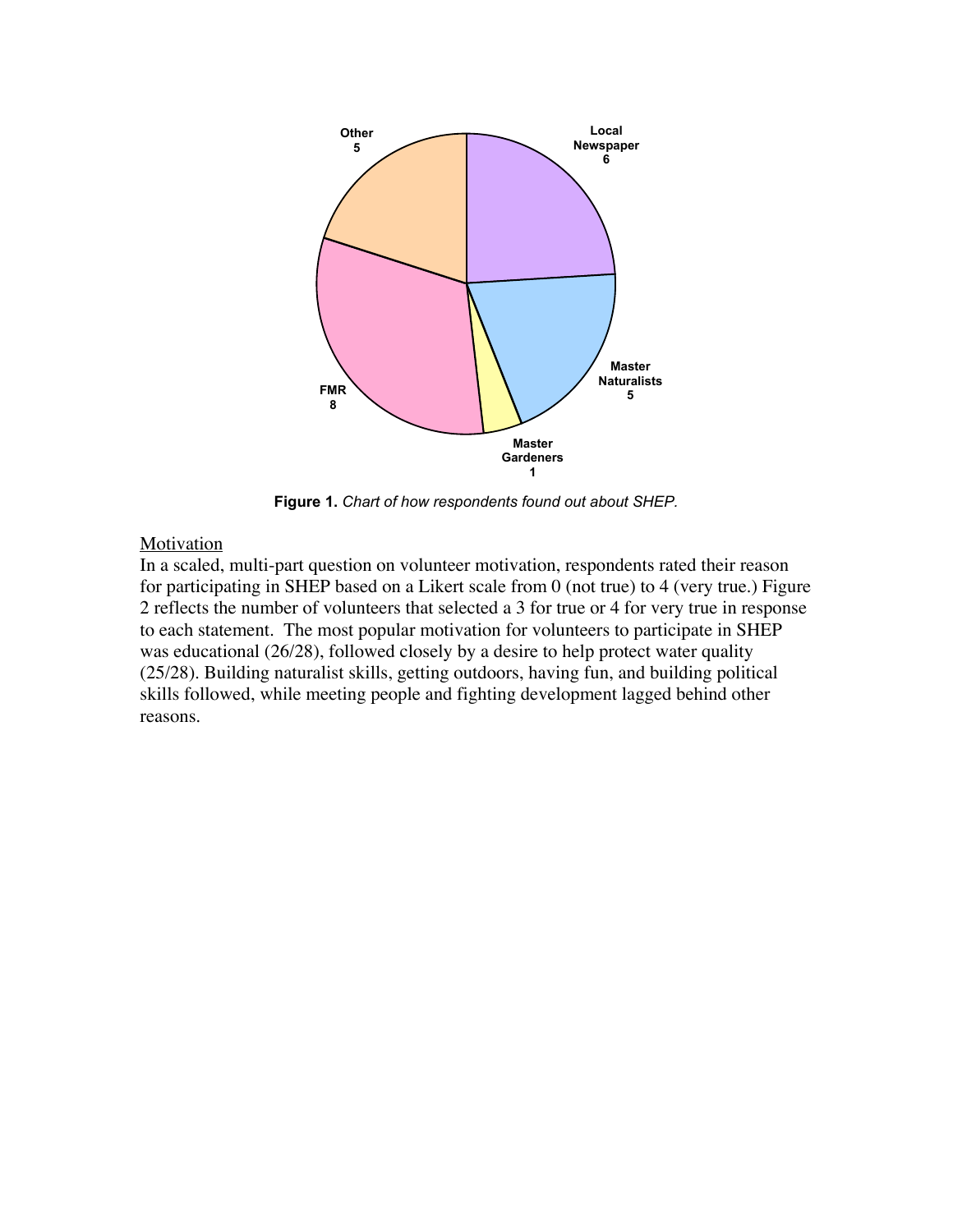

**Figure 2.** *Number of "true" or "very true" responses to supplied reasons for SHEP participation.*

In response to a follow-up multiple choice question on motivation, volunteers were asked to choose one predominant reason they participated in SHEP. They were asked to choose from the following options:

- 1. SHEP provides an educational experience and improves awareness of local water quality issues
- 2. SHEP provides data that can be used by state and local government for reporting the state of the waters
- 3. SHEP gives us the ability to identify problems in our watershed which we can use to fight pollution.

The majority of volunteers chose education and raising awareness as their primary reason for their involvement in SHEP (see Figure 3).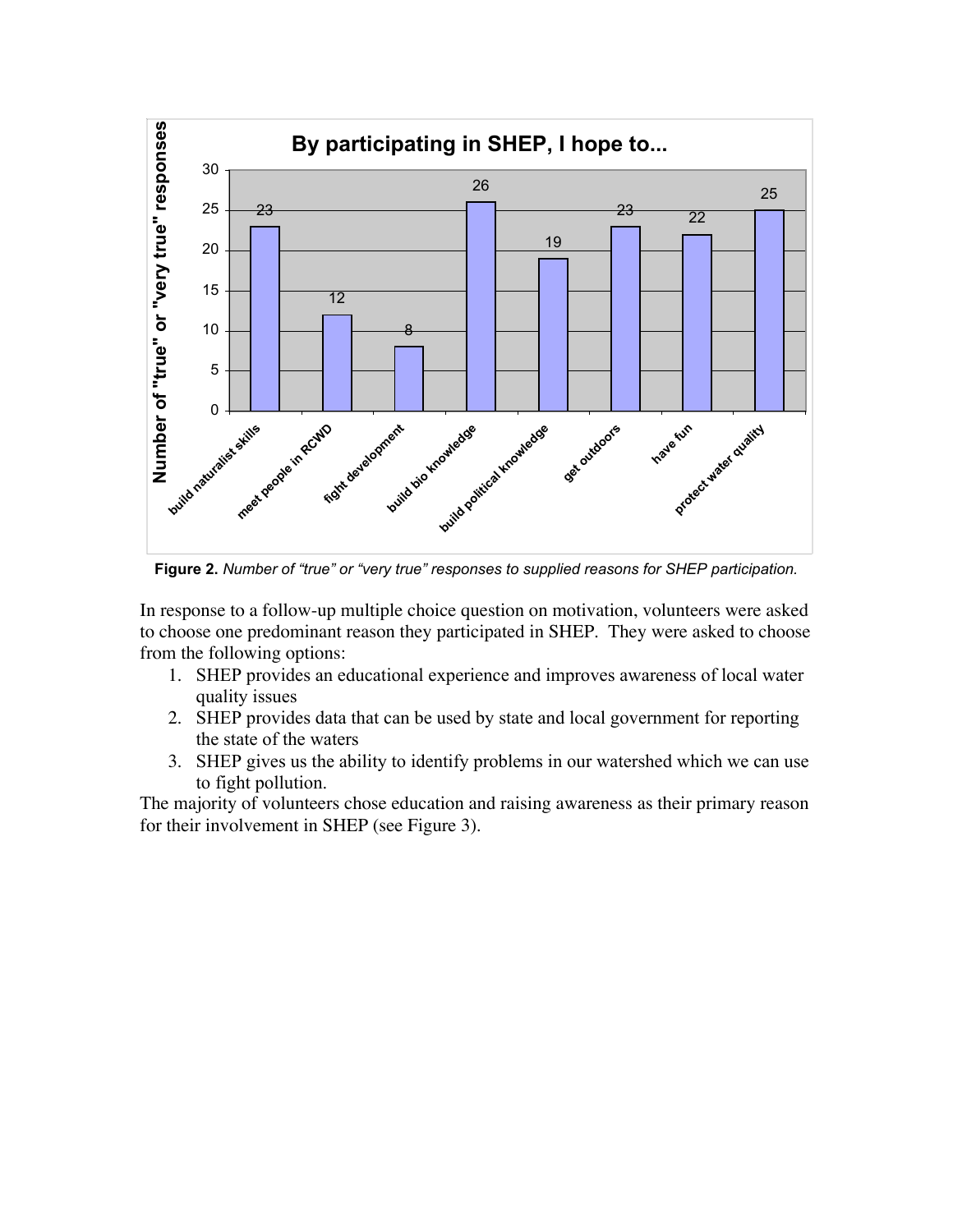

**Figure 3.** *Volunteers' responses on the reason for their SHEP involvement.*

#### **Training**

Figures 4, 5 and 6 illustrate responses to three parts of question twelve on the volunteer survey.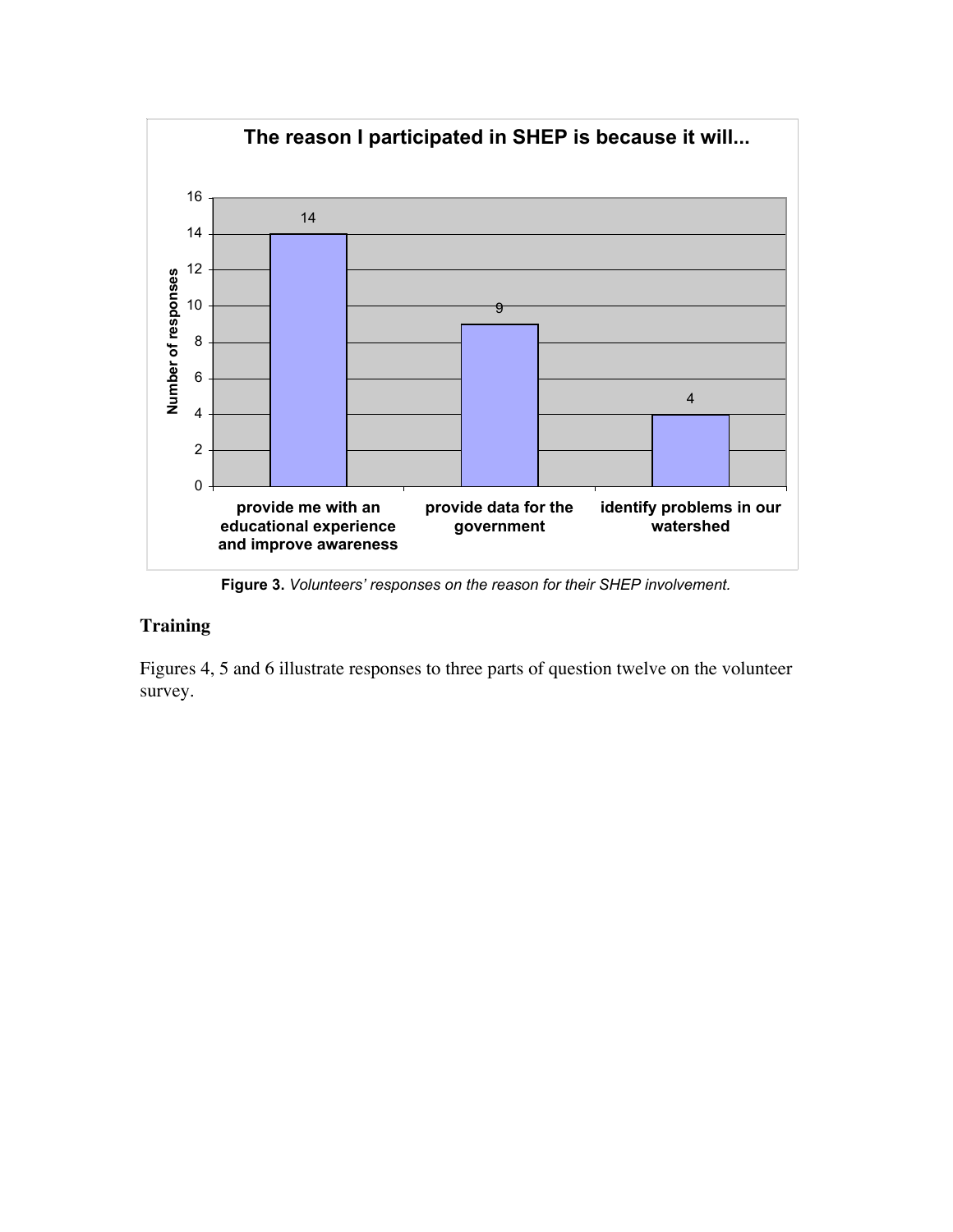

 **Figure 4.** *Volunteers' Likert scale responses to whether volunteers received sufficient training.*

As can be seen from the survey (figure 4) as well as from responses in interviews and the open-ended survey, volunteers demonstrated mixed feelings on whether they received sufficient training prior to the project for the monitoring protocol.

Based on comments made in interviews and open-ended survey questions, the volunteers who felt less prepared felt more time could have been spent in training. Quotes included:

*"More time for the first day of training-we did not get to make it to each station."*

*"If we could have spent maybe just another hour during the training on the field portion, I think that would have been very helpful."*

*"Well, we went through the training session, but of course, we've got thirty people and you're not all going to have a chance to use the net and do everything and then you get one exposure, and then you forget, even if you're looking at the instructions."*

*"When we did the first evening of the training, the time we spent out in the stream going through what the sampling involved, I do not think that was enough. I think they should look at changing how much time is spent in the field during training."*

*"More training on the paperwork. Stream flow, stream velocity. I know we were rushed for time with MPCA people, but the paperwork part was rushed and it seems like it wasn't important. I think for complete results and an accurate report, it was important."*

*"Improve the field training segment by spending more time discussing methods. Go over the field sheets and protocols more carefully."*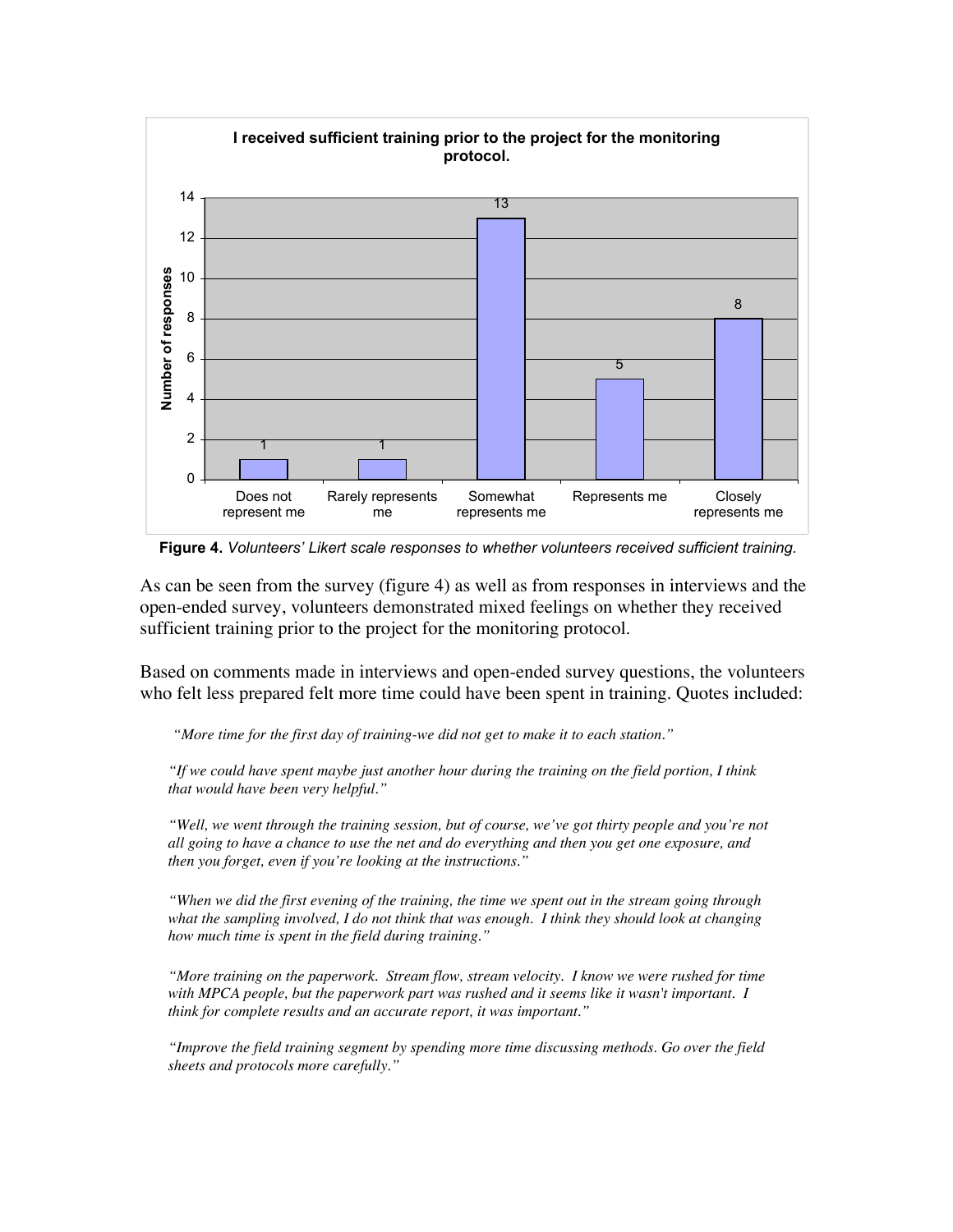As demonstrated in these and other quotes, many of the volunteer concerns around training focused on the physical habitat description in the field, specifically the organization and methodology of that portion of the protocol. Seven volunteers mentioned this in their survey comments, even though the survey did not solicit comments about specific portions of the protocols. Comments demonstrated that volunteers were concerned about sufficient training because they hoped to produce quality data that would be useful, illustrating that they are holding themselves and SHEP organizers to high standards of accuracy and replicability.

Volunteers also provided insight into the macroinvertebrate identification training:

*" For training in identification, I think it might be nice to step the students through actual identification of particular creatures. For example, have everyone do a scud and step through all identification steps in the identification manual. Do the most common macroinvertebrates that we might encounter. The diagram for the aquatic moth did not show the leg like hooks very well. It had to be pointed out by an expert what those were."*

*"I would add a lab section on processing the sample that was collected in the field, rather than just identifying samples of organisms without the processing of a sample."*

These comments again demonstrate volunteer concerns about thoroughness and methodology, however they appeared to have a higher level of confidence in identification training than in-stream training.

Volunteers demonstrate less ambivalence about the amount of support they received from SHEP staff. (Figure 5) Over half of the respondents answered that this statement "closely represents me" or "represents me," while twelve of the twenty-seven volunteers answered either somewhat, rarely or does not represent me.



**Figure 5.** *Volunteers' Likert scale responses to the supplied statement.*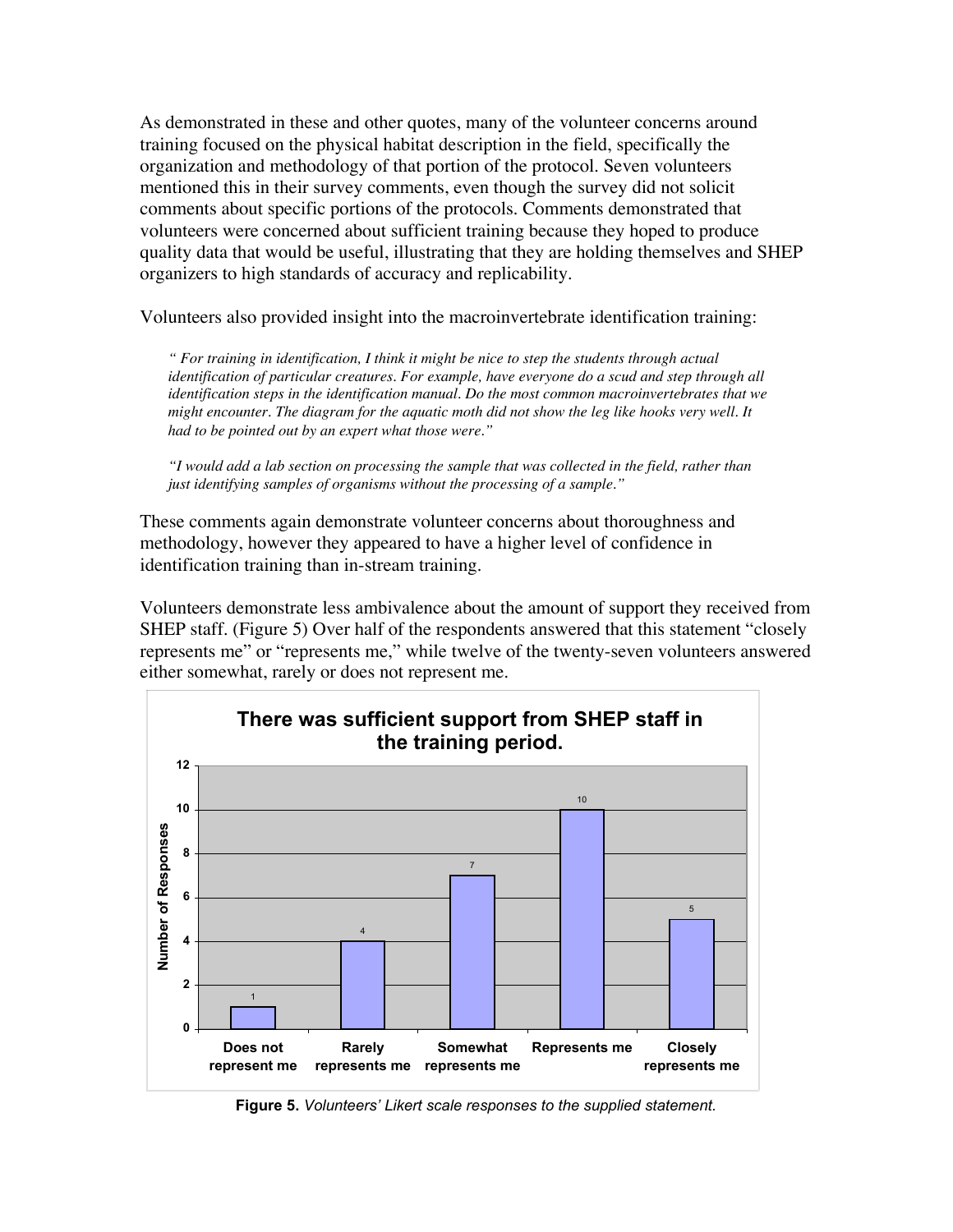The mode in these responses has shifted from "somewhat represents me" to "represents me;" in addition, fifteen respondents are in the two most positive categories, as opposed to thirteen for the previous question. This indicates that while some volunteers would have liked more training, they did feel supported in the amount of training they received.

Interestingly, volunteer group leader responses to the above questions illustrated the lowest levels of confidence, a theme that was echoed in their interviews:

*"I think there was a challenge being a group leader. The expectations about what the group leader would be were not clear. I don't think we felt prepared enough."*

 *"It would have helped if the group leaders had met with FMR before we started. The team leaders need to meet at the beginning of the project, before we start, for better direction."*

*"From the start, get the leaders together."*

Other volunteers also had input on the group leaders training, again demonstrating volunteer concern for data quality:

*"I would train the group leaders more in depth. Ours didn't quite get the 'scientific method' idea about how important it was to do the samples methodologically so every one was doing the same thing & it could be replicated. This was a little frustrating to me because if things aren't done right, our time and work wouldn't be valid."*

However, another shift towards more confidence is illustrated by volunteer responses to the statement: "During the project, I felt knowledgeable about performing the monitoring protocols." (Figure 6)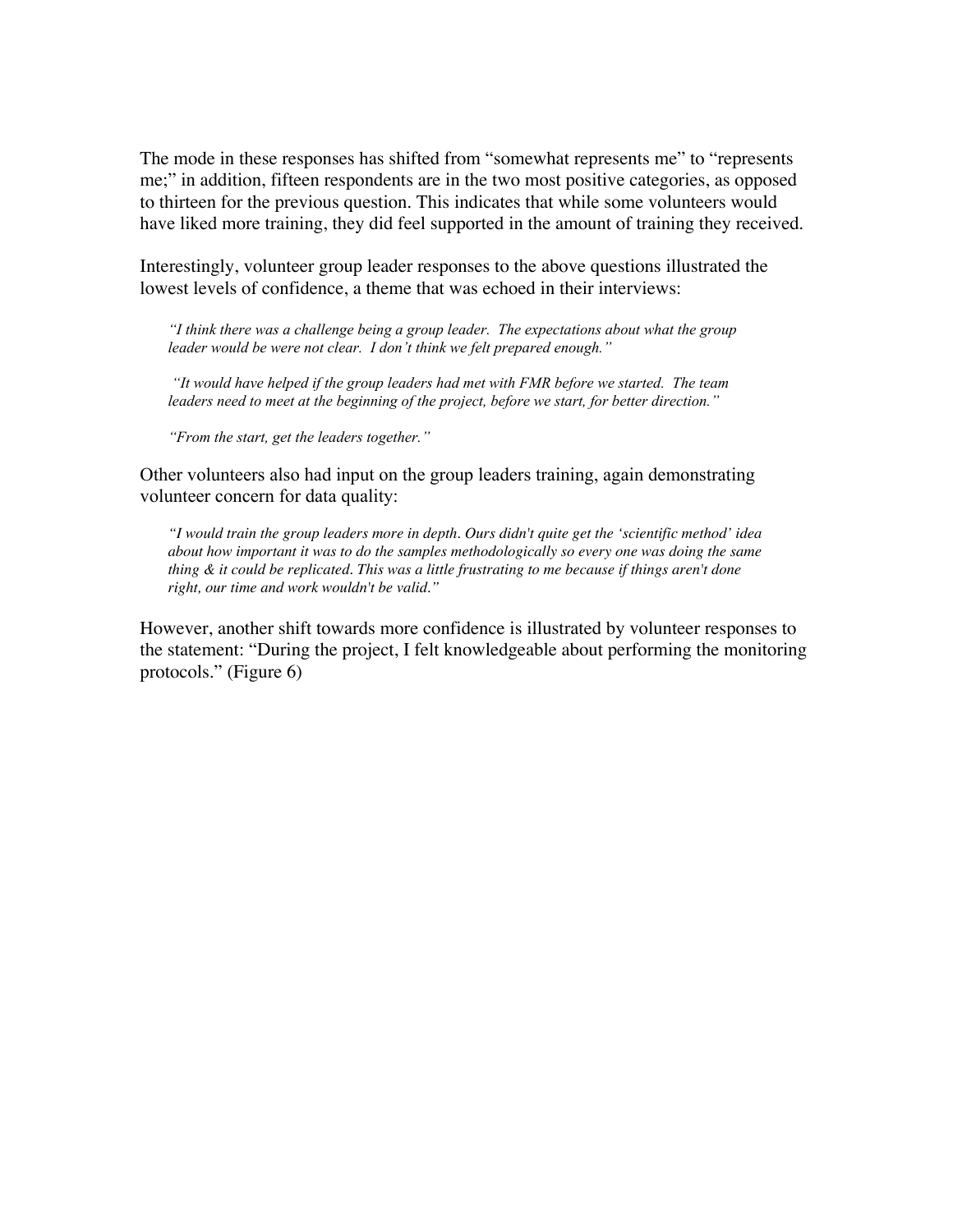

 **Figure 6.** *Volunteers' Likert scale responses whether they felt knowledgeable about performing monitoring tasks.*

Despite ambivalence demonstrated in the responses to previous questions, the majority of volunteers did feel knowledgeable about performing monitoring tasks. Several comments also supported positive volunteers responses to the current training model:

*"With limited time and resources, it is always tough, and overall, the training job got done fairly well."*

*"The training was sufficient but not too long."*

However, leaders again supplied some of the lowest agreement with this statement.

#### **In-stream Experience**

From responses in the survey to the statement "There was sufficient time in each stream to thoroughly complete the monitoring," (Figure 7) most volunteers felt they had an acceptable amount of in-stream time.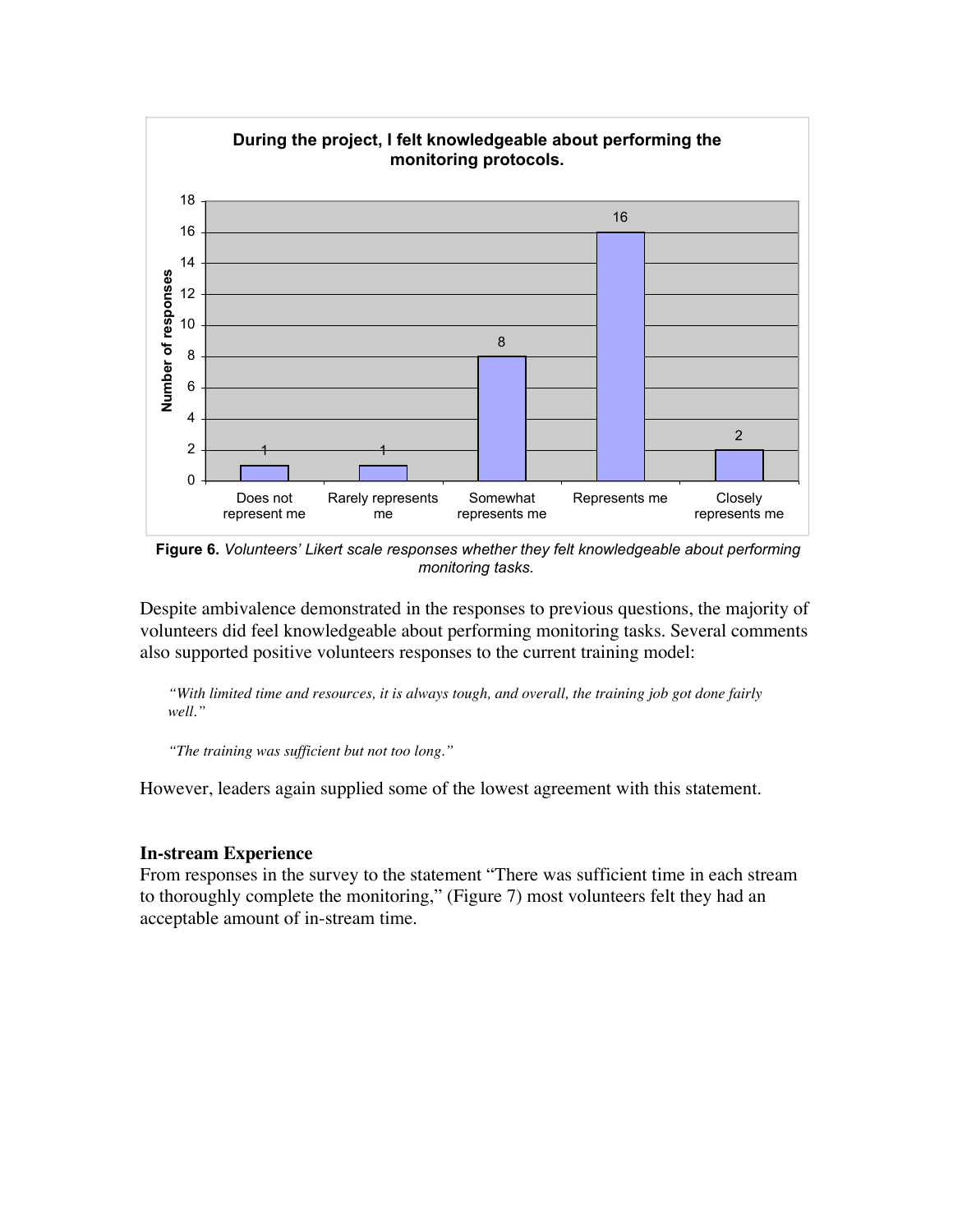

**Figure 7.** *Volunteers' Likert scale responses to whether there was sufficient in stream time to complete monitoring.*

From the survey responses to the statement "There was sufficient support from SHEP staff while completing the actual in-stream monitoring," the majority of volunteers felt supported in the actual collection process.

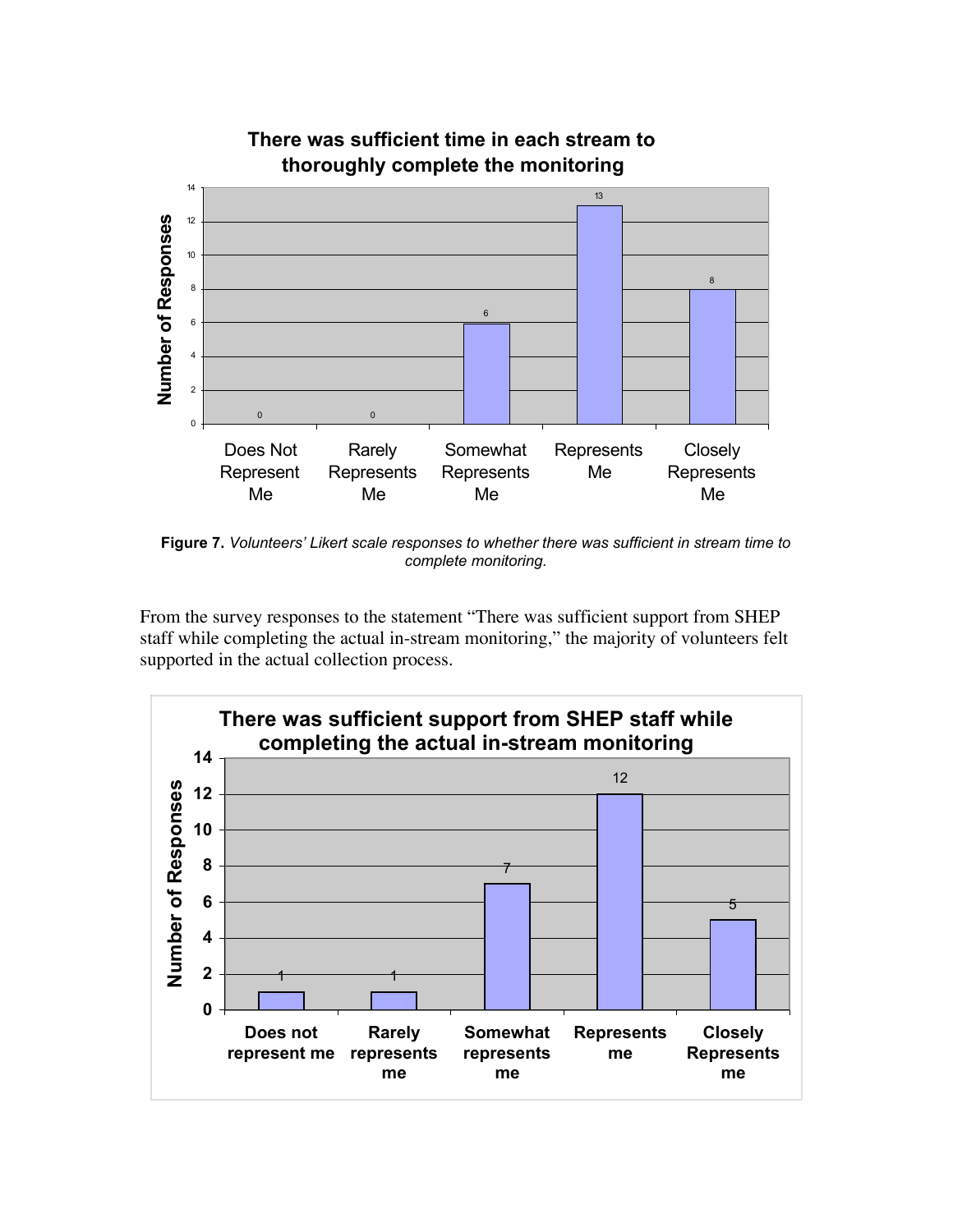**Figure 8.** *Volunteers' Likert scale responses to whether there was sufficient support from SHEP staff during the actual monitoring.*

A few survey comments on open-ended questions did indicate a desire for more time and in-stream support. This sentiment was reiterated in a number of interviews. Quite a few respondents mentioned that they would like more time and more support in the field collection process, especially with regards to physical habitat characterization. It is evident that some volunteers, including the leaders, felt that this part of the field protocol could benefit from a more systematic, methodological process, with increased time and more support.

#### **Identification Process**

Interestingly, volunteers also expressed uncertainty about the identification process, though the quality control proved their skills to be more than adequate (Volunteers successfully identified >95% of the 1,477 organisms sorted from their samples). In an open-ended response section on the survey, 7 survey respondents recommended improvements to the identification portion of the training and/or protocol:

*"Better support while identifying organisms."*

*"Provide resource or identification book rather than having [volunteers] print out. (encourage people to do stuff on their own)"*

*"Add more reference books for identification. Allow (2) sessions for final identification."*

Volunteers expressed that they would like more professional support for the identification protocol and more reference books. A few volunteers suggested making reference books or online identification sites available before the identification, which would allow volunteers to have the opportunity to familiarize themselves with identification even before the training. Volunteers also expressed a desire for more time during the identification process, perhaps even making it possible to attend two sessions for the final identification.

#### **Organization**

In interviews and open-ended survey comments, volunteers reflected on the organization of the program. The four organization topics mentioned were: group scheduling and organization, equipment organization, communication with landowners, and group leader organization.

Two people dropped out of the program due to scheduling conflicts, and nine other volunteers mentioned they would like to see the groups matched by schedule.

The volunteers also suggested improving the organization of equipment, since during the monitoring season one group experienced a conflict where necessary equipment was locked in the garage of a different group's member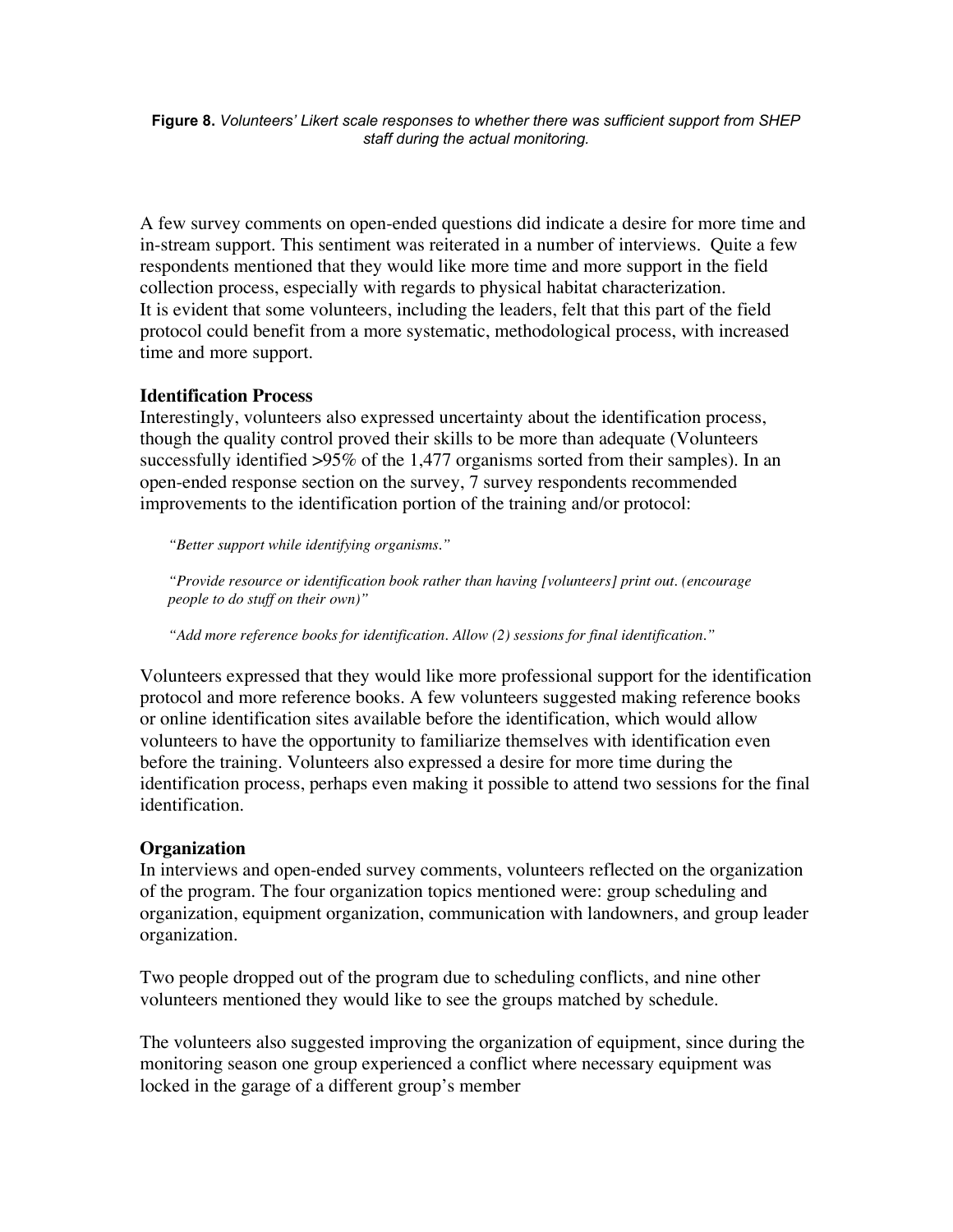One group had an interesting encounter with a local landowner who was not aware that a group of ten people would be traversing his property twice to sample a stream flowing through his land. While he ended up allowing the monitoring to take place, it was clear that he was not informed and was worried about liability issues.

Group leaders mentioned a desire for more organization around their roles, as well. After short period of time, and even more so after the equipment confusion, leaders fell into communication with each other on their own. They did mention that it would have been easier on them and their groups had they met together previous to the monitoring process.

#### **SHEP Succeeds with Volunteer Satisfaction**

Though the above paragraphs may seem littered with gloomy reactions and calls for improvement, it must be kept in mind that a) one open-ended survey question was specifically asking for potential changes in the program and b) this is the first year of SHEP, so bumps in the road are expected. When asking the volunteers specifically about their level of satisfaction, it is abundantly clear that SHEP was an outstanding program for achieving its goals of cultivation of a volunteer base to perpetuate the program in the future, and motivating citizen engagement in the quality of the water in the area. SHEP created a great amount of volunteer enthusiasm and education.

Above all, this was a great program for the volunteers. People really enjoyed themselves. In fact, all 28 of the survey respondents chose "represents me" or "closely represents me" to the survey statement, "Overall, I enjoyed my experience as a SHEP volunteer." This is a tremendous success.

The majority of volunteers had a lot of fun (Figure 9), and the majority of volunteers met people whose company they enjoyed (Figure 10). Finally, a majority of the volunteers want to participate again next year (Figure 11).



 **Figure 9.** *Volunteers' Likert scale responses to whether they had fun as a volunteer.*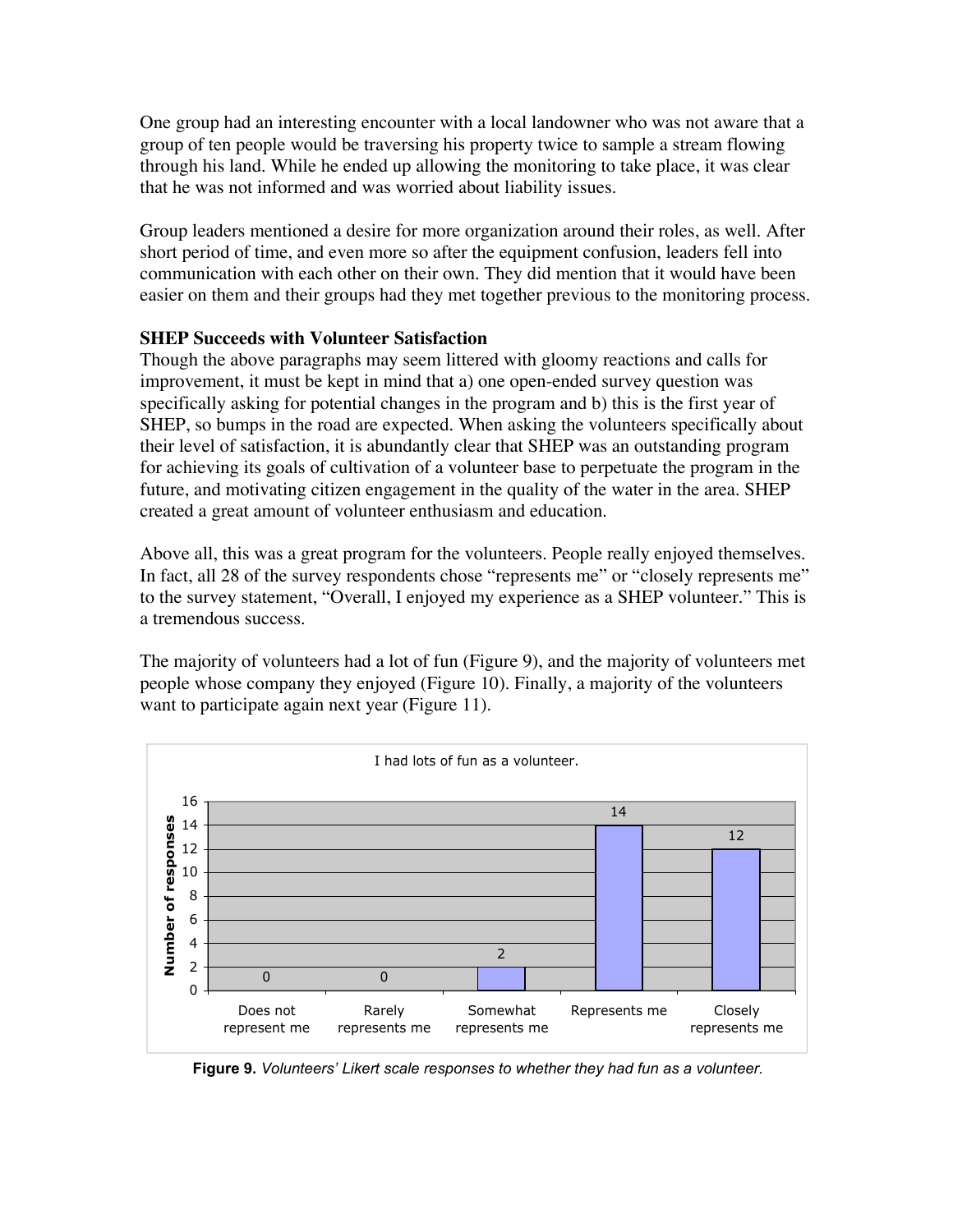

**Figure 10.** *Volunteers' Likert scale responses to whether they met people whose company they enjoyed.*



**Figure 11.** *Volunteers' Likert scale responses to whether they would be interested in volunteering for SHEP next year.*

A few wonderful quotes about the program from the survey and interviews:

*"I enjoyed the learning experience this project brought me as well as the chance to meet other members of our community."*

*"I was able to walk into areas I did not even know existed until I was part of this program. A very rewarding experience!"*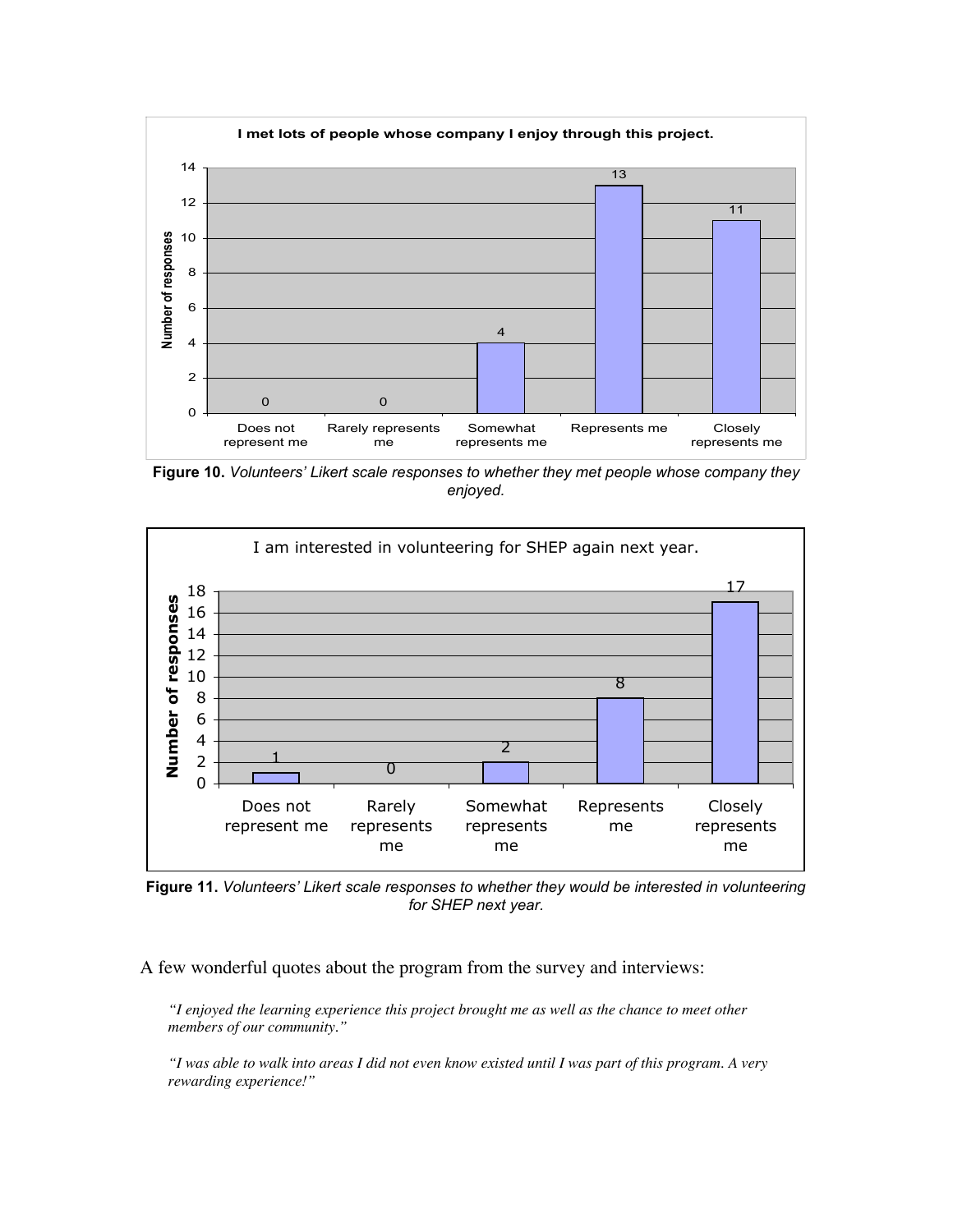*"The program was run exceedingly well. Best run program I have been involved in."*

*"I was very happy with the mix of our team and the way the program ran."*

*"Grateful for opportunity to discover more of biology of streams, lakes, and rivers, and how creatures living there are indicators of water quality."*

 *"Hopefully it is just the beginning of great happenings!"*

*"I would say that I have enjoyed all aspects of the project so far….Thank you very much for what has been done!!!!"*

Both in the survey responses and the interviews, the main reasons cited for this enthusiasm was fun, stemming from the educational and social opportunity the program presented. Volunteers had fun learning about the "critters" and "creepy-crawlies" of the streams, and enjoyed getting to know one another as well.

#### **Future Involvement and Volunteer Engagement in Broader Context Issues**

From both the survey and interview responses, it is clear that the great enthusiasm volunteers have for their SHEP experience did translate into eagerness to continue and expand their involvement, another great success for the SHEP program.

Volunteer support for further involvement in SHEP is evidenced by response to the survey question, "If a SHEP representative asked you to assist them in presenting the findings from this project at a city council or environmental meeting, would you be willing to assist them?" Twenty out of 27 volunteers said they would be willing to assist.

Reasons were mainly grouped into three categories, including that SHEP is such a great program that it needs to be shared:

*"I've learned a lot and if my presence helps others understand the value of SHEP, I'd be happy to be there."*

*"To encourage others to be a part of the project."*

*"I would be willing to talk about what we as volunteers did."*

*"I think having volunteers do important work is a great idea. Promoting it is a good idea too."*

To increase public and decision maker awareness:

*"We have to protect our water. We have to be informed others about findings. Our water is our lifeblood. We cannot afford to mess it up."*

*"Education is a high priority for me- both to learn and to pass on knowledge to others."*

*"I think people in local government appreciated the views and efforts of a common citizen. All too often they hear the views of experts who represent a special interest."*

*"To assist Trevor and Dawn to make public officials aware of SHEP findings on stream health."*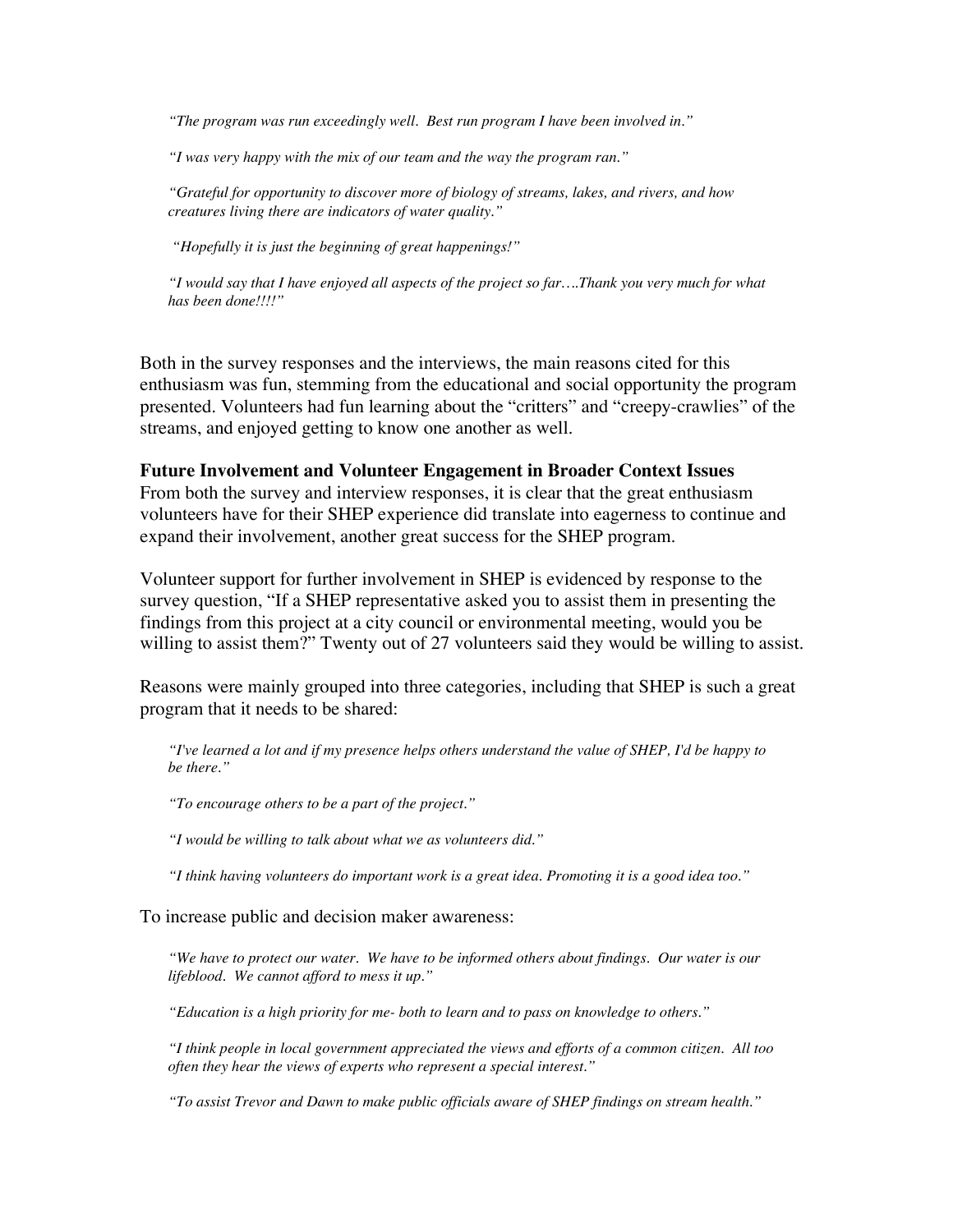To ensure that their work is used and taken seriously:

*"If I can assist in supporting "citizen science" as a resource to local government staff and decision-makers I am glad to help."*

*"It's important to me that the data gets used. If this data can affect water policy for the better, then I would be willing to help get that done."*

*"Real change and protection will only occur if the proper authorities like city council's watershed district boards and other decision makers get the information and that they listen to and understand the information."*

Volunteers are invested in the program and the time they spent on it, and are interested in applying their time and results to the real world.

We asked the volunteers if they felt they were more likely to become involved in local watershed politics because of their experience. Slightly more than half of the volunteers responded "represents me" or "closely represents me." (Figure 12)



**Figure 12.** *Volunteers' Likert scale responses to whether they would be more likely to become involved in local watershed politics.*

However, in response to the question "Has your participation in SHEP given you the confidence needed to present water quality issues to decision makers?" the results were less confident. (Figure 13)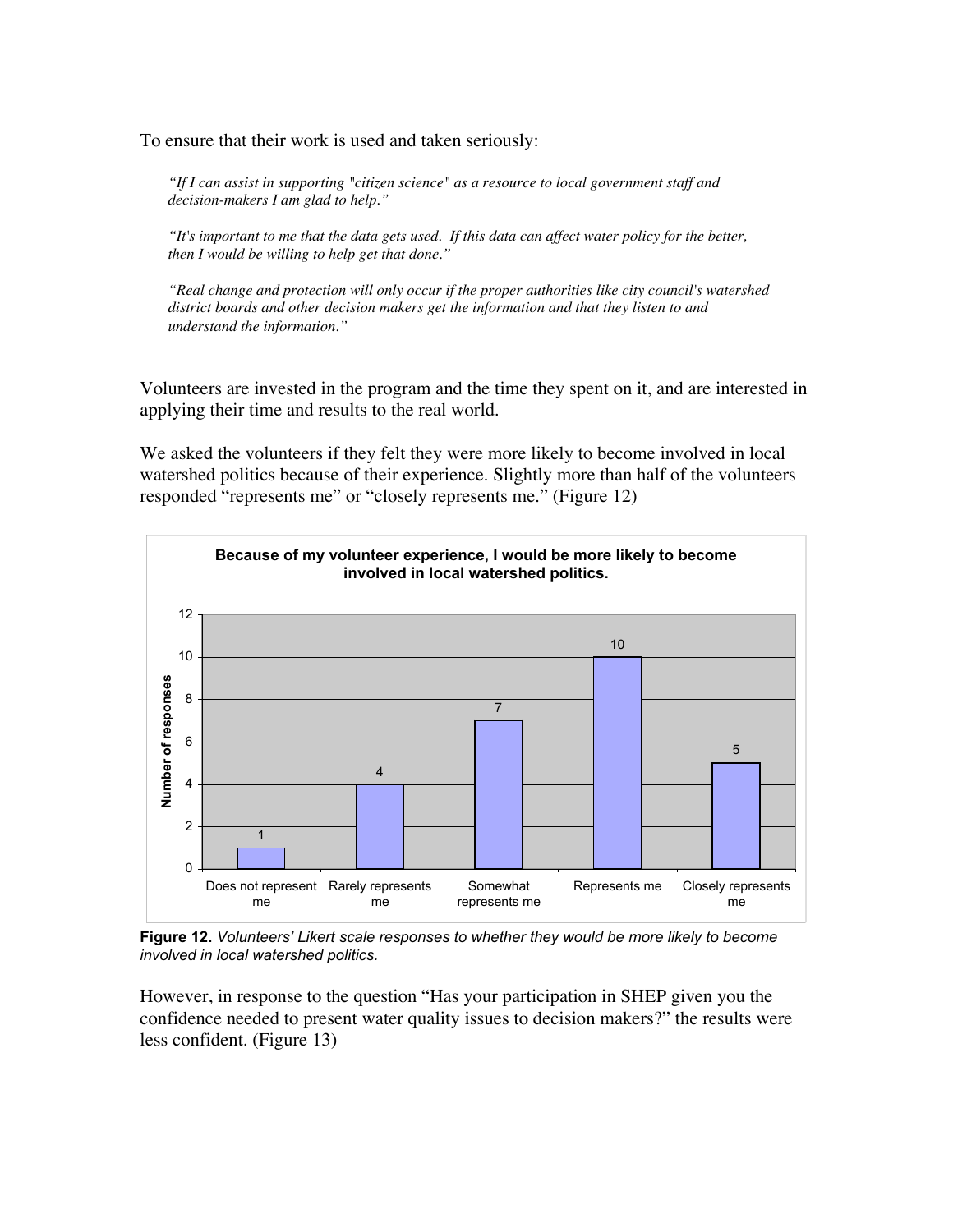

**Figure 13.** *Volunteers' Likert scale responses to whether their participation in SHEP gave them confidence to present water quality issues to decision makers.*

Compared with the two previous survey responses that show that a majority of volunteers are able to see themselves becoming involved in watershed politics and are willing to assist SHEP representatives, they do not feel as strongly that SHEP has given them enough confidence to present data concerning water quality issues. From interviews, it appears that this question was interpreted by the volunteers as presented data *on their own* to water quality decision makers. These results are echoed in comments from the open-ended post survey questions and the interviews. For example, two people who were not willing to present data and one who was willing to present data mentioned that they did not feel informed enough to be a primary presenter. However, as is clear from the number of volunteers willing to assist SHEP,

From these data, it is evident that volunteers are not comfortable making the first step in applying their SHEP experience to a wider setting but would be willing to assist SHEP in with presentations, if approached. However, volunteers need to be asked to help rather than expected to begin on their own, and they need to have some professional support from the start.

Though volunteers may not feel the confidence to take an initial step in direct interaction with water quality decision makers, they do feel more aware of and engaged in promoting water quality since their involvement in SHEP. (Figure 14)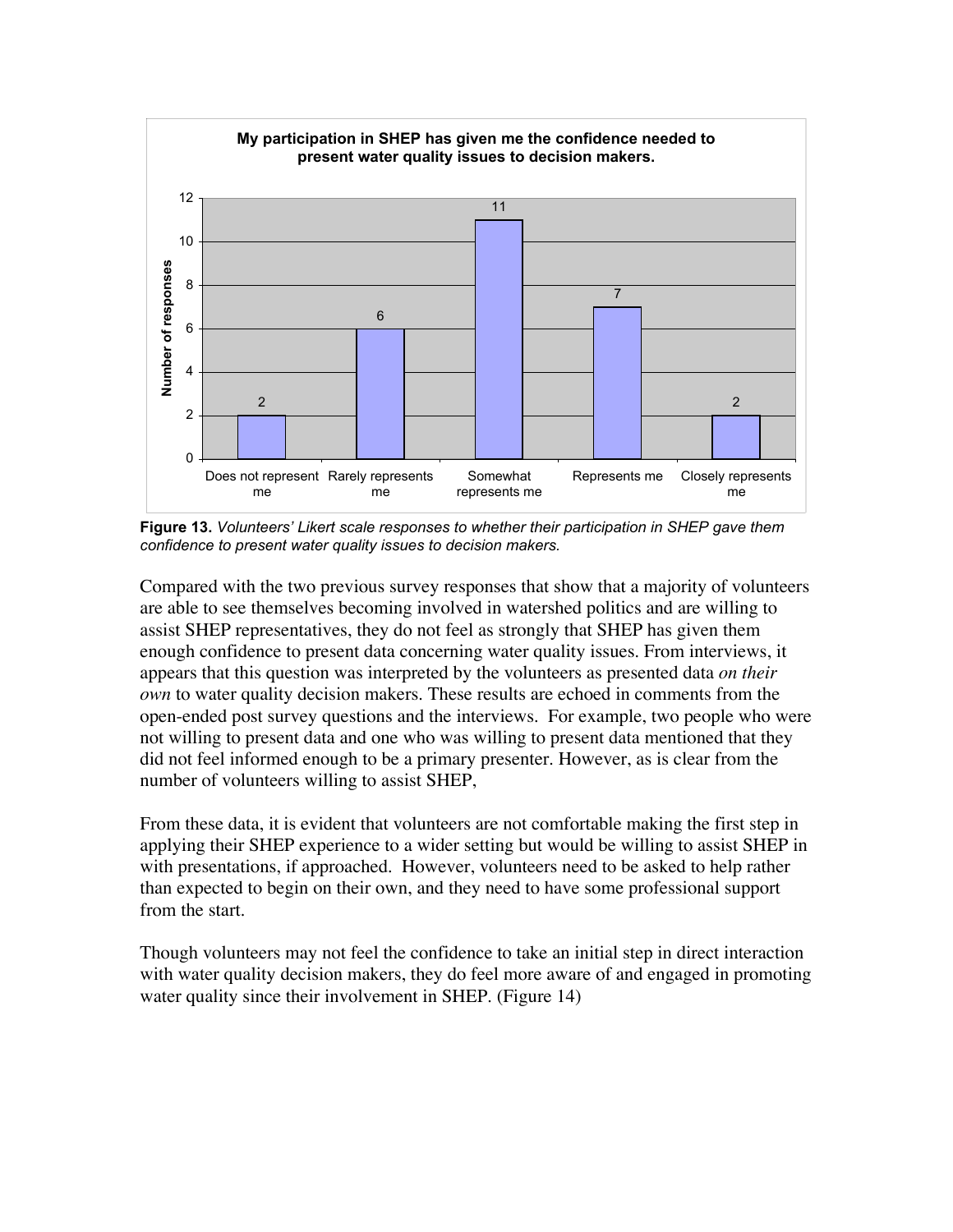

#### **I am more Aware of and Engaged in Promoting Water Quality since I Started SHEP**

**Figure 14.** *Volunteers' Likert scale responses to whether they are more aware of and engaged in promoting water quality since they started SHEP.*

This is another success for SHEP in achieving its goals of a more aware and engaged citizen interest in water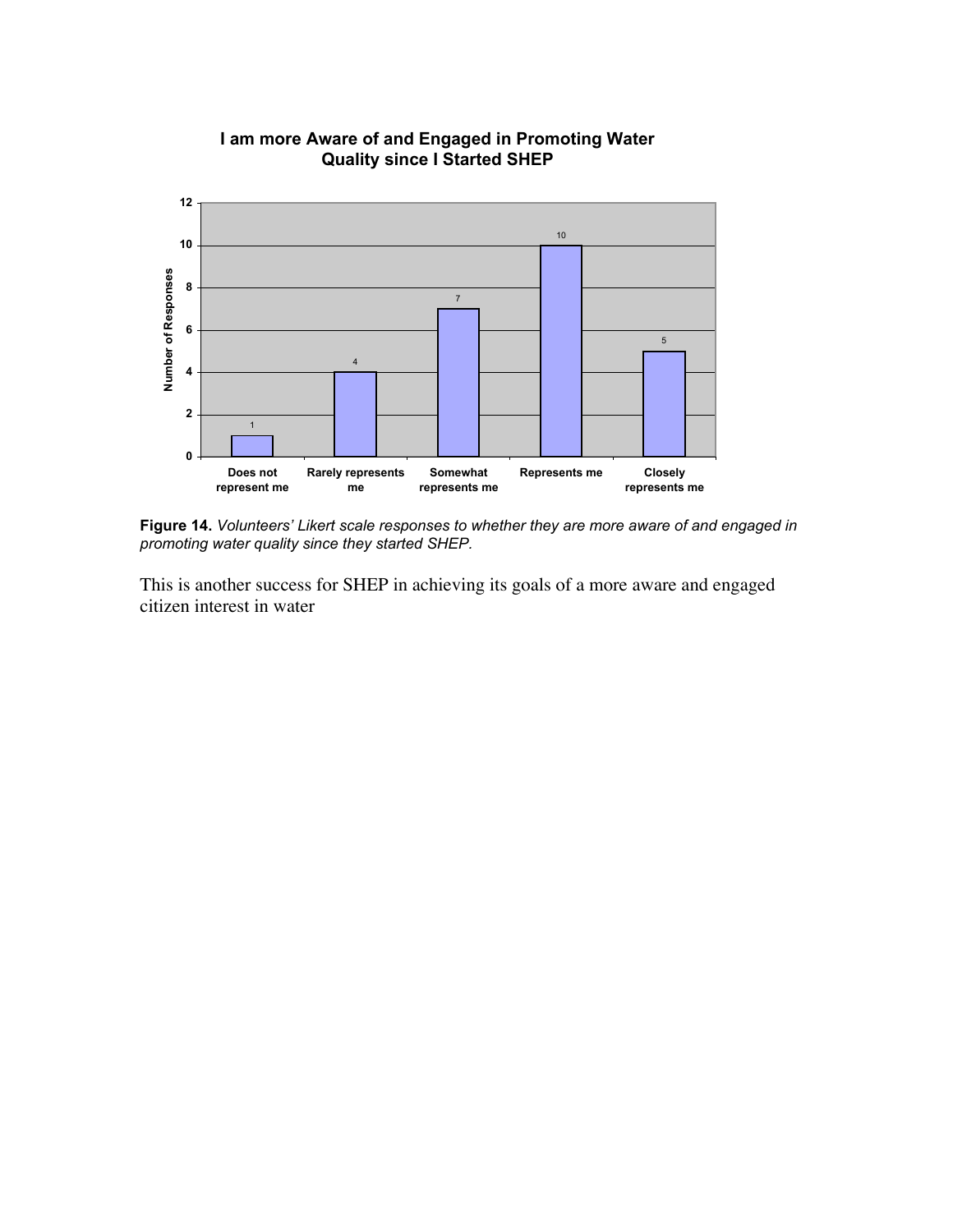## *Technical Efficacy of SHEP Data*

#### **Technical methods**

The technical evaluation assessed both the accuracy and utility of data collected by SHEP volunteers. Was the data collected in 2006 able to help SHEP meet the goals of accurate and useful data? This group performed a literature review of both professional and volunteer macroinvertebrate monitoring techniques and examined three case studies of successful macroinvertebrate monitoring programs in California, Michigan, and Washington State.

Semi-structured in person, phone, and email interviews of seven Twin Cities water resources professionals were conducted. Email surveys of eight water resource professionals with open-ended questions specific to various monitoring methods were sent out after review of initial results. Surveys asked respondents to rate the following methods: transparency tube, temperature, nutrients (e.g. Nitrogen and Phosphorous), conductivity, macroinvertebrates, habitat assesment, and fecal colifrom and *E. coli* with regards to: cost and time, ease of use, utility to water resource professionals, legislative applicability, and suitability for SHEP. (See Appendix B for survey instrument.) Interviews were transcribed, and interviews and surveys were coded for emerging themes.

Students also observed four of the six in-stream monitoring days, examining volunteer field monitoring for replicability and accuracy.

#### *Technical Efficacy*

#### Literature Review and Case Studies

Volunteers provide necessary and vital macroinvertebrate data to water resources professionals nationwide. Contrary to notions of questionable volunteer data, the literature reports very little difference in professional versus volunteer monitoring and the outcome of their data (Fore and Crawford, 2001). Volunteer data is used as baseline data or a screening tool for watershed long term goals.

Volunteer data has also been used to:

- help choose restoration sites
- develop a data management system for water resources
- support existing water resource projects
- produce comparable data to other local and regional data
- present physicochemical data to be compared to state standards
- educate local communities on water quality issues
- improve volunteering stream monitoring protocol methods.

We examined three case studies from across the nation to provide examples of successful volunteer monitoring projects. Case studies from California, Washington, and Michigan were chosen based on methodology similar to SHEP.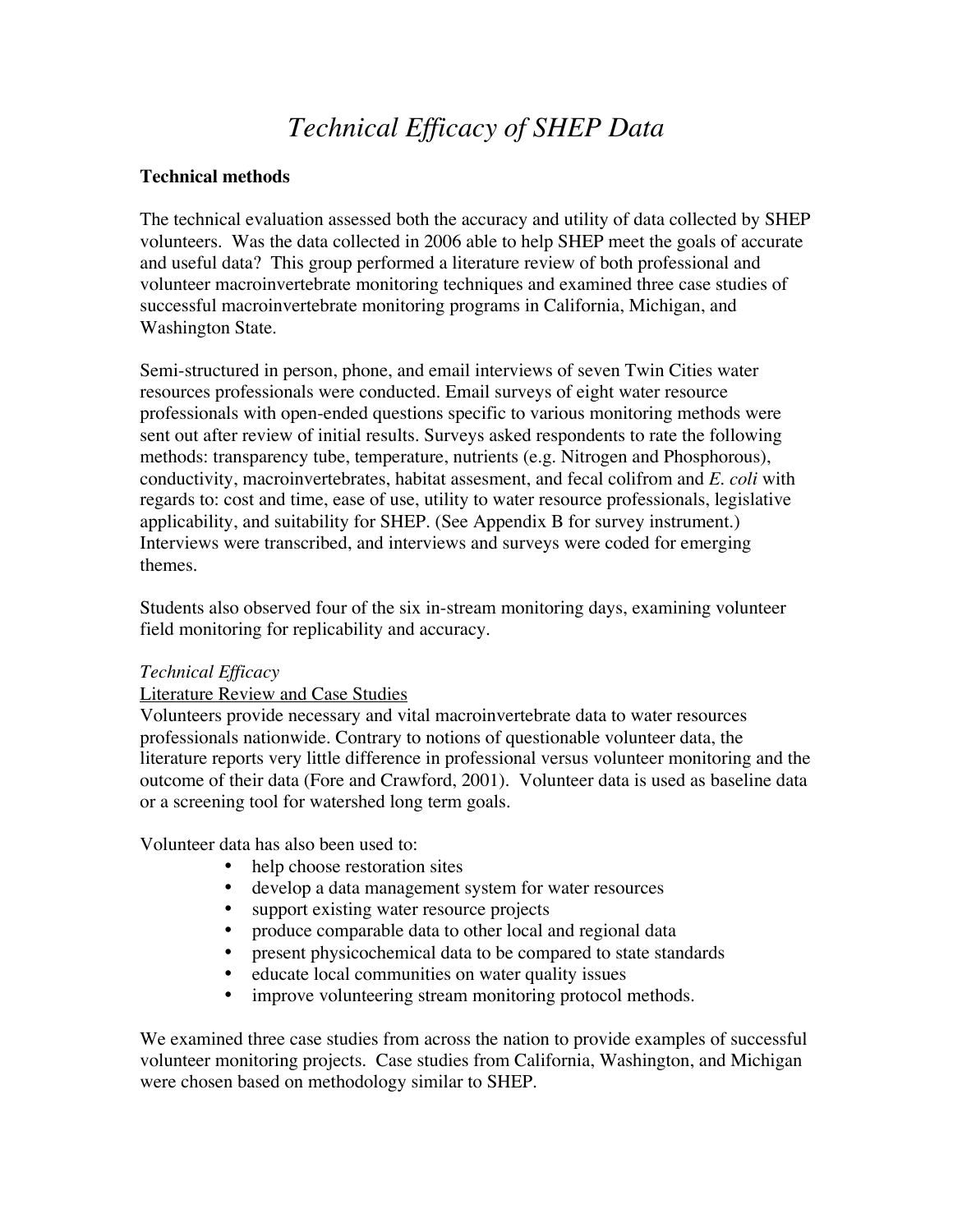Friends of Deer Creek of Nevada City, California, have monitored Deer Creek for over five years using macroinvertebrate monitoring and also measures nutrient levels and pH. This group gathers every other week of the entire year to identify preserved macroinvertebrates from samplings. Volunteers also attend special training events taught by professional biologists throughout the year. These events cover sampling, identification, general water chemistry, and habitat assessment techniques. Similar to SHEP, Deer Creek has professionals present at the identifying session for volunteer support. All samples are rechecked by a professional taxonomist, and twenty percent of the samples are sent to the California Department of Fish and Game for additional recheck.

The data that Friends of Deer Creek initially collected was treated as baseline data for background information of the creek. Through building reliability with systematic techniques and accurate data, results from Deer Creek have been used for choosing restoration sites. Friends of Deer Creek currently monitors the chosen sites for changes in macroinvertebrate colonies. Potential new projects for this organization include the study of mercury levels in macroinvertebrates and the creation of a "Bug Book" identification guide.

In Ann Arbor, Michigan, the Huron River Watershed Council volunteer monitoring group also monitors their waters macroinvertebrate sampling. This program started monitoring in 1992 and the program continues to attract volunteers, due in part to its "family-friendly" methods that allow untrained volunteers to take part in the program.

The Huron River Watershed Council program works over two days. All samples are collected on one intensive day called the "River RoundUp." Approximately 150 volunteers grouped into teams collect approximately 100 macroinvertebrates at each of over 70 sites. All teams have at least two trained volunteer leaders on hand to supervise specimen collection and on-site preservation. "ID Day" makes up the second day of work. Seven to eight professional volunteers assist in identification. Volunteers sort the collections into "look-alike" groups and then the professional volunteers sort these groups down to the taxonomic family level of macroinvertebrates. These sorted families are then handed back to the volunteers to be counted and recorded.

This group uses its identification data to examine pollution-sensitivity of macroinvertebrates in each creek. The data has been used by citizen groups and counties, and has been requested by consultants during development, floodplains mapping, and planning stream restoration projects.

Several researchers from Washington State conducted a study of the accuracy of volunteer macroinvertebrate data as compared to professionally collected data. (Fore et al 2001) Researchers performed trained a volunteer crew in the Seattle, WA area of the Puget Sound basin. Volunteer crews and professional crews separately collected data on seven creek sites identified as impaired, using the same protocols and equipment.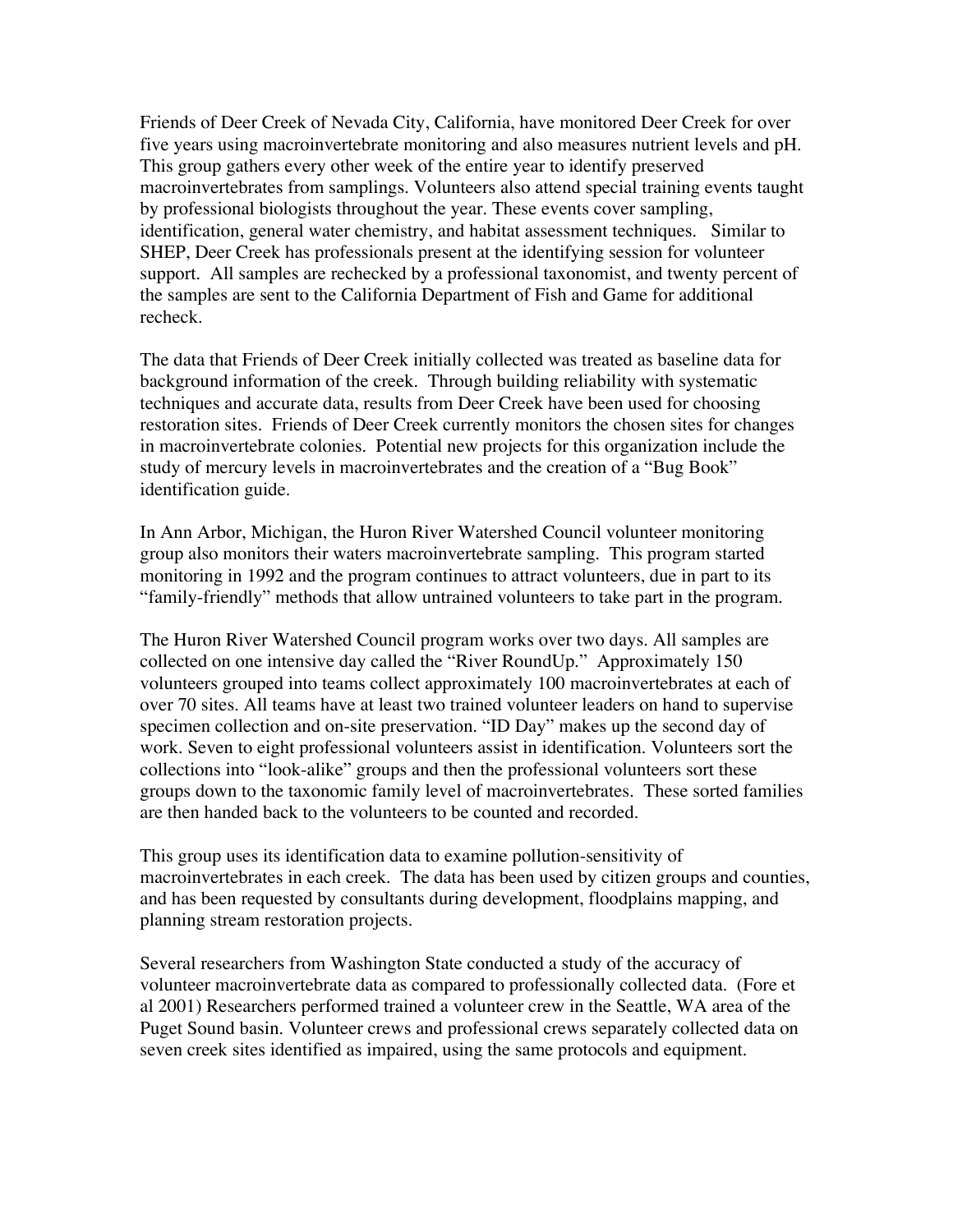No significant differences in collection of field samples between the volunteers and the professionals were found. Volunteer identification was accurate to the family level.

#### In-stream observation

Observations of SHEP's in-stream monitoring protocol showed consistent and confident macroinvertebrate collection methods. During collection, volunteers paid close attention to detail, randomness, and replicability, a great success and positive indicator for the SHEP protocol.

However, methodological consistency of the physical habitat assessment varied widely from group to group. One group worked more systematically and consistently, utilizing all equipment available. For this group, observers noted that the habitat assessment worksheets were followed closely, with volunteers asking clarification questions and making systematic sweeps of the area. Stream depth was measured with a measuring tape, and detailed notes were taken on the physical habitat description.

Another observed group was found to be less systematic, measuring stream depth by estimating the depth of a volunteers knee, making broader guesses at the physical habitat assessment, and demonstrating less consistent and systematic examination and description of the surroundings. This observation from the technical group is supported by feedback from the volunteers on their surveys.

The accuracy of the macroinvertebrate identification by the volunteers was extremely high: quality control by professionals showed greater than 99.5% of 1,477 samples were correctly identified to family by the volunteers. This is a remarkable accuracy rate for a pilot program and a great success.

|                | <b>Above Restoration</b> | <b>Below Restoration</b> |
|----------------|--------------------------|--------------------------|
| Rice Creek     | 88                       | 83                       |
| Locke Lake     | 5 O                      | 5.3                      |
| Hardwood Creek | 76                       | 51                       |

The Family Biotic Index (FBI) for each site is summarized in Table 1:

**Table 1**: *FBIs for each location above and below restoration sites.*

As illustrated, Rice Creek and Locke Lake show little difference this season, while Hardwood Creek demonstrates some positive change. Water resources professionals indicated that differences between above and below restoration sites may take several seasons to demonstrate change in the biotic community, and it is likely that SHEP methods will track those changes.

#### Interviews and surveys

Interviews with water resource professionals indicated that we can expect SHEP to provide baseline data on stream quality. Professionals are confident that volunteer data is valid as a screening tool and for providing such baseline data. Impairment trends can be detected over time and taken to water resource professionals for possible further study. In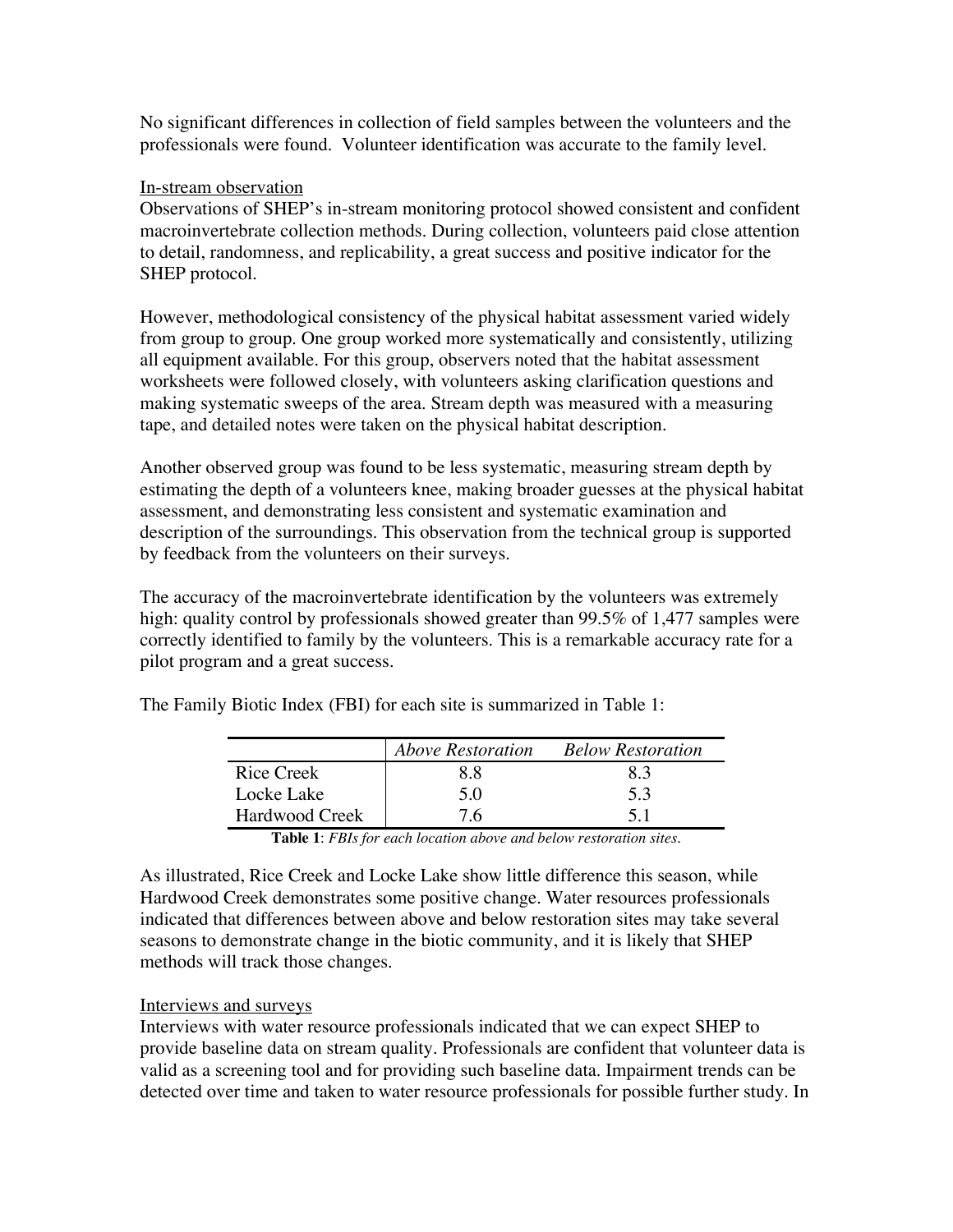both interviews and surveys professionals agreed that macroinvertebrate monitoring provides some of the most important overall metrics for stream health, and gives an important picture of stream quality.

Whether the program will be able to expand from baseline data use remains to be seen. The higher the accuracy, replicability, and variety of the data, the more likely it will be to be used. As stated, the accuracy of the macroinvertebrate identification was extremely high.

Several of the interviewees stressed that macroinvertebrate sampling methods need to take into consideration what type of stream is being sampled, and thus making accurate habitat assessment should be an important component of program because it complements and reinforces the validity of the biological data. In both surveys and interviews professionals mentioned habitat assessment as a useful and appropriate accessory to biological monitoring, especially over a long time scale where substrate changes can be correlated to biotic variation. Some professionals expressed doubt over the replicability of the habitat assessment as it currently stands. One person even commented that the habitat assessment portion of the SHEP protocol needs serious modification if it is to become useful to the program. This is a finding echoed by the direct observations of the monitoring, and demonstrated in the volunteer portion as well.

In interviews, professionals also commented that adding water chemistry information to a more standardized habitat assessment would make the macroinvertebrate data more robust. This was echoed by comments from decision-makers in the broader context interviews as well as volunteer survey responses. Without water quality aspects included in the study, some direct conclusions about the source of the biotic impairment cannot be drawn. Without a variety of methods, it is unknown whether the biotic community is impacted by habitat degradation or water quality issues.

Interviewees also mentioned that, in SHEP's monitoring of above and below restoration sites, it is possible that a few years may pass before the restoration takes root and demonstrates an effect on the macroinvertebrate community. A greater variety of analysis methods would allow for a more specific explanation of biotic index results, as well as provide for more immediate data on potential differences between restored and unrestored stream sites.

Professional responses from surveys and interviews on various volunteer methods are summarized in Table 2. Survey respondents and interview comments were largely in agreement. In "Suitability for SHEP," respondents took into account what methods would be most appropriate for a small-budgeted adult volunteer program.

As shown in the table, macroinvertebrate monitoring and transparency tube methods were recommended as appropriate, for nearly opposite reasons. Respondents mentioned that macroinvertebrates can be time-consuming and require a lot of effort, but volunteers tend to enjoy the experience. Valuable overall ecological data is gathered from macroinvertebrate monitoring if accurate results can be assured. (This appears to be the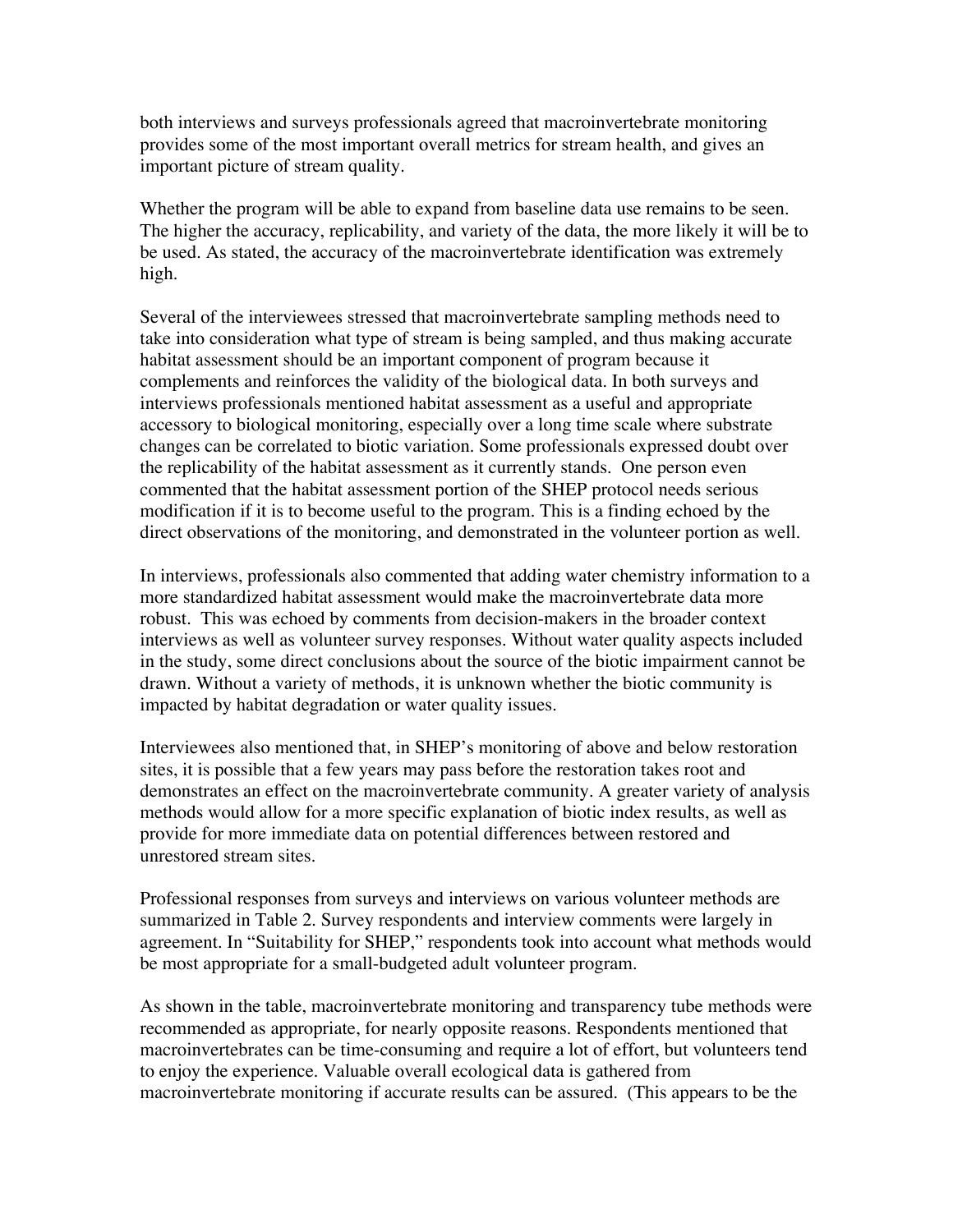case with SHEP.) Transparency tubes provide quick, easy data that pinpoints one stream ecology factor: water clarity, a factor that implies important erosion and runoff effects.

Methods that were recommended in conjunction with other methods are temperature and habitat assessment. While *E. coli* and fecal coliform bacteria are very useful to scientists and decision-makers, these methods may be too time-consuming and/or costly for a group such as SHEP.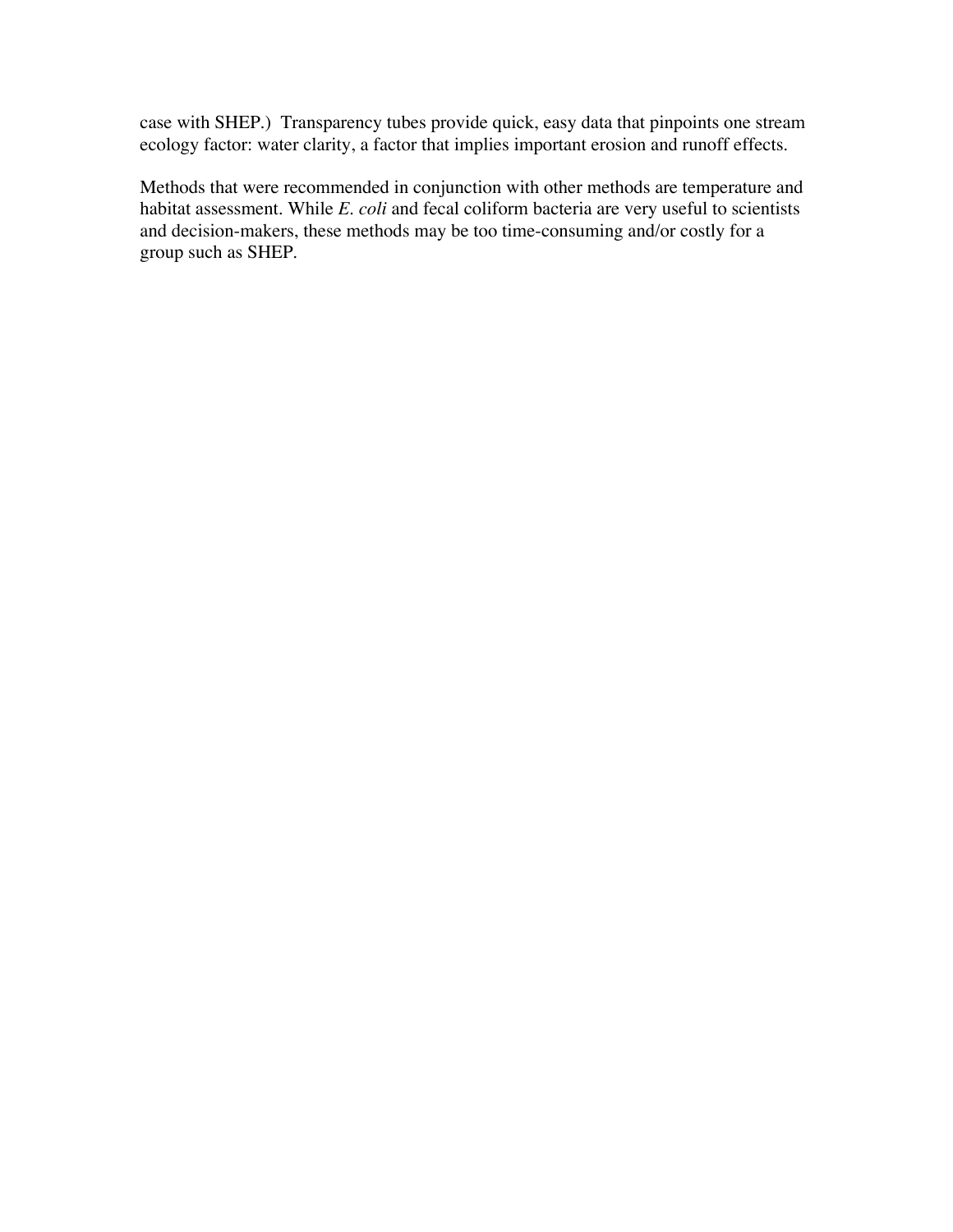|                                      | <b>Cost and Time</b>                                                                                                                      | <b>Ease of Use</b>                                                                                              | <b>Utility to Water</b><br><b>Resource</b><br><b>Professionals</b>                                                             | <b>Applicability to</b><br><b>Decision</b><br><b>Makers</b>                                                                        | <b>Suitability for</b><br><b>SHEP</b>                                                                                                      |
|--------------------------------------|-------------------------------------------------------------------------------------------------------------------------------------------|-----------------------------------------------------------------------------------------------------------------|--------------------------------------------------------------------------------------------------------------------------------|------------------------------------------------------------------------------------------------------------------------------------|--------------------------------------------------------------------------------------------------------------------------------------------|
| Transparency<br>Tube                 | Cheap and but<br>demands regular<br>time commitment<br>Can plug into<br>current MPCA<br>program.                                          | Easy.                                                                                                           | Moderate; shows<br>immediate effect,<br>regularly gathered<br>data most<br>valuable.                                           | Moderate; Water<br>clarity may be<br>important in<br>disturbed areas.                                                              | <b>Moderate to</b><br>high; cheap and<br>easy, but readings<br>taken throughout<br>season most<br>useful.                                  |
| Temperature                          | Cheap and but<br>demands regular<br>time commitment                                                                                       | Easy.                                                                                                           | Low if only single<br>measurement;<br>moderate for<br>measurements<br>throughout season.                                       | Low if not a trout<br>stream; Moderate<br>to high if a trout<br>stream.                                                            | Moderate; Cheap,<br>quick and easy,<br>useful only in<br>addition to other<br>methods.                                                     |
| Nutrients<br>(e.g. N and P)          | Very costly if<br>accurate probe is<br>purchased;<br><b>Moderate cost for</b><br>Hach kits, but<br>require moderate<br>time for training. | Easy with probe,<br><b>Moderately easy</b><br>with Hach kits.                                                   | <b>Moderate to high</b><br>for accurate probe,<br>low to moderate<br>for Hach kit.                                             | Moderate to high;<br>most important in<br>agricultural or<br>sewage/septic tank<br>areas.                                          | Low to moderate;<br>very useful, but<br>costly and not<br>exciting for most<br>volunteers.                                                 |
| Conductivity                         | Costly for initial<br>probe purchase<br>and maintenance                                                                                   | Easy.                                                                                                           | Moderate.                                                                                                                      | <b>Moderate:</b><br>depends on if road<br>runoff is an<br>important issue,<br>data is somewhat<br>uncharismatic.                   | Low; useful, but<br>costly and not<br>exciting for most<br>volunteers.                                                                     |
| invertebrates<br>Macro-              | <b>High initial time</b><br>investment for<br>training,<br>Moderate cost for<br>equipment.                                                | <b>Moderately</b><br>difficult; requires<br>training.                                                           | <b>Moderate to</b><br>high; very<br>important for<br>overall stream<br>health, need other<br>methods to explain<br>impairment. | <b>Moderate to</b><br>high; data can be<br>compelling, but<br>reasons for<br>impairment aren't<br>clear from this<br>method alone. | <b>Moderate to</b><br>high; useful with<br>QA/QC, most<br>likely to interest<br>volunteers,<br>requires strong<br>professional<br>support. |
| <b>Assesment</b><br>Habitat          | Cheap and<br>moderately<br>quick;<br>standardized<br>worksheets may<br>take some time:<br>photos are quick.                               | Moderately easy.                                                                                                | Moderate;<br>requires<br>consistency and<br>detail to be useful,<br>worksheets are the<br>most useful.                         | Moderate; photos<br>of changes over<br>time are<br>compelling,<br>descriptions alone<br>are not.                                   | Moderate; best<br>when used in<br>conjunction with<br>other methods.                                                                       |
| <b>Fecal Colifrom</b><br>and E. coli | <b>Costly and</b><br>moderately time-<br>consuming.                                                                                       | Easy (but more<br>expensive) if<br>samples sent to<br>lab, Moderate<br>using test<br>kits-requires<br>training. | High; depending<br>on accuracy and<br>quality control.                                                                         | Very high; public<br>health issue.                                                                                                 | Moderate; high<br>utility, interesting<br>to volunteers,<br>expensive.                                                                     |

**Table 2.** *Coded results from interviews and surveys for eight monitoring methods.*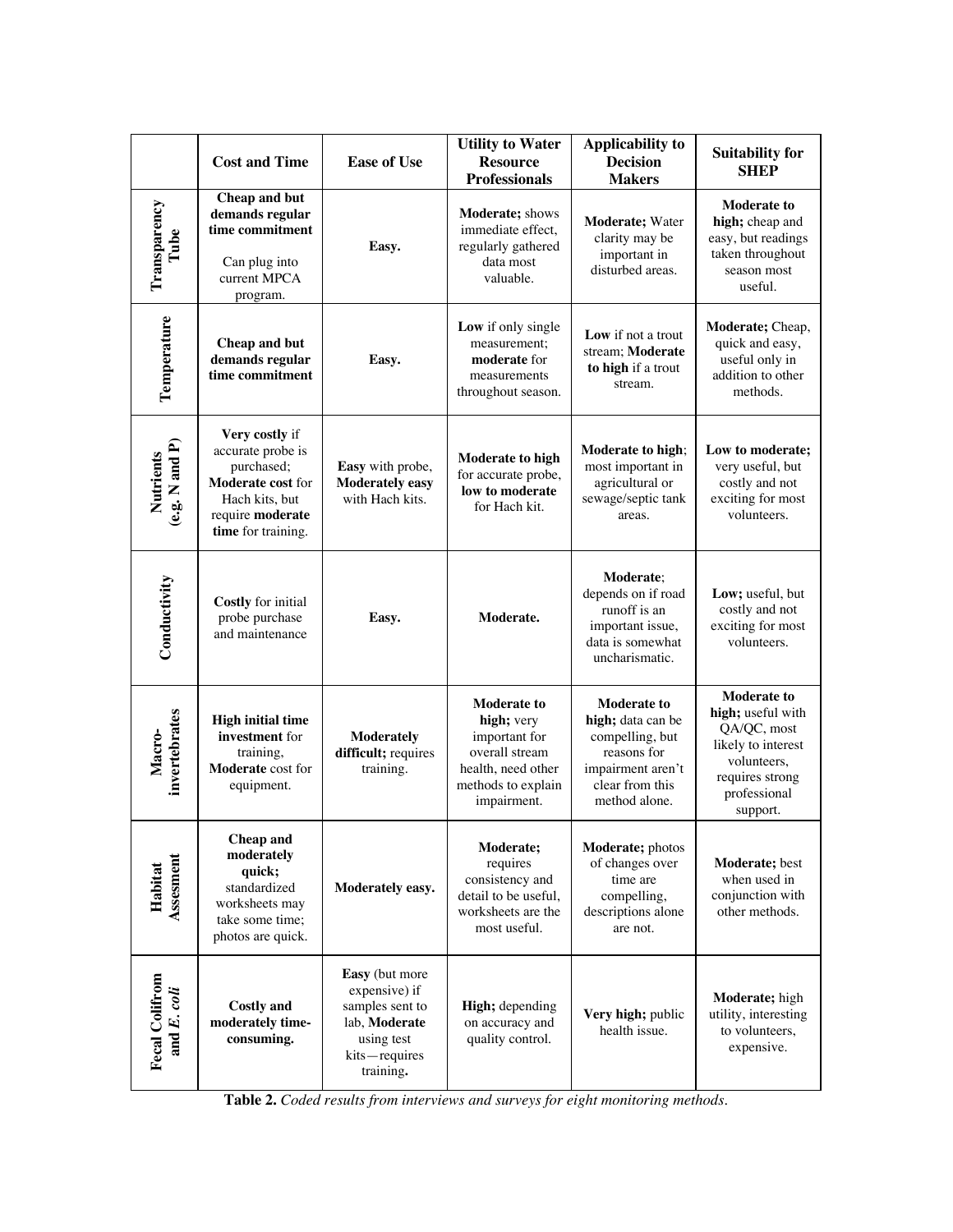## *Utility of SHEP Data in the Public Policy Arena*

The broader context group found that decision-makers were most influenced by watershed data when data demonstrates impacts on health, recreation, valued wildlife, or finances. Hard, visual evidence such as changes in water clarity and visible pollution are more compelling than other sorts of evidence such as statistical metrics. Decision-makers are likely to consider citizen concerns about water quality. These concerns tend to be two-fold in relation to development:

- 1) during construction, soil displacement, compaction and erosion can affect water clarity, impacting wildlife and recreational enjoyment; and
- 2) after development is completed, new impervious surfaces increase storm water runoff, disrupting stream flow and adding contaminants from roads and stressed storm sewer drainage.

Though decision-makers value both data and citizen concerns, they expressed that an engaged, educated citizenry has a much greater influence than data alone, and that they believed a program such as SHEP would produce such a group of educated citizen advocates.

The problems that rise to the surface and become the ignition source for getting people to act usually come in the form of a threat to resources, recreation, or public health. The disappearance of popular game grabs the attention of hunters; the spread of a common illness found in those that swim or eat fish from a river or stream grabs the attention of recreational activities that utilize that particular impaired resource; these are among some of the examples that got the attention of communities along the Vermillion Watershed. The threat of one out of only two trophy trout streams in an urban area in the nation due to the poor water quality of a stream became the incentive for community action in the City of Farmington along with the Empire Township in Dakota County. Similarly, poor drinking water quality due to poisoned wells creating widespread illness, no doubt, was quickly answered by community action in the Vermillion Watershed area.

A community's tendency to act often arises only after a problem becomes a direct threat that they can understand. According to decision makers, it is hard, visual evidence that motivates a community to act. As one interviewee mentioned "if you tie [the problem] into something you can visualize and give them a picture of what it means then politically you are going to make a statement." Science alone can not tell the story. If it has been established scientifically that, for example, a stream is impaired or a certain species of waterfowl is threatened, the initial response from the community might be to shrug the issue off. Once that impaired stream is brown and thick with mud, or once the community notices that the waterfowl are missing, they begin to ask "what is going on?" It is at this point that community concerns usually leads to the first wave of action.

#### *Conclusions and Recommendations*

From these findings, we identified several areas of potential growth for SHEP, as well as several areas of success. It must be kept in mind that this was the first year of the SHEP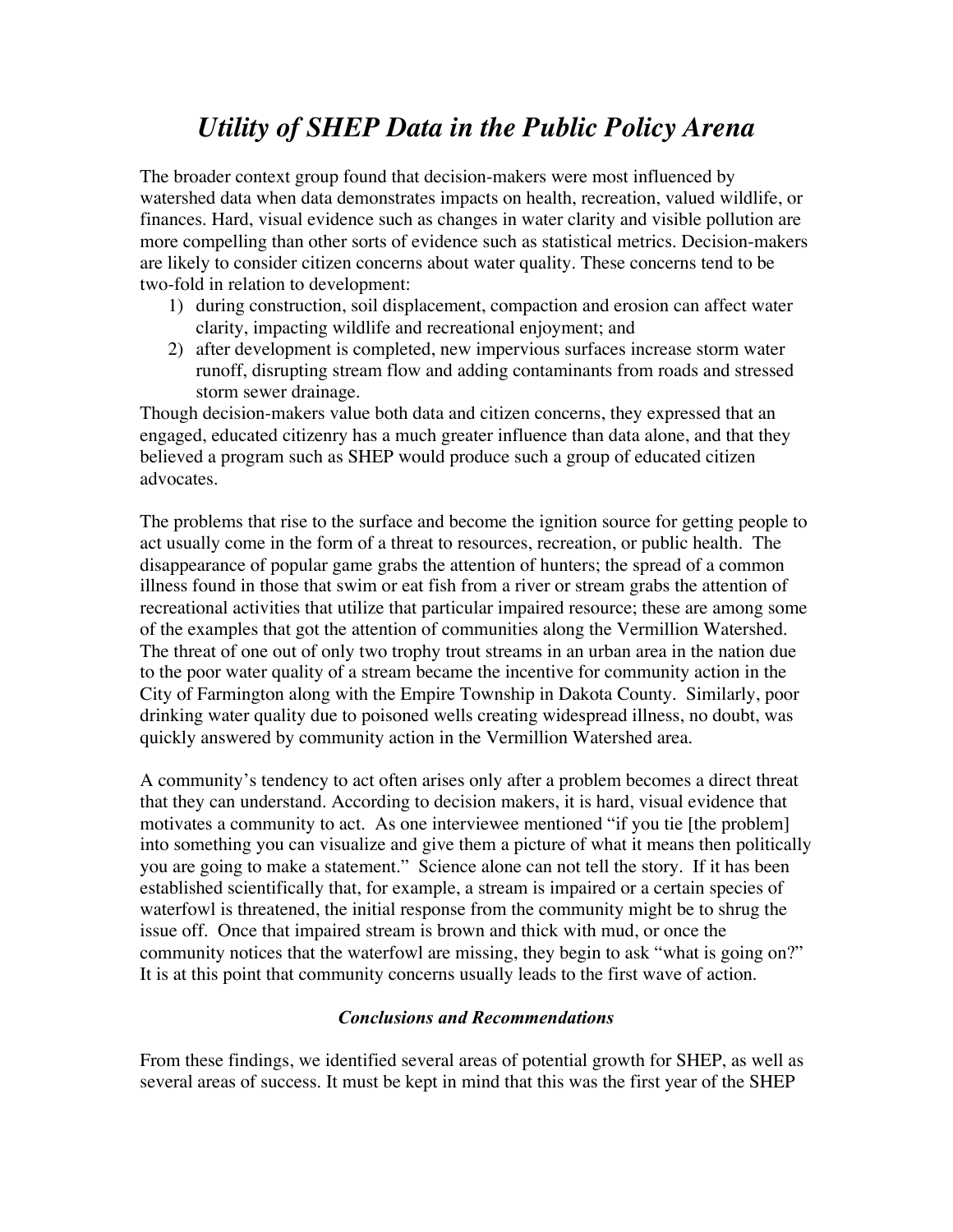program, and many recommendations (especially from the volunteer experience) focus on how things could go better for a pilot program in the future.

First, we recommend **increasing targeted portions of the training**. From both volunteer and technical results, deeper understanding and stricter methodology on the **physical habitat assessment** would be useful for all volunteers. SHEP volunteers have demonstrated that they are enthusiastic and committed, and are interested in ensuring that their commitment to the program is used appropriately. In the second year, SHEP could add some training in physical habitat assessment to strengthen the value of macroinvertebrate data.

Though volunteers were outstanding at macroinvertebrate collection, their survey and interview responses showed that they were less confident about collecting quality physical habitat data. Increasing training to ensure more methodological data would address volunteer concerns of ensuring their work is worthwhile. Also, while volunteers obviously excelled at macroinvertebrate identification, several comments point to an initial lack of confidence in this area. For future new volunteers, adding an additional (optional) identification training would allow those less confident in this area to feel more comfortable, giving volunteers a better experience. Returning volunteers may benefit from a brush-up to boost confidence; however, it is clear that their identification skills are meticulously accurate, and time saved from more efficient identification could be put towards other activities.

Finally, providing an extra training specifically for group leaders would give those leaders more confidence and information to enforce the scientific method and answer questions when needed. For the second year of SHEP, it is likely that returning group leaders will seek each other out from the start in order to plan for equipment and scheduling. However, even returning group leaders would benefit from a pre-organized meeting with SHEP. New group leaders would reap the most benefits from such a meeting, which would ensure greater communication and organization from the start.

Second, we recommend an **expansion of the monitoring focus** to include simple water quality and physical habitat parameters that would give the option for volunteers to be active year round and give the SHEP program data that can be more immediately related to the expansion of development in the watershed.

The technical evaluation found that to be most useful to water resources professionals and provide a range of applicable data additional metrics should be added, and the physical habitat assessment of the protocol should be improved. Volunteers were incredibly thoughtful in their feedback on their data, are deeply invested and want to see their data used. Their experience with the physical assessment mirrors the questions posed by technical professionals. It is likely that, with such enthusiastic volunteers, the groups would be eager to take on additional simple tasks that would make the macroinvertebrate data more robust. Interviews with decision makers indicated that by producing data that could directly relate to public health or recreational threats, SHEP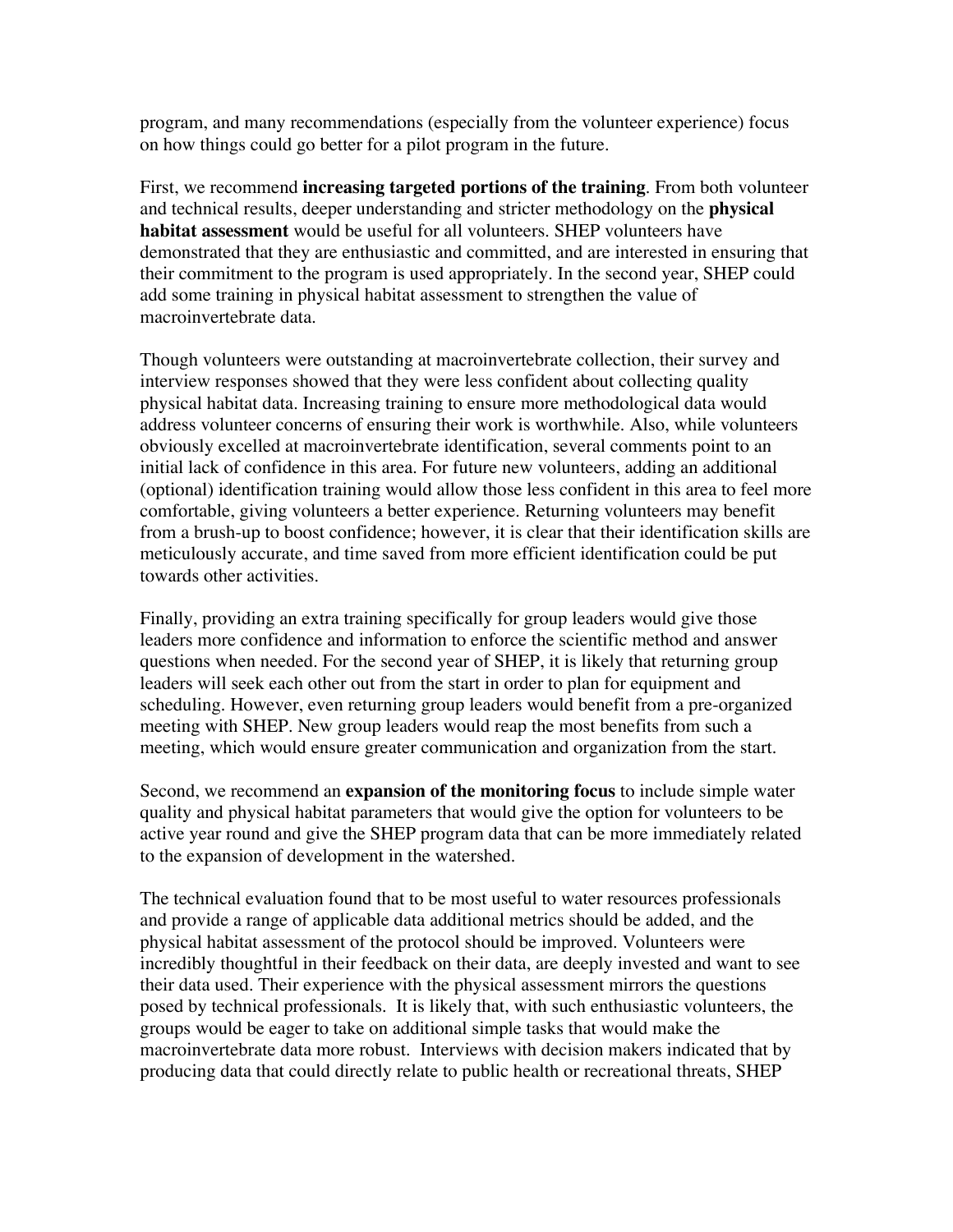might provide more compelling evidence by illustrating how their data is connected to potential hot-button issues.

Both the technical and broader context results support broadening SHEP protocols to include the collection of more data that can be used to assess the immediate impact of development on in-stream water quality and public health. Volunteer leaders also expressed an interest in expanding monitoring activities so that they can keep their group active throughout the year. Adding a component to the SHEP program that is simple, inexpensive, and enhances the immediacy of the biotic data would be valuable across all areas of interest. For example, turbidity tubes are an inexpensive and simple way to measure water clarity, and taking a photo of the physical habitat in addition to the assessment ensures more consistent results.

Finally, we recommend **greater communication and organization between all audiences**: SHEP organizers, volunteers, water resources professionals, decision-makers, and the broader community.

Greater communication and organization can avoid equipment confusion and scheduling difficulties, ensuring a better experience for volunteers and greater accuracy in data collection.

Greater communication between SHEP organizers, volunteers, water resource professionals, and local decision-makers can help SHEP choose whether and how to grow their data collection. It is clear the macroinvertebrate data is an incredibly vital metric in stream assessments, and the one most likely to keep volunteers interested and enthusiastic. However, water resource professionals and decision makers indicate that some additional metrics would be valuable to have the greatest potential legislative effect. Also, with the volunteer enthusiasm over having their work be used, ensuring that their product is as robust as possible would be positive for them.

Facilitating communication between SHEP volunteers and the broader community can keep the enthusiastic momentum of the program going strong even outside of the field season, and can harness the deeper feelings of engagement that volunteers feel because of SHEP. Volunteers are incredibly supportive of the SHEP program (20/27 respondents are interested in helping SHEP with a presentation or some way). Offer volunteers the opportunity for further involvement, and find out what is most interesting and engaging for them during the off season. Volunteers have come away with a deeper appreciation for water resources and are committed to ensuring their work is used. However, they are still not as confident in taking first steps—this is where SHEP can come in and foster new engaging experiences for them.

The situation with the landowner illustrates how vital it is for SHEP to be plugged in to the local community. Without landowner buy in and understanding, at best there are some confused private property owners, and at worse the community feeling towards SHEP would grow cool. This is an important recommendation both for the efficacy of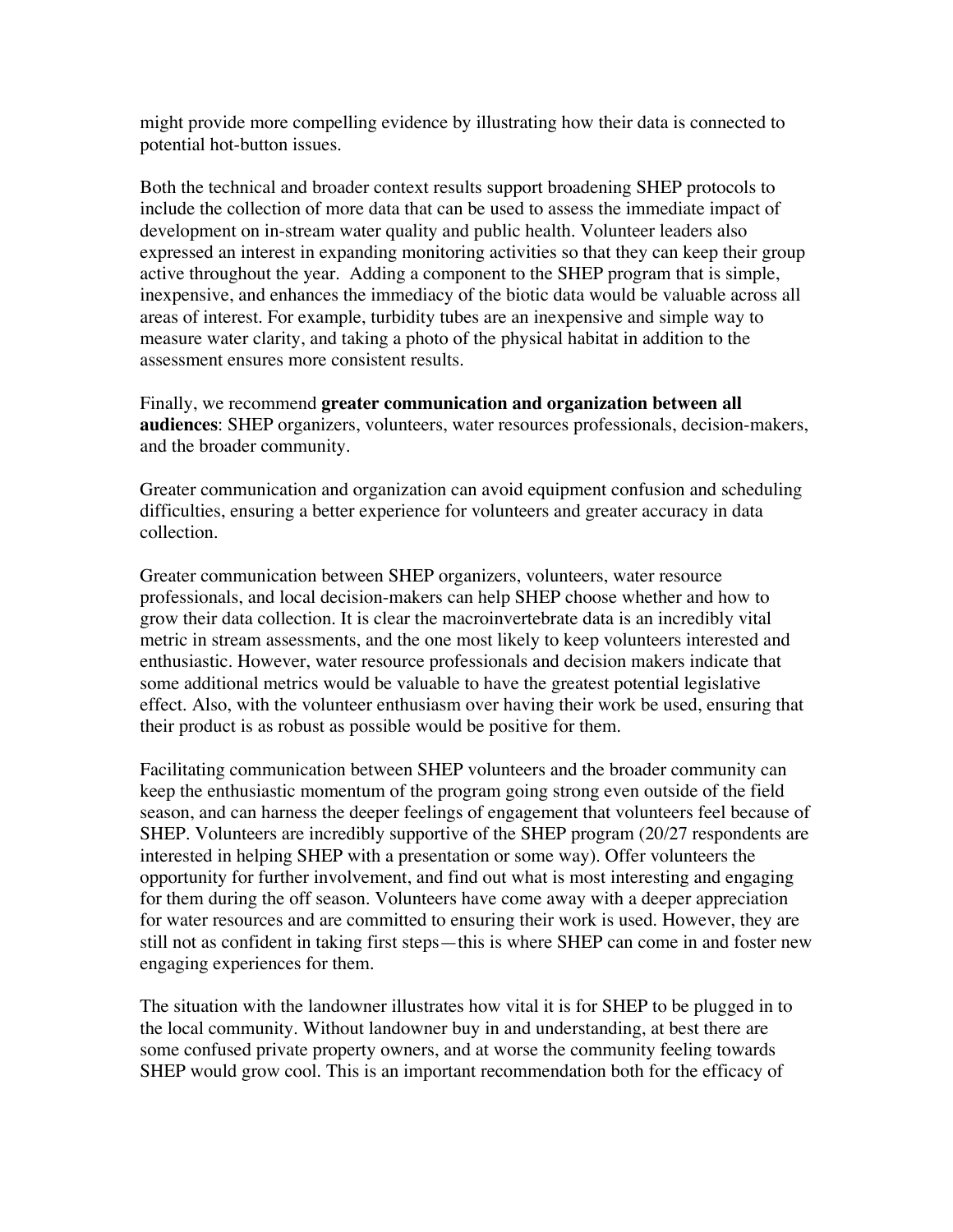SHEP engaging the broader community, and for ensuring that volunteers have a good experience which they enjoy and to which they would like to return.

In order to ensure the most effective engagement in local watershed issues, SHEP should consider where individuals live in the selection of new volunteers. While even those volunteers living outside of the RCWD felt a stronger connection to the RCWD and its issues, those volunteers will have less of an impact on RCWD decision makers, since they are not part of the constituency.

**Overall,** we feel that this first year of SHEP was a great success. We find the outstanding macroinvertebrate identification accuracy to be a reflection of the commitment and interest of the 28 volunteers participating. The enormous volunteer enthusiasm and support this program fostered is outstanding. Volunteers made it very clear that they had lots of fun and a very enjoyable experience, and indicated a strong desire for future participation. Not only did this program provide baseline data on streams, but it also developed a great group of volunteers, who came back with a deeper appreciation for the watershed and a willingness to let others know about it.

It is likely that with continued commitment of this outstanding group of volunteers, SHEP will last long into the future. With some small and simple additions, SHEP data can be more robust and effective for water resource professionals and decision makers alike.

This first year is a valuable and fortuitous foundation on which SHEP can build an even better season than the first. Something great happened, and it can also be used to effect change in and engage the broader community.